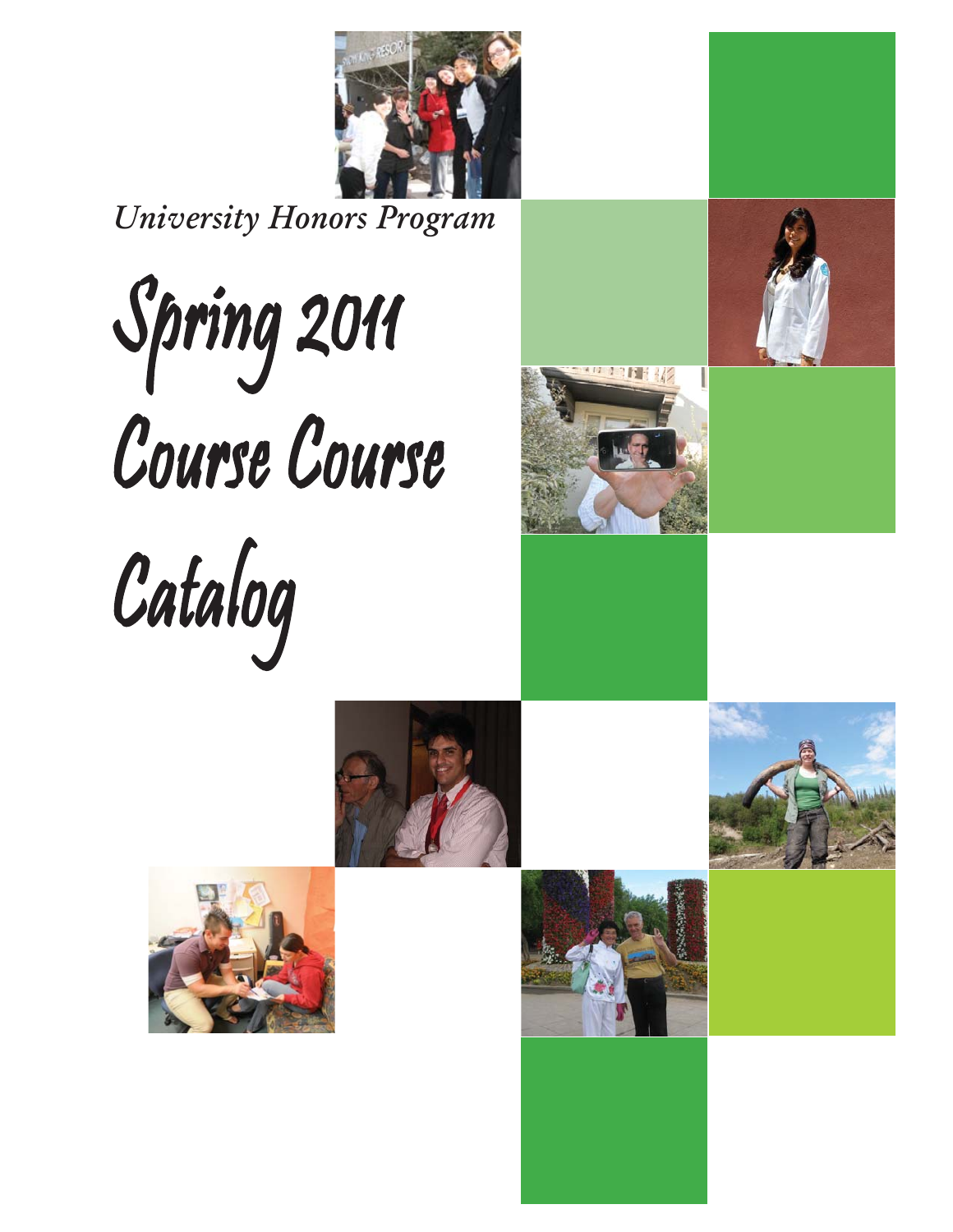*University Honors Program http://honors.unm.edu*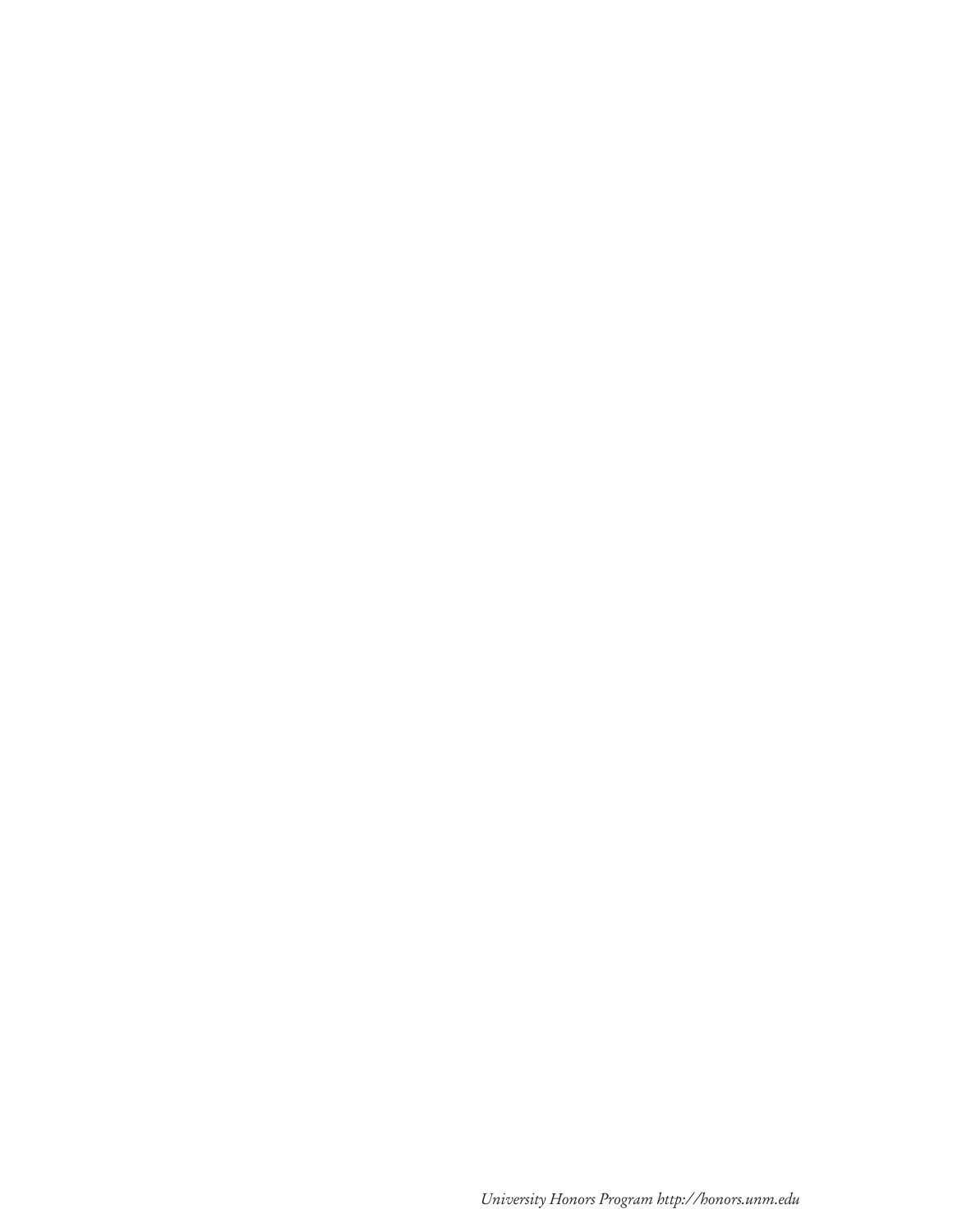# Contents

| 100-Level Seminars |  |  |
|--------------------|--|--|
|                    |  |  |
|                    |  |  |
|                    |  |  |
| 200-Level Seminars |  |  |
|                    |  |  |
|                    |  |  |
|                    |  |  |
|                    |  |  |
|                    |  |  |
|                    |  |  |
|                    |  |  |
|                    |  |  |
|                    |  |  |
|                    |  |  |
|                    |  |  |
|                    |  |  |
|                    |  |  |
|                    |  |  |
|                    |  |  |
|                    |  |  |
|                    |  |  |
|                    |  |  |
|                    |  |  |
| 300-Level Seminars |  |  |
|                    |  |  |
|                    |  |  |
|                    |  |  |
|                    |  |  |
|                    |  |  |
|                    |  |  |
|                    |  |  |
|                    |  |  |
|                    |  |  |
|                    |  |  |
|                    |  |  |
|                    |  |  |
| 400-Level Seminars |  |  |
|                    |  |  |
|                    |  |  |
|                    |  |  |
|                    |  |  |
|                    |  |  |
|                    |  |  |
|                    |  |  |
|                    |  |  |
|                    |  |  |
|                    |  |  |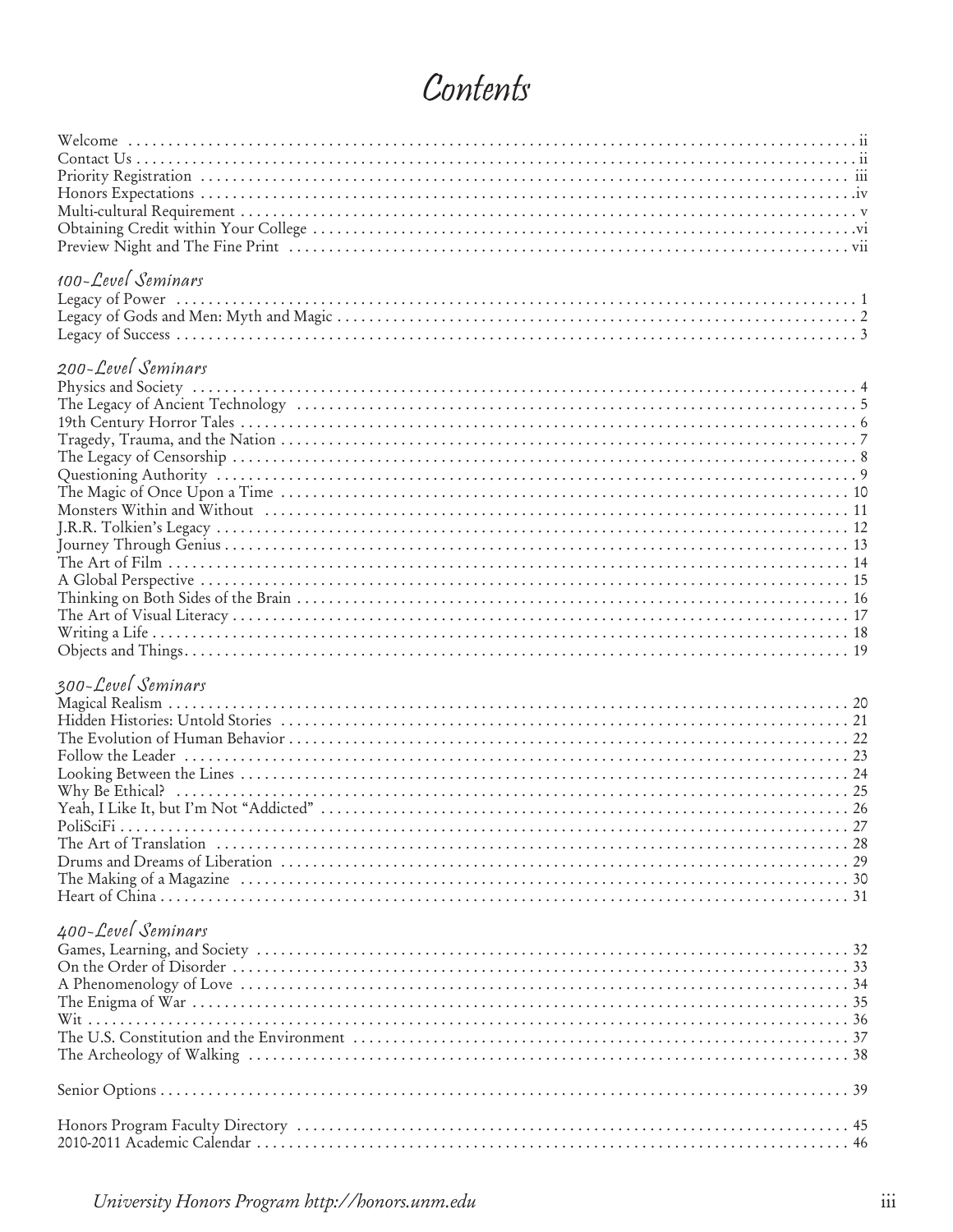The University Honors Program originated in 1957 with a group of 30 students. Over the past five decades the UHP has achieved regional and national recognition primarily because it is a university-wide program with an innovative interdisciplinary curriculum. Today, we have more than 1,300 students participating in the UHP.

We are pleased to offer the course selections in this booklet for the coming semester. We believe you will enjoy participating in one of the most dynamic programs at the university. The Honors Program offers a rich and diverse interdisciplinary curriculum taught by some of the best faculty, with exceptional opportunities for individual learning and serious thinking. The goals of the University Honors Program are to offer distinctive opportunities for students who show promise of outstanding academic achievement and to do this so well that our graduates are competitive with the best students of any college or university. The excellent instruction and individual attention of our Honors Program create the benefits of a first-rate, small liberal arts college atmosphere within a progressive research university setting.

Your college years will be years of transformation that mark the direction of much of the rest of your life. The University Honors Program can make a valuable contribution to that process. Take full advantage of the many opportunities it provides. Our mission is to produce a body of graduates who are well-educated, socially conscious, and capable of assuming leadership roles in our society. The primary means of achieving this mission is the Honors curriculum, a series of seminars designed to enhance your participation in the educational process through emphasis on expression and independent thinking. Honors seminars highlight the social and ethical dimensions of their content, as well as help students understand connections among a variety of academic subjects.

Rosalie Otero

Rosalie Otero, Ph.D. **Director** 

#### *Contact Us*

Welcome to the University Honors Program. Please take a moment to review the following pages, which contain our policies and procedures. If you have any questions, please contact us. All faculty members, staff, and the UHP Director, Dr. Rosalie Otero, can be contacted by phone at the main office, 277-4211, or by e-mail at honors@unm.edu.

Peer Advisors are available in SHC Room 17C on a walk-in basis. They can be reached by phone at 505-277-7415 or by email at uhpadvisors@gmail.com. Their schedule is posted on-line: http://honors.unm.edu/peer-advising.html.

Recently, the Honors Program originated several online sources for student interaction and community involvement:

- To keep up with special announcements, deadlines, scholarship and employment opportunities, students in the UHP are encouraged join the Honors list-serv by sending an e-mail to listserv@list.unm.edu. Leave the subject line blank and in the body, type the following: subscribe UHON-L firstname lastname.
- Current students can contribute opinions, research, and just about anything on the Honors blog: http://www.forumconversations.blogspot.com. To join the blog they should e-mail or call the office directly.
- Finally, Honors also hosts a Facebook page, which conveniently links students, alumni, and faculty of the Proram for continuous communication and community updates. To visit us on Facebook, go to http://www.facebook.com/dudlyewynnhonors.

#### *About the Program*

The Honors Program serves as a focused enrichment to the major course of study students pursue while attending UNM. Students graduate with a degree from one of UNM's degree-granting colleges or schools, but rather than major or minor in University Honors, students who complete the Program receive a prestigious designation (summa, magna or cum laude) from University Honors on their diploma and official transcripts. UHP seminars may be used to fulfill group requirements, electives, or graduation requirements in the various colleges, making our Program both academically rewarding and financially feasible. The University Honors Program is available to undergraduates ONLY. Graduate students may not "sit in" or audit Honors courses.

Our formal graduation requirements include completion of 24 credit hours in UHP seminars, including 6 credit hours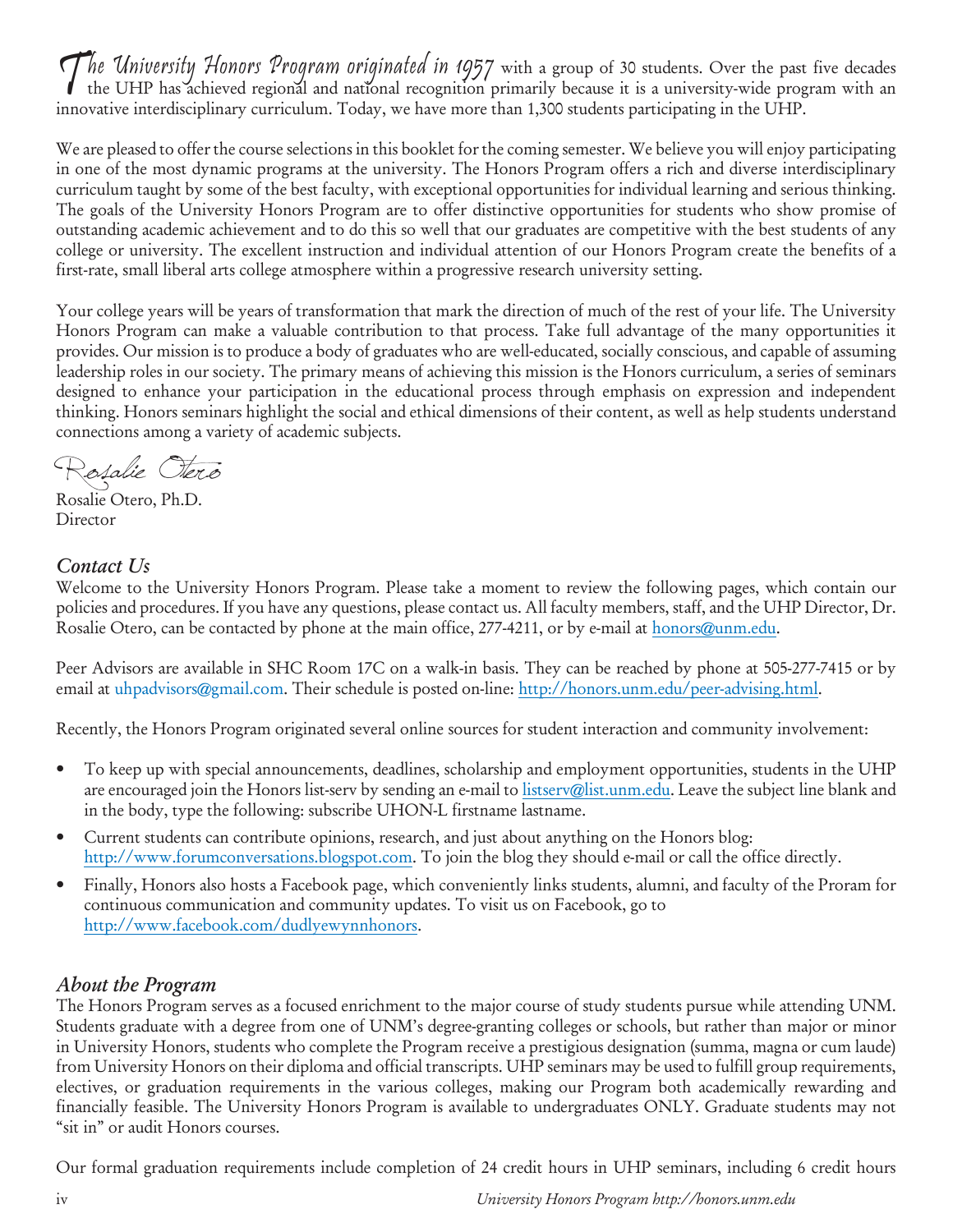of senior capstone option; completion of a multi-cultural experience; a minimum 3.2 cumulative grade point average; recommendation by the director and certification by the University Honors Faculty. Students easily break down their Honors course load in the following way: Take a 100, a 200, then a 300-level, and finally a 400-level seminar; take two seminars of your choice; and select a senior capstone option worth 6 credit hours.

#### *Adding Honors to Your Schedule*

Full course descriptions can be found on our website: http://honors.unm.edu/seminars.html. LoboWeb also lists all Honors classes, meeting days/times, instructors, and classroom locations. Once a student has identified a class that will fit his/her schedule, he/she should come by the office (call or e-mail) for an override. Honors classes are restricted so that only Honors students in good standing can gain access. If you try to add a course to your schedule and get a "Departmental Permission Required" message from LoboWeb, then you have not been given an override.

#### *Priority Registration*

Priority Registration has long been one of the unique benefits granted to Honors students. The UNM Registrars' Office determines the dates when all students attending the University can sign up for classes. Generally, graduate students go first then seniors, juniors, sophomores and finally freshmen. The grade levels are determined by accumulated credit hours at the University. However, with Priority Registration Honors students, regardless of accumulated credit hours, can register on the same day as graduate students. Essentially, Honors students get a "first-pick" of courses and can thereby coordinate their busy school, work, and family schedules. For Spring registration, the Priority Registration date is Monday, November 29th, 2010.

#### *What is a Student in Good Standing?*

A member in good standing of the University Honors Program must be registered at UNM, maintain a minimum 3.2 cumulative grade point average, maintain all advisement requirements, and complete on average one Honors course every year. Obviously students who want to graduate with honors must take more than one course at some point in their undergraduate career and/or enroll in summer courses. Students who do not maintain at least a 3.2 cumulative GPA are placed on probation. Students on probation may enroll in only one Honors semester after they consult with a peer advisor.

#### *What is Expected from Honors Students?*

Below is a list of attitudes, qualities, and approaches which should always be modeled by University Honors students. Many of these will be acquired throughout a student's development in the Program, but we find it is helpful to make students aware of the kind of excellence we cultivate in the UHP. Honors students should:

- Approach the UHP as a complete learning experience, where you build friendships as you grow to love ideas and beauty
- Be eager, self-disciplined, serious, highly motivated students
- Be respectful of other students' opinions during class discussion
- Challenge yourselves; do not settle for the easiest way out
- Be creative and imaginative in your assignments, at the same time that you focus on the goals of the class
- Come to your seminars prepared having read and studied the assignment, being prepared with questions, with indexed passages you might want to refer to in discussion
- Take advantage of all the opportunities that Honors education is offering to you, extending yourselves to meet faculty, to ask for help when you need it
- Be adaptable and open-minded
- Be a social person, ready to share time and exchange ideas in a positive way with other students and teachers
- Be open to cultural diversity and values and defend minorities' rights without being ethnocentric
- Judge and interpret information with an open mind to understand what experts have to say
- Think critically
- Understand that in the UHP you succeed or fail on the strength of your own efforts
- Embrace the importance of experiential education in your lives and academic careers
- Serve the community and be a particapatory citizen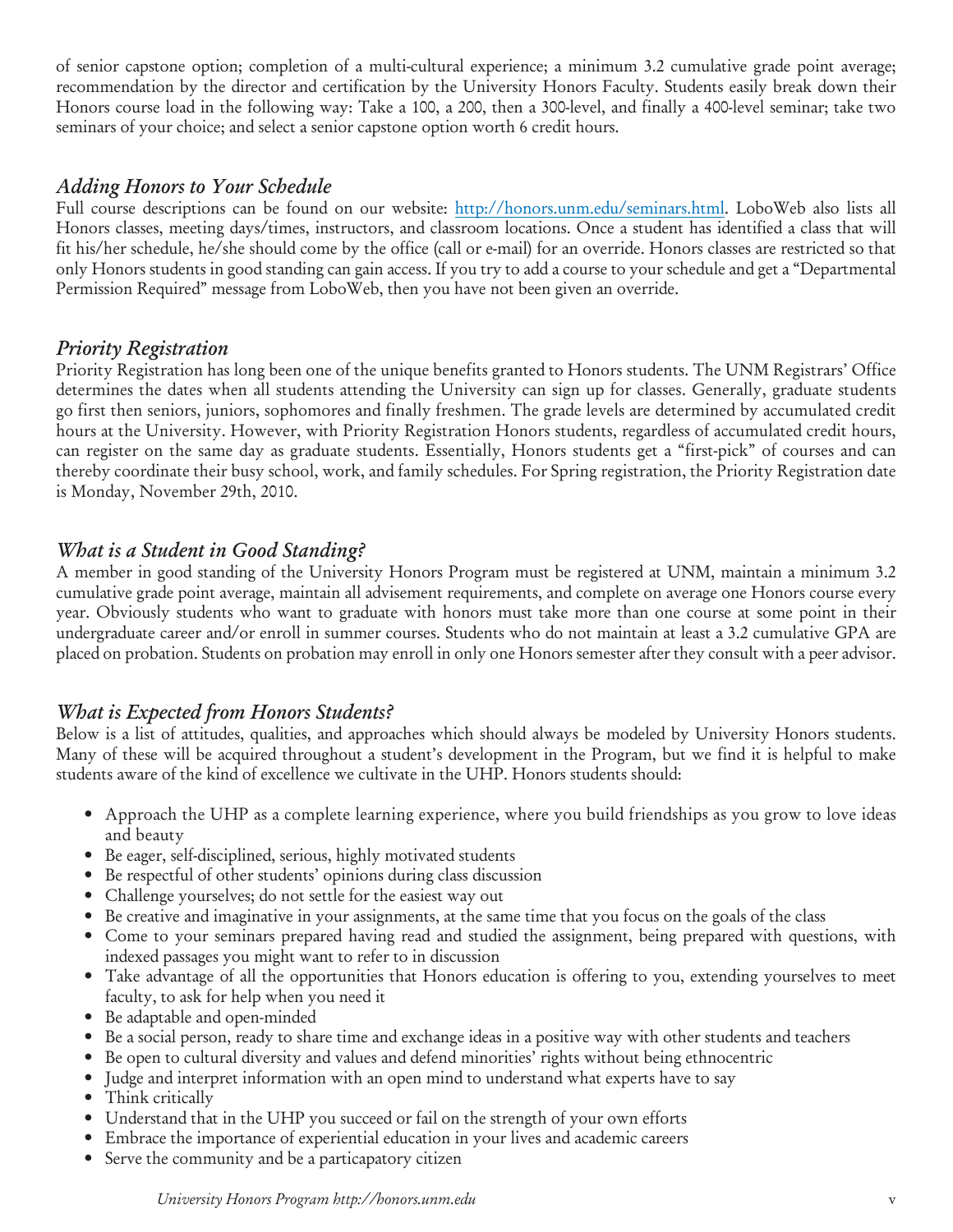- Be interdisciplinary
- Contribute to the community of the UHP; work for the betterment of the Program and the growth of your peers.

#### *What is the Multi-Cultural Requirement?*

In order to become global citizens in a diverse, mutually dependent world, our students must become more aware, culturally

fluent, and understanding of cultures other than their own. To facilitate these goals, the UHP requires students to acquire 6 credits (or comparable experience) with multi-cultural studies. This component is easy to fulfill with study abroad programs, foreign language courses (300-level or above), and even basic cultural exploration courses like World Literatures, Latin American Studies, Eastern Religions, and even specially designated Honors seminars. You can see a full list of the accepted multi-cultural courses online at http://honors.unm. edu/handbook-multicultural.html. In this booklet, all seminars which can fulfill the multicultural requirement have been marked with this icon (right).



#### *Honors Student Handbook*

Students can access all of these policies and more in the Honors Student Handbook located on our website at http://honors.unm.edu/handbook.html.

#### *Grading: A, CR, NC*

The UHP uses a unique grading system. An A signifies outstanding work and will compute into the student's academic GPA. CR indicates satisfactory work and is not computed into the GPA, but is counted towards graduation. This allows students to take rigorous seminars or to study subject areas outside their usual interest without jeopardizing their GPA. NC indicates unacceptable work and is neither computed into the GPA, nor counted towards graduation. An important part of a student's grade is the written evaluation completed by the instructor at the end of each semester. The UHP grading system should not be confused with UNM's pass/fail or CR/NC grading options.

"Core for Honors" courses do NOT qualify for the Honors grading scale. In an effort to help Honors students complete their UNM core requirements, the UHP has partnered with other departments to provide courses that will simultaneiously fulfill 3 credit hours in Honors electives and 3 credit hours in UNM core requirements. However, these courses are subject to the host department's grading scales and standards.

#### *Senior Exit Packets*

Around September 1st or February 1st of their final semester—whether or not they are currently enrolled in an Honors seminar—seniors must contact the main office in order to obtain a Senior Exit Packet. This packet must be completed and returned by the specified deadline. In addition, seniors must complete an interview with a designated faculty member of the University Honors Program.

Levels of Honors are determined by the Faculty based on the following criteria:

- Cumulative UNM grade point average
- Quality of Honors work and breadth of overall coursework
- Involvement in extracurricular activities

#### *Obtaining Credit Within Your College*

Each college and school has the authority to grant its students credit approval outside their major. Each semester you should obtain prior approval, if necessary, from your college or school to fulfill requirement credit with University Honors seminars. This is not automatic. Petition for Group Requirement Credit forms are available in the Honors Office. We have included a brief list of the procedures for each college:

#### *Anderson Schools of Management*

- No prior approval is necessary for free electives.
- For lower and upper division Humanities and Social Science credit, take a petition and this booklet to the ASM Advisement Center before registering.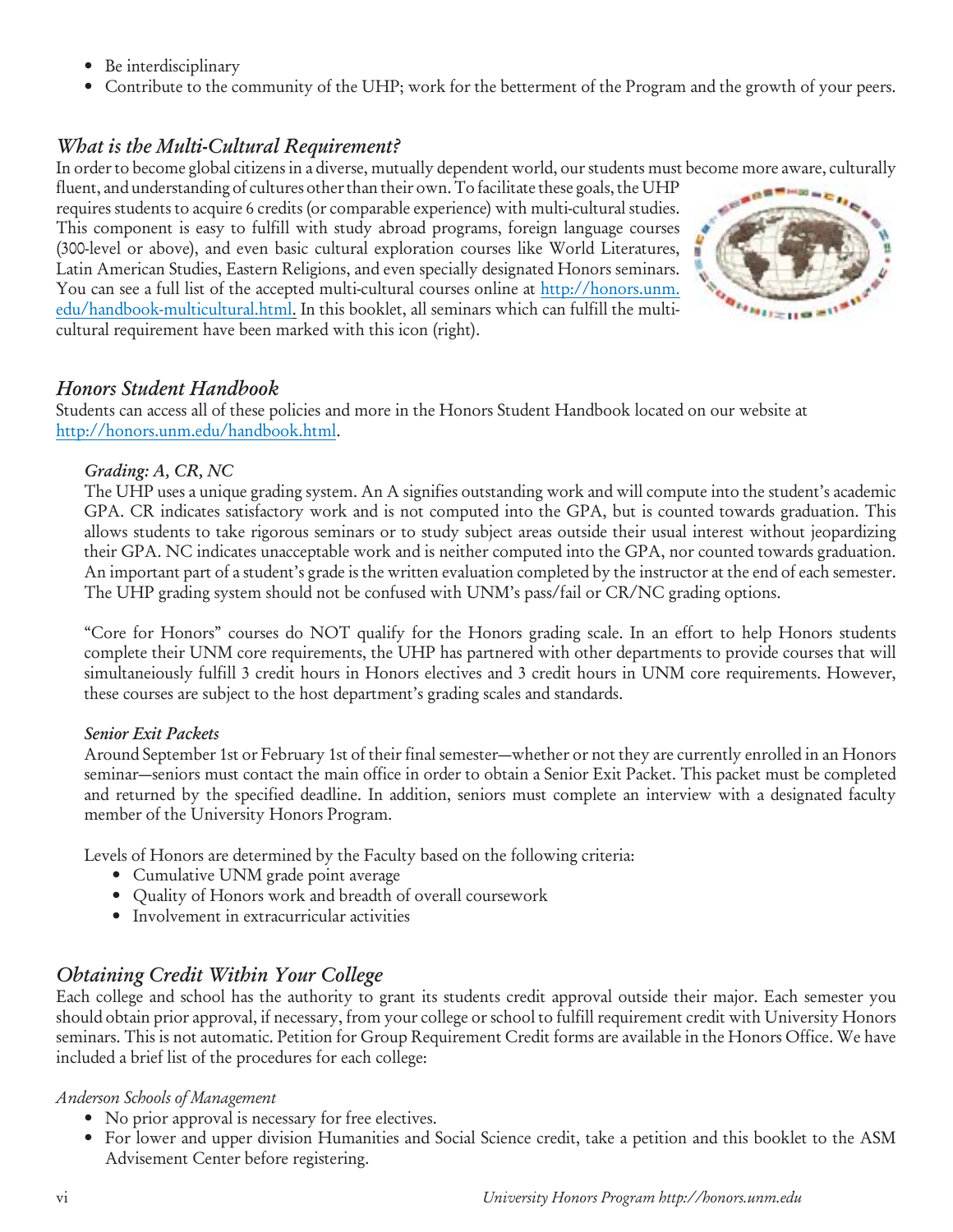#### *Architecture & Planning*

• University Honors seminars are accepted in fulfillment of electives or general electives depending upon the subject matter of the seminar. If you have questions, take a seminar description to your advisor in Architecture.

#### *Arts & Sciences*

- The College of Arts and Sciences accepts a maximum of 18 hours of Honors Program courses toward an Arts and Sciences degree.
- An Arts and Sciences faculty committee reviews courses for applicability.

#### *College of Education*

- College of Education approves Honors seminars in fulfillment of its group requirement credits.
- Take a petition and this booklet to the advisement office.

#### *Engineering*

- University Honors seminars are accepted in fulfillment of Humanities and Social Science elective credits.
- No prior approval is necessary.

#### Fine Arts

• Students should consult with a Fine Arts advisor

Nursing and Pharmacy

- Both colleges accept Honors seminars within the 18-hour elective block.
- No prior approval is necessary.

#### *Preview Night and the Fine Print*

The Honors Program offers Preview Night as an opportunity for the Honors community to come together and meet the faculty who will be teaching in the coming semester, as well as learn more about seminars. Preview Night is on Monday, November 15th, 2010 at 5:00 p.m. in the Ballrooms of the Student Union Building.

- 11/15/10: All freshmen and first-time Honors students must get Honors Advisement in order to receive the Priority Registration privilege.
- 11/29/10: Students who have fulfilled Honors advisement requirements and who attend Preview Night can register for their Honors seminars.
- 11/29/10: Students who have fulfilled Honors advisement requirements can register for general UNM courses. In Spring semesters, sophomores, juniors, and seniors must see a UHP Peer Advisor before they will be able to receive Priority Registration for regular UNM courses and Honors seminars. Students should visit an advisor early in order to receive their advisement confirmation.
- 12/6/10: Students who cannot attend Preview Night begin registering for Honors seminars.
- 1/3/11: Non-Honors students (with a cumulative GPA of 3.2) may enroll in one Honors seminar.
- Students who are on Honors probation must see a UHP Peer Advisor before they can receive a registration override.
- Students have until the UNM tuition payment deadline to register for classes.
- Audit options are NOT available for Honors seminars.
- In order to register for a 200-level seminar, students must have already completed their 100-level requirement (or take both seminars concurrently).
- To take two seminars at the same level (two 300-levels, for example) obtain a yellow card from the UHP office.
- Seniors who are working on a Departmental Thesis/project and want UHP credit must have their paperwork approved by Dr. Otero.
- Students may not register for more than two seminars or take seminars from the same professor more than twice without the permission of the Director. Senior Colloquium is the exception to this rule as it counts for one seminar (worth 6 credit hours).
- Honors Faculty will NOT sign yellow cards for students or override them in the system. Only Dr. Otero may do so.
- LoboWeb is now equipped to maintain waiting lists. When students add closed or full course to their schedules, LoboWeb automatically places them on a "wait list" and will notify them electronically when an opening becomes available.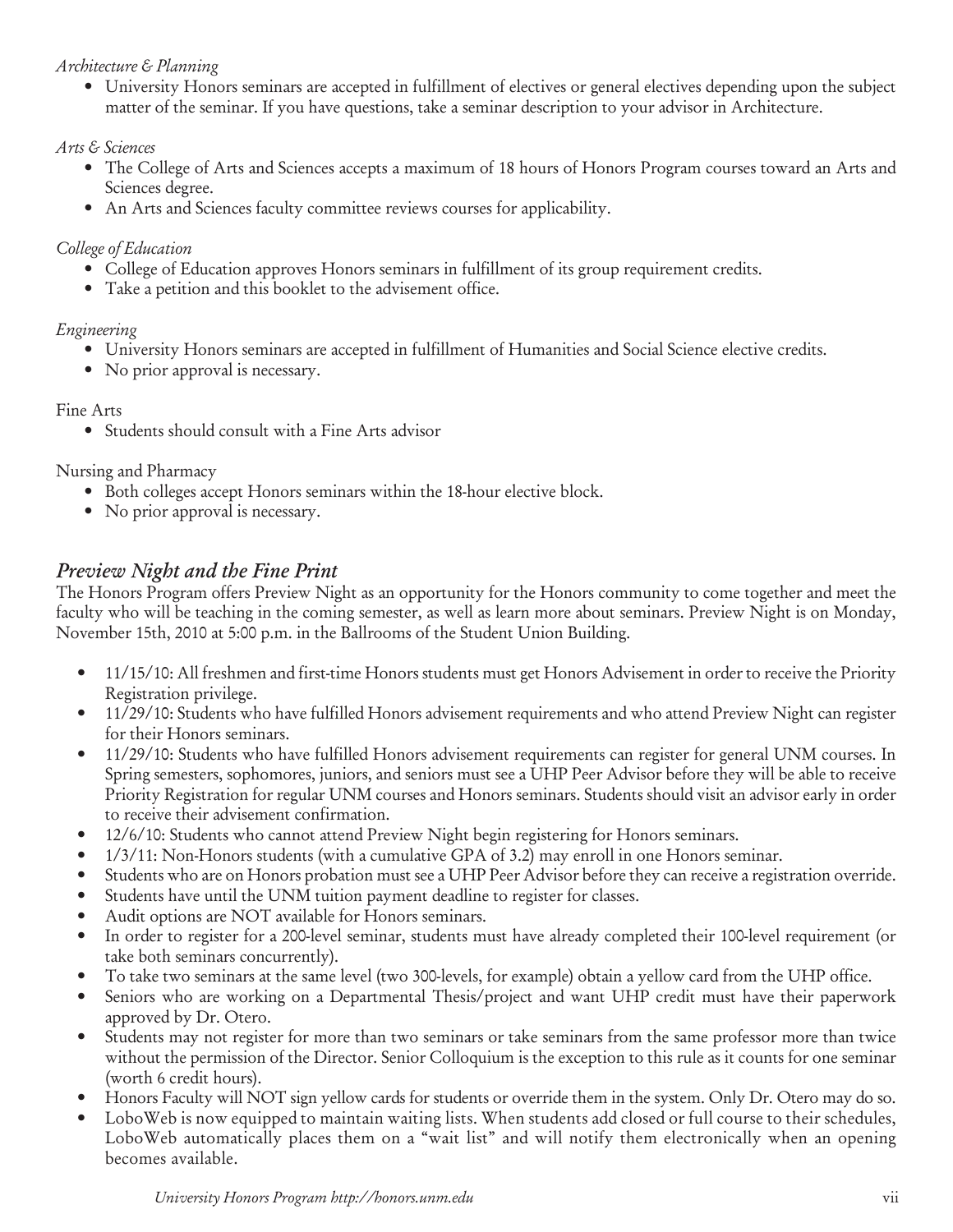$100$ -Levels

Fulfills

UNM Core

### Legacy of Power UHON 122-001 M 12:00-2:30 SHC 16

The Legacy of Power is an examination of the nature of power: What is it, how does one acquire it, how does one keep it, and what happens if one has no power? We will approach these questions by reading major works from th how does one acquire it, how does one keep it, and what happens if one has no power? We will approach these questions by reading major works from the 16th-19th centuries, and by discussing the allocation and use of political, social, and economic power in these works. We will continually revisit the question of what do people do who have no power in their society, and how does the allocation and abuse of power affect us all.

Group 5 Humanities Readings *Utopia The Prince The Federalist Papers The Communist Manifesto Frederick Douglass Autobiography Frankenstein The Subjection of Women 2nd Treatise on Government*

Requirements

One group research presentation; one analytical paper (7-8 pgs.); in-class short writes; attendance and active class participation; attendance at two public lectures; final individual research project and oral presentation.

About the Instructor:

Diane Rawls holds a Ph.D. in Medieval romance languages from UNM. She has taught in the Honors Program for 17 years, and is the coordinator for the Regents' Scholars Program.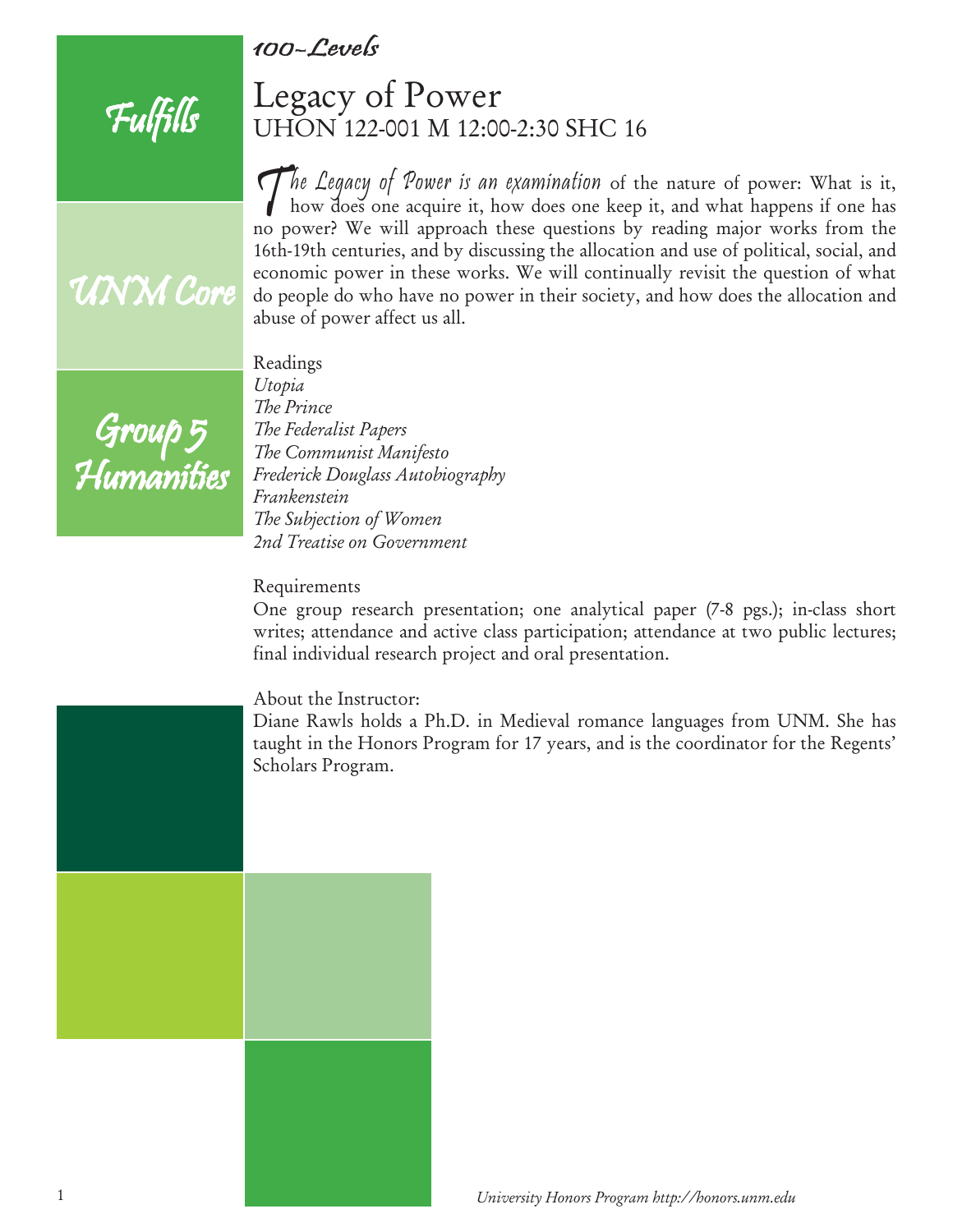# Legacy of Gods and Men: Myth and Magic UHON 122-002 M 5:00-7:30 P.M. SHC 16

Mythologies are systems of belief by which humans attempt to explain and make sense of the world around them. Magic is an element of fantastical belief in which humans envision new ways to impact the world, to change those things which are inexplicable. Together, these two forces demonstrate key elements of human spirit—to understand and to cope with the world we find ourselves in by use of imagination.

Today we have a huge segment of our popular media which concentrates on exploration of magic and myth. Why are logical, modern, technological Americans drawn to pastoral ideas of elemental powers? What do these stories excite in us and what do they reveal about our own time? What can we learn from these tales and bring back into our everyday lives? In our study of ancient writings and modern media we will see that we today are tied together in the expression of these elements with people of other places and times. By developing understanding through careful reading, writing, and discussion we can touch upon the spark that makes us vulnerable, logical, passionate, fickle, dreamy, cruel, loving; that is, human.

#### Readings

Selected readings in Greek, Egyptian, Roman, African, and Native American myths Homer's *Odyssey The Lais of Marie de France Macbeth A Midsummer Night's Dream* Selected Victorian fairy tales *The Hobbit The Dresden Files: Storm Front Harry Potter and the Sorcerer's Stone* Neil Gaiman's *American Gods* An outside text of each student's choice for one paper Film/TV: *The Sword in the Stone*, *Aladdin*, *The Mummy*, *Stardust*, *The Lion, the Witch and the Wardrobe*, *Sabrina the Teenage Witch*, *Charmed*, *Buffy the Vampire Slayer*

#### Requirements

Two five-page analytical papers, an oral presentation, short response papers, excellent attendance and active participation in discussion and daily classwork, and a final, substantial creative project.

#### About the Instructor

Jonatha Kottler has a B.A. in English from UNM and an M.A. from St. John's College. She is a writer/creator of the comic book series *The Wonderverse*. With her husband (fellow UHP graduate Jason Kottler) she has written and directed seven short films and the feature length film *In Character*. She is the founder of the Desert Globe Players, a theatre devoted to youth Shakespeare performance.

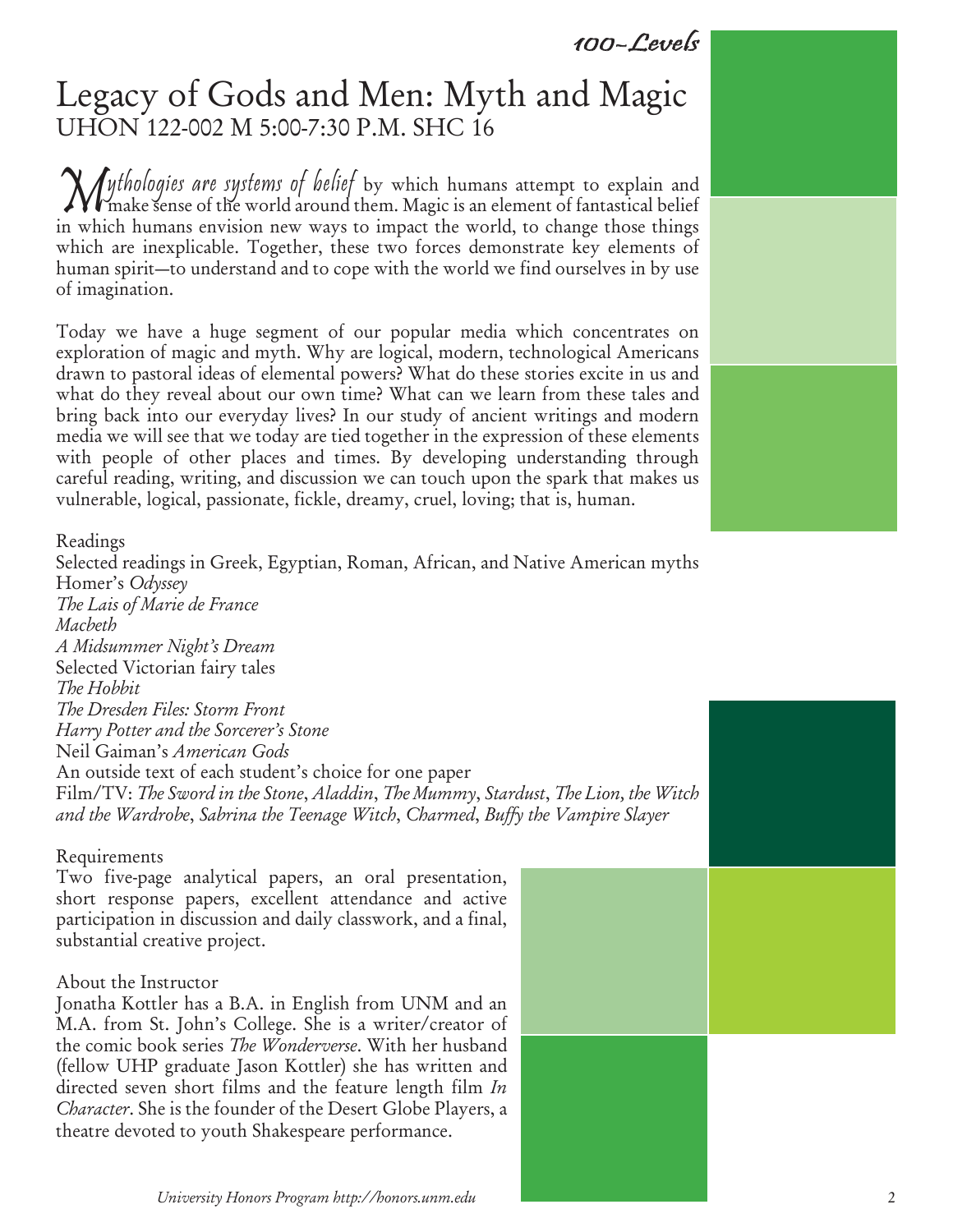100-Levels

Fulfills

### Legacy of Success UHON 122-003 T R 9:30-10:45 SHC 9

*How do you measure success?* Money? Power? Fame? Sex? Friendship? Love?<br>Happiness? Happiness?

# UNM Core

Although success is universally valued, there is no universal concept of success. In this course we will examine how success and other human values are defined within the works we read, and how they manifest through various characters, themes, and forms. We will focus on how these values both reflect and affect the values not only of the cultures that produced them but also of our own culture. Along the way, you will develop a deeper knowledge of literature, of history, and of yourself.



Our lively reading list will include a Kurt Vonnegut short story, Roman satires, medieval romances, a medieval morality play, Doctor Faustus, an eighteenth-century Oriental tale, a Mozart opera, autobiographies by Benjamin Franklin, Frederick Douglass, and Virgil Wyaco, and two great American novels - both published in 1925 - The Great Gatsby and Gentlemen Prefer Blondes.

#### Readings

Vonnegut, "The Foster Portfolio" *Satires* by Horace, Juvenal, and Petronius "Lanval" and "Sir Orfeo" (Medieval romances) *Mankind* (a Medieval morality play) Marlowe, *Doctor Faustus* Johnson, *Rasselas* Franklin, *Autobiography* Mozart and da Ponte, *Don Giovanni*  Douglass, *Narrative of the Life*  Loos, *Gentlemen Prefer Blondes* Fitzgerald, *The Great Gatsby* Wyaco, *A Zuni Life Little Miss Sunshine*

#### Requirements

Consistent attendance and active participation are required. Students are expected to keep a reading journal, which will form the basis for a series of ungraded one-page response papers. There will be two short analytical essays, a longer creative paper, and a group presentation.

About the Instructor: Richard Obenauf

A product of the University Honors Program, Richard earned his MA in English and American Literature at Loyola University Chicago, where he is currently a Ph.D. candidate in Medieval and Renaissance Literature. He is grateful to be back in the Land of Enchantment while he writes his dissertation.

3 *University Honors Program http://honors.unm.edu*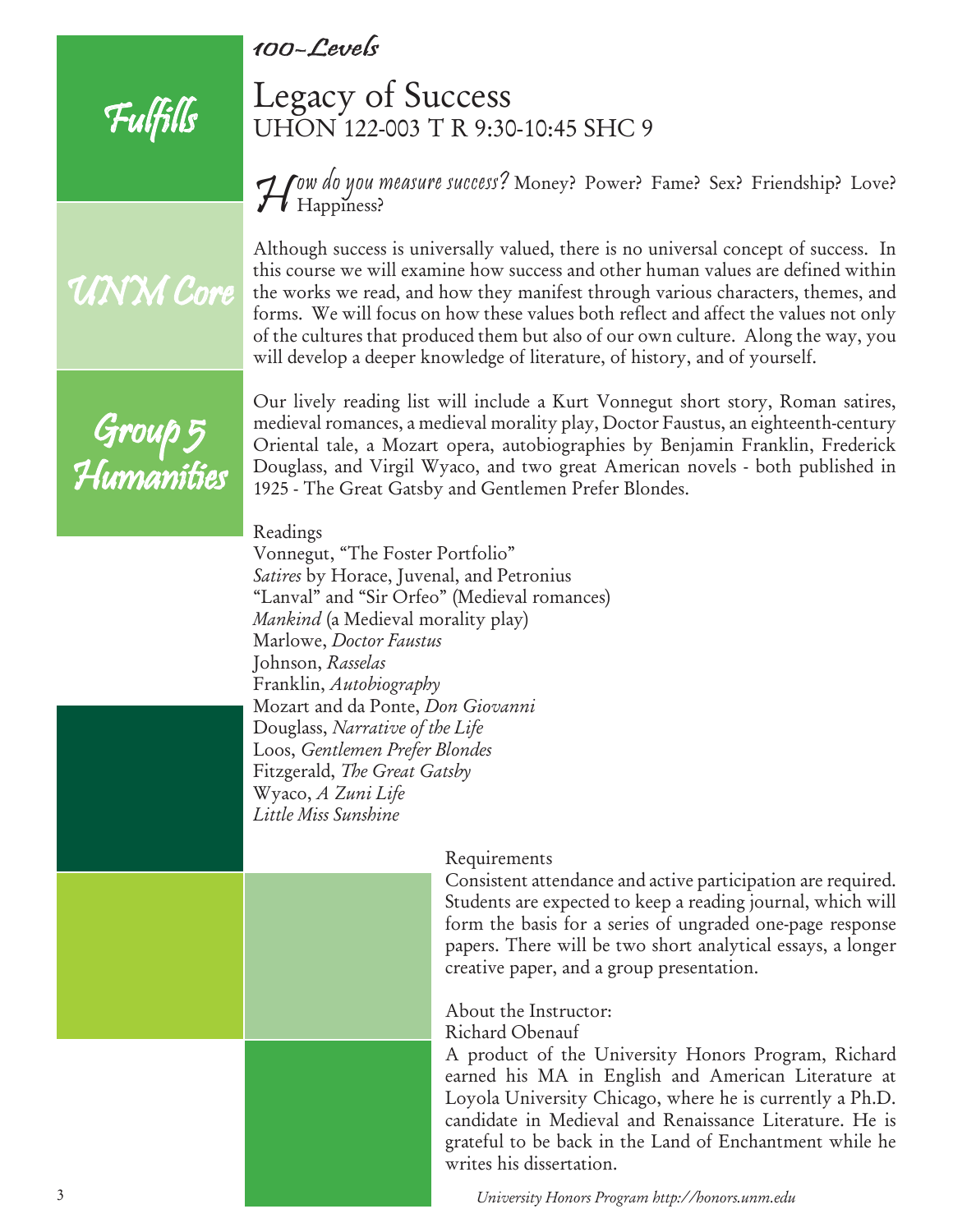# Physics and Society UHON 222-001 & PHYS 105-001 T R 12:30-1:45 REGH 114

Physics and Society is a general introduction to physics intended for students in the arts and the humanities. The course has been totally revised and will use the textbook is "Physics and Technology for Future Presidents" by R. A. Muller (a distinguished and very popular professor at the University of California at Berkeley and a former MacArthur Fellow). Following Professor Muller's lead we will begin with a study of energy and power and learn, among many other things, why Al-Quaeda does not build bombs out of chocolate chips although chocolate chips have eight times the energy of the same weight of TNT. We will learn why the natural radioactivity of our body tissues is of much less interest as a public health concern than automobile accidents and why radiation from cell phones is of much less concern than using the phones while driving. We will study American habits of energy consumption and ask if they threaten our national security (and what we might do about it). We will try to separate the facts of nuclear power and of global climate change from the

fiction. Relativity, Big Bang cosmology, and the weird world of quantum physics round out the list of topics we will study. Along the way, we will encounter interesting and important philosophy and history.

No previous background in physics is expected. Some algebra will be used, but only a rusty recall of high-school algebra is expected. Enrollment is small and in-class discussion is strongly encouraged. Most assignments and all tests are of essay-type.

The course can be used to satisfy requirements of the Peace Studies Minor, the UNM Core Curriculum requirements, and the Arts and Sciences Group III requirements.

#### Readings

*Physics and Technology for Future Presidents*

#### Requirements

Students will be required to keep "notebooks". These are to include notes on the required reading, notes on the lectures and class-room discussions, responses to assigned questions, and anything else deemed interesting and pertinent by the students. The notebooks will be collected roughly every four weeks for grading on both science and presentation. There will be closed-book midterm and final exams which will be based on questions that will be posted in advance. Class participation is, of course, required.

#### About the Instructor

UNM Professor Emeritus Colston Chandler was trained in mathematical physics (Ph.D., University of California at Berkley, 1967). He has published numerous papers in physics and mathematics journals and has been an invited participant in many international conferences. He has been teaching physics to liberal arts students for more than forty years.

*NOTE: This is an actual physics course with regular tests, midterms, and exams. Students enrolled in PHYS 105-001 are subject to the regular Department of Physics grading scale. Students enrolled under UHON 222-001 are subject to the Honors A/CR/NC grading scale.*

Fulfills

A&S Group 3



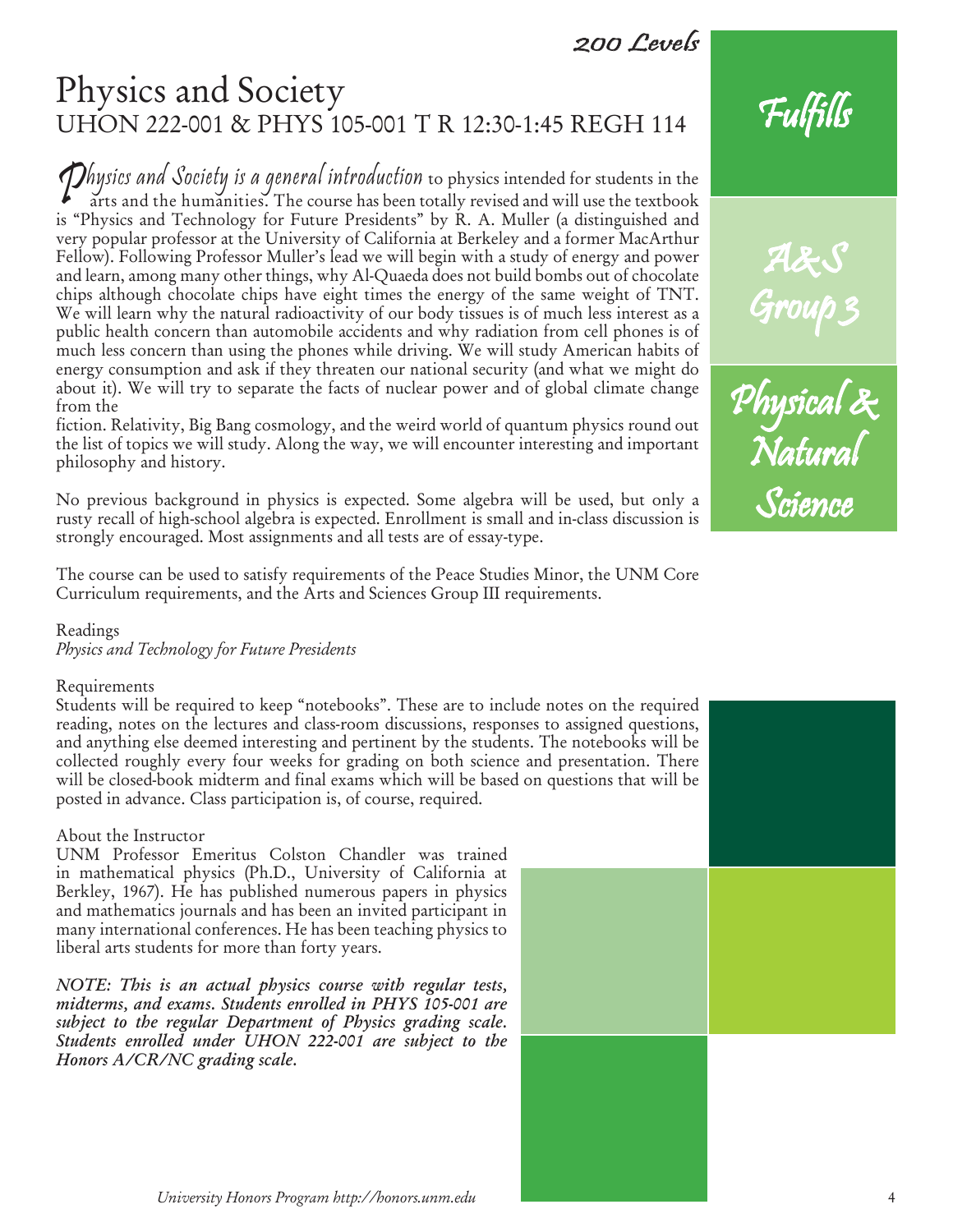# Fulfills

A&S Group 4

Social  $\&$ Behavioral Science

## The Legacy of Ancient Technology UHON 222-002 T R 3:30-4:45 SHC 8

This course is focused on the construction, use, and hands-on study of ancient technologies. Understanding the past requires more than knowledge of the dates of momentous events or the names of significant persons. The material culture and evidence of everyday lives are keys to explaining what happened in the past and why people made the choices they did. Ancient technologies set the stage for modern tools and serve as important comparisons to how and why we use technology today. Students in this course will study ancient technology first-hand. They will test and apply what they will learn about how the past worked. Students will construct and experiment with a range of tools used in many different aspects of past people's lives—from starting fire to crafting stone tools, from throwing spears to grinding corn, from making cordage to casting adobe block. This course will also expose students to issues of both historical and modern resource use, preservation, consumerism and fashion, and our relations to both the larger natural world and the built environment.

#### Readings

*Flintknapping: Making and Understanding Stone Tools* by John C. Whittaker And a course reader available from the library's eReserves.

#### Requirements

This is an experiential course. Students will complete a series of hands-on experiments with ancient forms of technology. Experiments will range from fashioning stone tools to throwing atlatls to twisting cordage to making adobe blocks. Students will keep a portfolio chronicling their activities, complete a series of short papers and worksheets that let them consider how technologies function and the roles they play in both past and present societies. There is a required course fee of \$50.00.

#### About the Instructor

Troy Lovata is a tenured, Associate Professor in the University Honors Program. His courses explore our cultural relationship with the world around us and examine

> our connections to the past. Dr. Lovata holds a Doctorate in anthropology, with a focus on archaeology, from the University of Texas.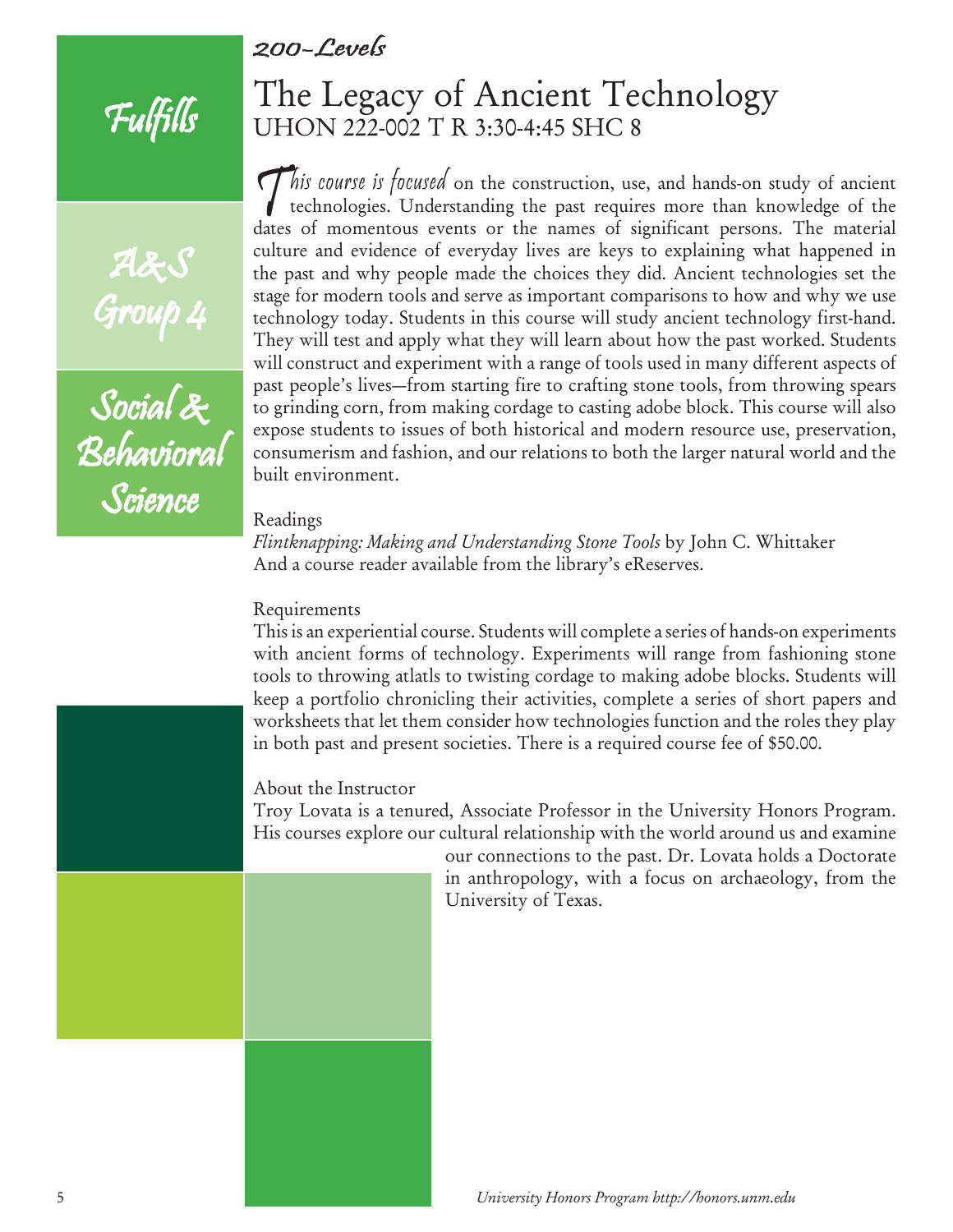# 19th Century Horror Tales UHON 222-003 T 4:00-6:30 SHC 12

For over two hundred years, the Gothic has been one of the most popular forms<br>of literature. Historically, it has been considered more a guilty pleasure than<br>"serious" literature. In fact, however, horror tales are often a of literature. Historically, it has been considered more a guilty pleasure than "serious" literature. In fact, however, horror tales are often as substantive as they are engaging. In this course, we will survey an array of nineteenth-century texts to explore the depth of this mode. We will consider the aesthetic elements of the form, including plotting, characterization, and the sublime. But we will also use the Gothic as a key to understanding nineteenth-century European and American cultures. Bram Stoker's *Dracula*, for example, is a meditation on colonization, gender, technology, and serial crimes such as those committed by Jack the Ripper. Similarly, Robert Louis Stevenson's *The Strange Case of Dr. Jekyll and Mr. Hyde* offers an insight into nineteenth-century theories of science and psychology. Evolution, criminology, industrialization, theology, gender identity—all of these have been effectively exploited by writers of horror tales. Our goal this semester will be to consider both the aesthetic and the cultural elements of the Gothic to enrich our appreciation of these readings and to deepen our understanding of the nineteenth century. We will also explore how some of these themes have been translated into contemporary culture by looking at one film. Finally, students will have the option of submitting an original Gothic text for their final project this semester.

#### Readings

Bram Stoker, *Dracula*; J. Sheridan Le Fanu, *Carmilla*; Robert Louis Stevenson, *The Strange Case of Dr. Jekyll and Mr. Hyde*; Mary Shelley, *Frankenstein*; short stories by Edgar Allan Poe, Charlotte Perkins Gilman, Heinrich von Kleist, and Bernard Capes; two films TBA

#### Requirements

Mid-semester essay; a final project which may include the writing of an original short story or some other creative rendering of the Gothic; two oral presentations; brief homework assignments; good attendance, careful preparation for seminar sessions, and consistent, thoughtful participation in discussion.

#### About the Instructor

After receiving undergraduate and graduate degrees in Russian from Trinity University and the University of Kansas, Renée Faubion earned a second M.A. and a Ph.D. in English from UNM. Her fields include literary theory, Gothic literature, and magic realism. She has won three awards for excellence in teaching.

#### About the Student Teacher: Danyelle Dosonmu

Danyelle is an anthropology major concentrating in archaeology. She loves books, the horror genre especially, and finds that literature tells us a lot about culture. Her hopes for the future are to discover past cultures and share with the world the different things they left behind for us to find.



Group 5 Humanities

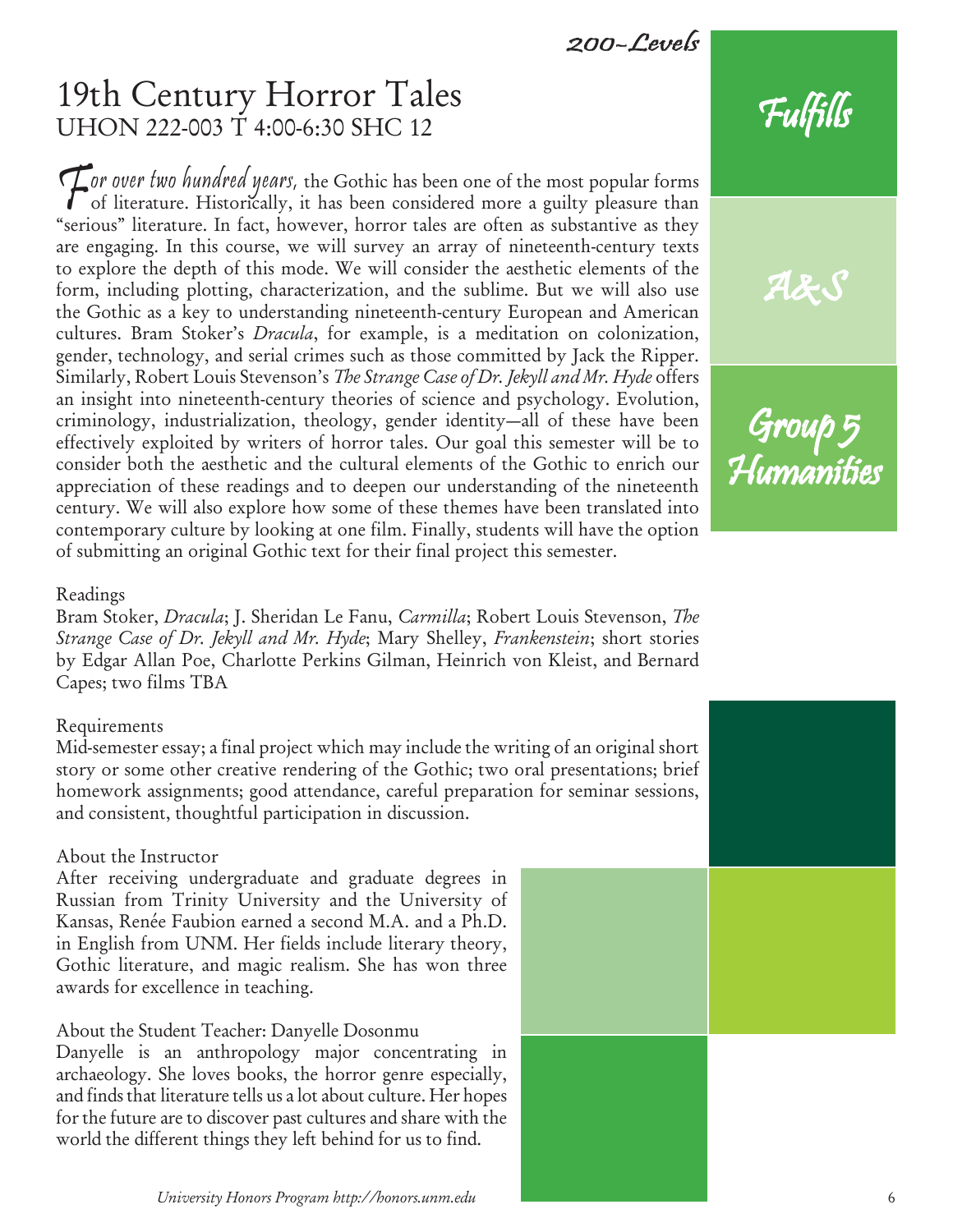# Fulfills





### Tragedy, Trauma, and the Nation: On Memory and Catastrophe in Contemporary Spanish American Literature UHON 222-004 T 12:30-3:00 SHC 12

Much of recent Latin American history has been marked by a series of traumatic events. From the failure of revolutionary and pro-democracy movements and the "dirty wars" that ravaged the continent in the 1970s and 1980s to natural disasters and the spread of epidemics like AIDS, not to mention the cumulative effects of neoliberal economic policies, Latin America has repeatedly been the site



of one tragedy after another. In a certain sense, it is literature that has been the sole means by which the "unrepresentable" content of these devastating events has been represented and "worked through." From so-called "high literature" to testimony and genre fiction like detective and science fiction novels, several works by contemporary Spanish American authors expertly show the relations that link literary aesthetics to questions about politics and history in a way that offers a counter-narrative to the overwhelming dominance of seemingly objective historical forces. Combining literary analysis and theoretical inquiry, we will begin to see the transformative potential of such writing. This seminar will discuss the relationship these novels have to another, "unofficial" discourse, and explore what is produced by the void left open by traumatic events.

#### Readings

We will read a number of contemporary Spanish American novels and short stories in English translation, including: *Before Night Falls*, by Reinaldo Arenas *The Savage Detectives*, by Roberto Bolaño *Ficciones*, by Jorge Luis Borges *The Death of Artemio Cruz*, by Carlos Fuentes *I, Rigoberta Menchu*, by Elizabeth Burgos-Debray *Assumed Name*, by Ricardo Piglia *Kiss of the Spider Woman*, by Manuel Puig *Pedro Páramo*, by Juan Rulfo *Calling All Heroes*, by Paco Ignacio Taibo II We will also examine a selection of shorter critical and theoretical texts available on eReserve.

#### Requirements

Thoughtful, lively, and engaged classroom participation will be crucial to the seminar's success. Students will also be required to present one 25-30 minute provocation based on the assigned readings and participate in regular group email exchanges about the weekly readings. There will be one short (4-5 page) mid-term paper and a final research paper (10-12 pages).

#### About the Instructor

Andrew Ascherl is a Ph.D. candidate in the Department of Comparative Literature at SUNY-Buffalo and is a literary and cultural critic. His areas of research interest include 20th century Spanish American fiction, post-war European philosophy, psychoanalysis, and the cultural politics of the Left from 1905 onwards.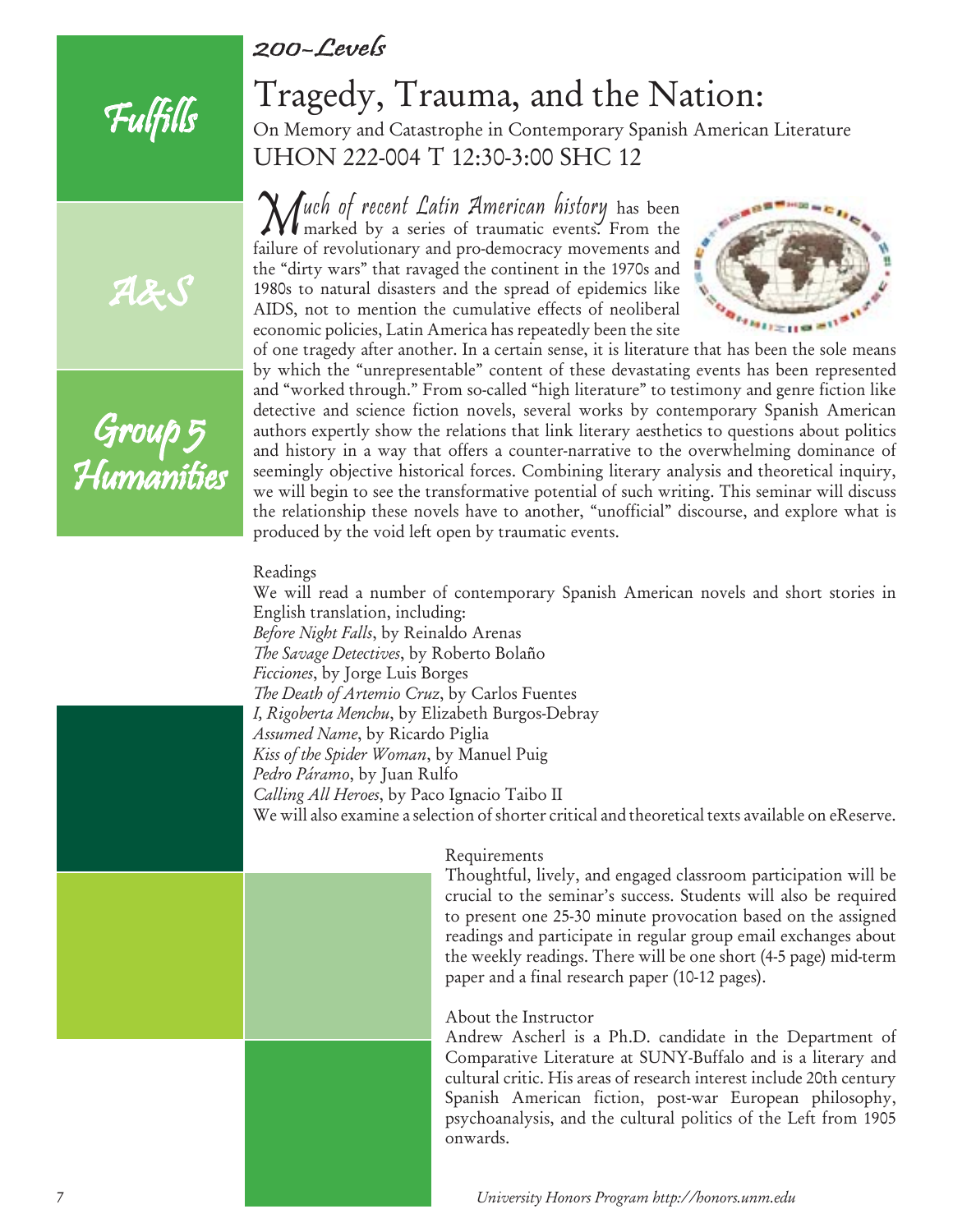$200$ - $L$ evels

# Legacy of Censorship UHON 222-005 T R 12:30-1:45 SHC 9

*Censorship reflects a societies lack of confidence in itself.*

—Justice Potter Stewart

*The first step in liquidating a people is to erase its memory, destroy its books, culture, history.* —Milan Kundera

*The books that the world calls immoral are the books that show the world its own shame.* —Oscar Wilde

*Suppression, censorship, restriction,* expurgation, banning, bowdlerization, seizure, burning, shredding, these are the words that describe a continuing legacy of institutional interference in the expression of ideas. In seizure, burning, shredding, these are the words that describe a continuing legacy of institutional interference in the expression of ideas. In this seminar we will read banned books and other works as a means of understanding the strains and contradictions of censoring societies. As we investigate the kinds of ideas human societies find so threatening, we will consider the assumptions that underlay the censorship of particular works. We will focus on overt, legally enshrined censorship and will expand this focus during the course of the semester to include the subtle censorious pressures that operate in modern American Society.

#### Readings

Karolides, et. al., *120 Banned Books*  Plato, *The Last Days of Socrates*

Five additional books will be chosen from *120 Banned Books* list on the first or second day of class. Five small groups of students will each choose a book to assign (recent or topical books not on the list may be acceptable). The groups will then be responsible for facilitating discussion on the book they choose to assign. There will also be assigned readings on contemporary issues.

#### Requirements

A presentation, a critical review of a non-assigned banned work, an essay, and a final paper. Grades will be based on evaluations of the papers/presentations, plus an assessment of participation in a discussion panel, and an overall assessment of participation in seminar activities.

#### About the Instructor

Michael Thomas is an anthropologist and author (three published novels and an up-coming collection of short stories) with an interest in freedom of expression issues.

#### About the Student Teacher: Thomas Padilla

Thomas is a double major in Spanish and Portuguese and pursuing a Masters in business as well as a Ph.D. in physical therapy. He chose Spanish and Portuguese because he is interested in communication, and the censorship class focuses on the opposite, what is considered taboo in communication.

# Fulfills

A&S Grou

Writing & Speaking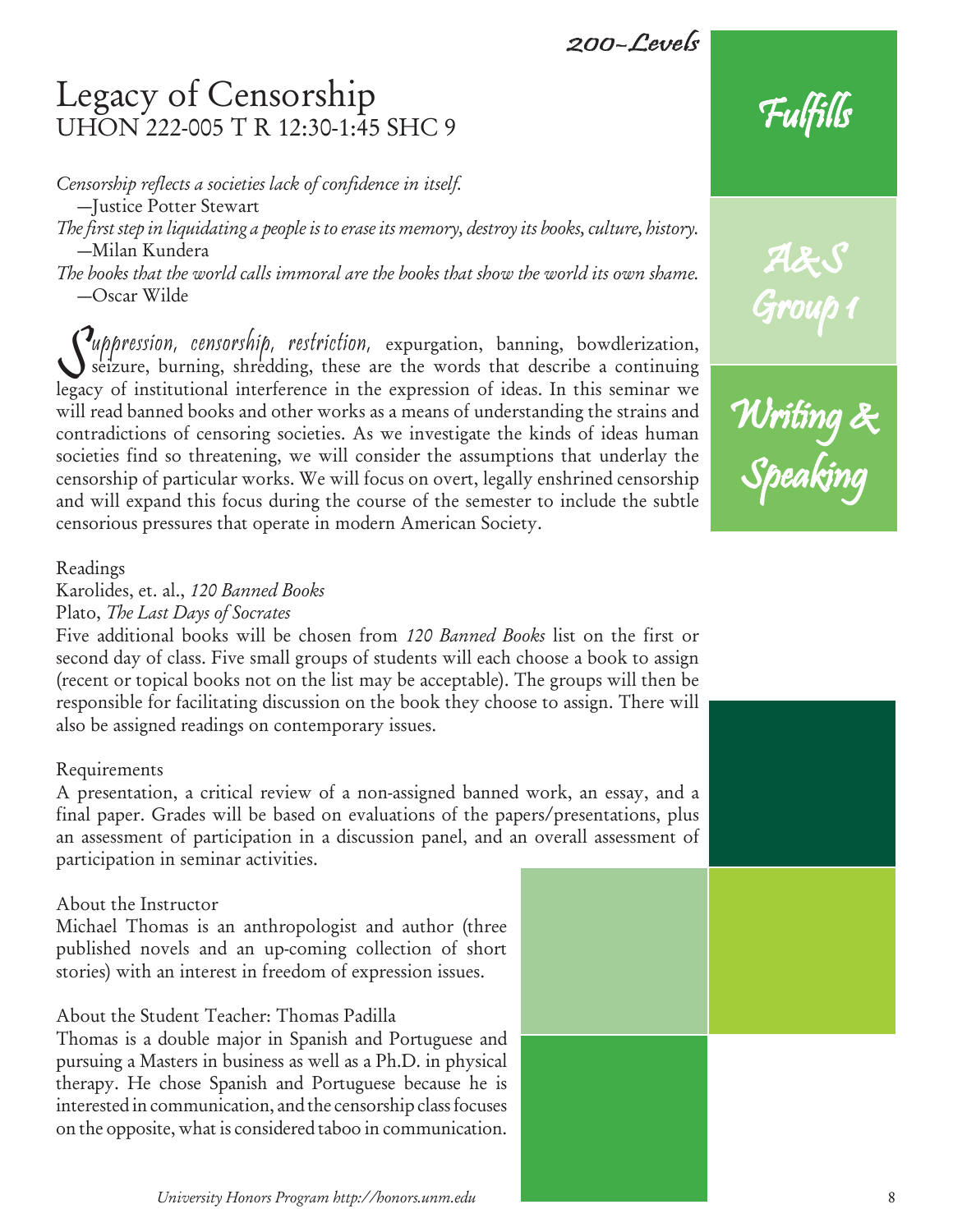# Fulfills



Group 5 Humanities

### Questioning Authority: Literature, Film, and Subversion UHON 222-006 W 1:00-3:30 SHC 28

How have film and literature changed our morals and ethics? How have they<br>informed us of the human condition or of our approach to society, including<br>our mores and values? In this class, we will look at texts and films tha informed us of the human condition or of our approach to society, including our mores and values? In this class, we will look at texts and films that hold at their center a certain questioning of authority—or maybe even a warning of what may come of our current social structures and policies. We will seek to address what it means to be subversive (both today and throughout history, as well as in varying cultures), and how literature and even film has impacted our relationship with each other and to society. We will explore and consider philosophy, civil right literature, plays, poems, dystopias, sci-fi, social humor, exiled writings, and drama. From *Gattaca* to *V for Vendetta* to *1984* to Denise Duhamel's poetry and *The Lysistrata*, the films and texts in this class will seek to question our assumptions about gender, science, culture, psychology, and everything in between. Students will write analytical and reflective papers, work in groups to choose three additional texts from different cultures and time periods for the class to read, and take part in a final project where they will express how they personally question authority (several options will be available, including creative, community-based, or historical perspectives).

Readings Aristophanes, *Lysistrata* Christopher Marlowe, *The Tragical History of Dr. Faustus* Kate Chopin, *The Awakening* George Orwell, *1984* Denise Duhamel, *Queen for a Day*

#### Films:

*The Breakfast Club Gattaca V for Vendetta Fight Club*

Requirements

Regular attendance, active class participation, on-line participation, group and individual presentations, analytical and reflective papers, and a final personal "questioning authority" project.

#### About the Instructor

Kathryn Collison received an M.F.A. in creative writing from Eastern Washington University and a B.A. in English from UNM. She has taught in the UHP since 2007 and was the *Scribendi* 2007-2008 Faculty Advisor. She has taught poetry in prison, high school, and community college. Her poetry has been published in *The Furnace Review*, *New Works Review*, and *The Pedestal Magazine*.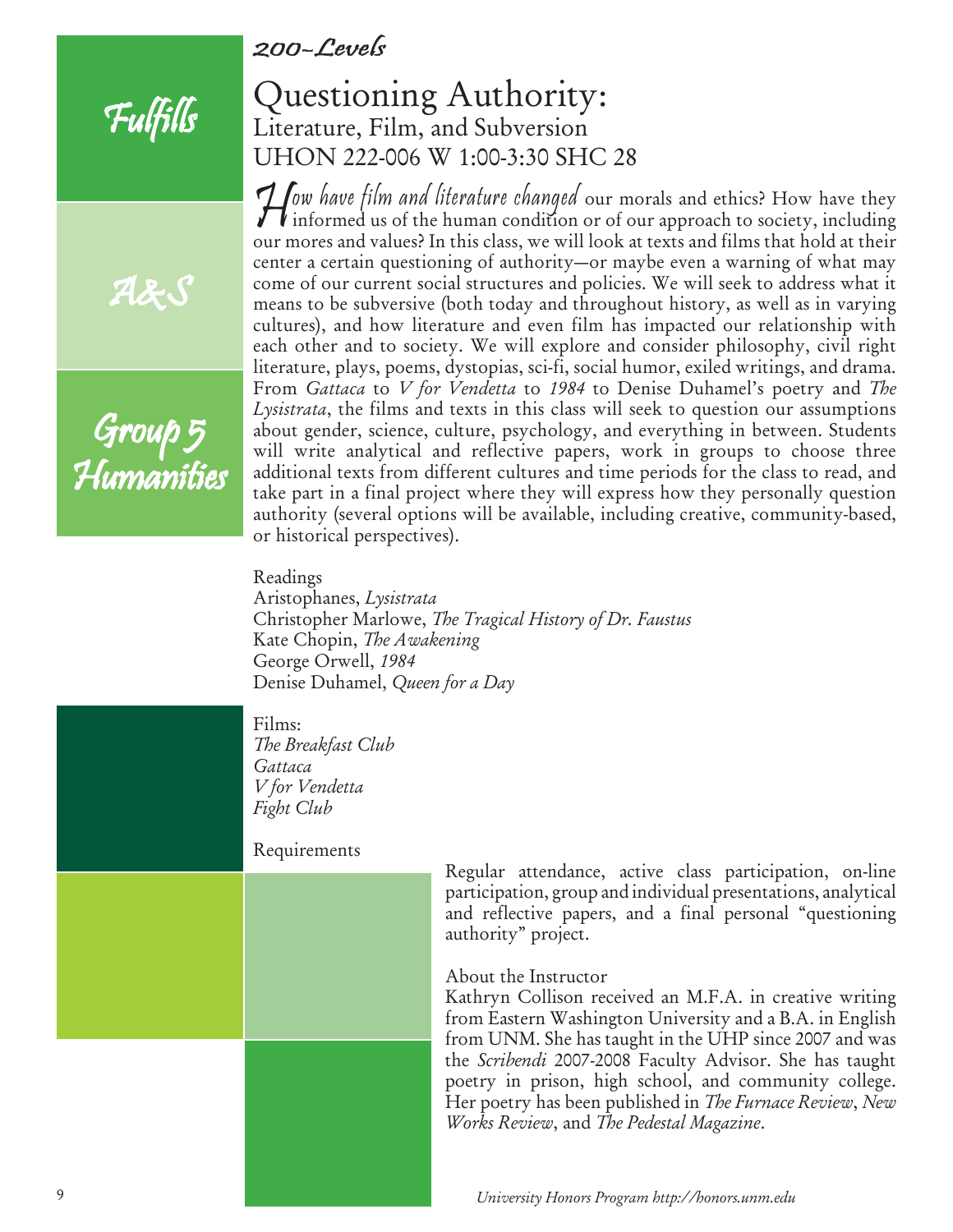$200$ - $L$ evels

## The Magic of Once Upon a Time UHON 222-007 T 11:00-1:30 SHC 22

Fairy tales teach children about the possibilities of life. These are often cautionary<br>tales of fate and fortune, stories about maturation, about danger, and about<br>how to make good choices. Fairy tales explore the boundari tales of fate and fortune, stories about maturation, about danger, and about how to make good choices. Fairy tales explore the boundaries of human experience. Children are sent into dark and frightening woods, where they must conquer their fears. Women are imprisoned and must use their wits to escape, while young men are sent on impossible quests from which they emerge as victors. Fairy tales provide lessons about love between parent and child, between men and women, and between subject and ruler, but they also include stories about jealousy, death, mutilation and torture, sexual assault, child abuse, and extreme poverty. We all recognize the character types: goblins, witches, frogs that turn into princes and princes who are really disguised frogs, wicked step-mothers, and beautiful princesses. Although many students have grown up with Walt Disney adaptations of fairy tales, this course will re-introduce students to the classic fairy tales of the Grimm Brothers, Charles Perrault, and Hans Christian Anderson. In this class we will study the history of fairy tales and the gender stereotypes that have evolved from these stories. We will also discuss the historical construction of childhood, the purpose of children's literature, strategies for writing fairy tales, and the societal values revealed in fairy tales.

Fulfills

A&S

Group 5 Humanities

#### Readings

*The Classic Fairy Tales*, Norton edition *The Annotated Brothers Grimm The Complete Fairy Tales of Charles Perrault* A reading packet with excerpts from other works

#### Requirements

Write your own fairy tale, lead class discussion of one secondary article, 2-3 oral presentations, a final project that you will devise. The final project might consist of a short theatrical production, a board game, short story, or musical interpretation of a fairy tale. Active participation in class discussions and activities is required.

#### About the Instructor

Sheri Karmiol has a Ph.D. in 16th and 17th century British literature. Most of the classes that she teaches focus on social inequity, prejudice, and the marginalization of people who are classified as expendable members of society. Sheri has been honored with awards for her teaching and has received two fellowships, including one for study at the United States Holocaust Memorial Museum. Sheri also teaches classes on the Holocaust and on intolerance.

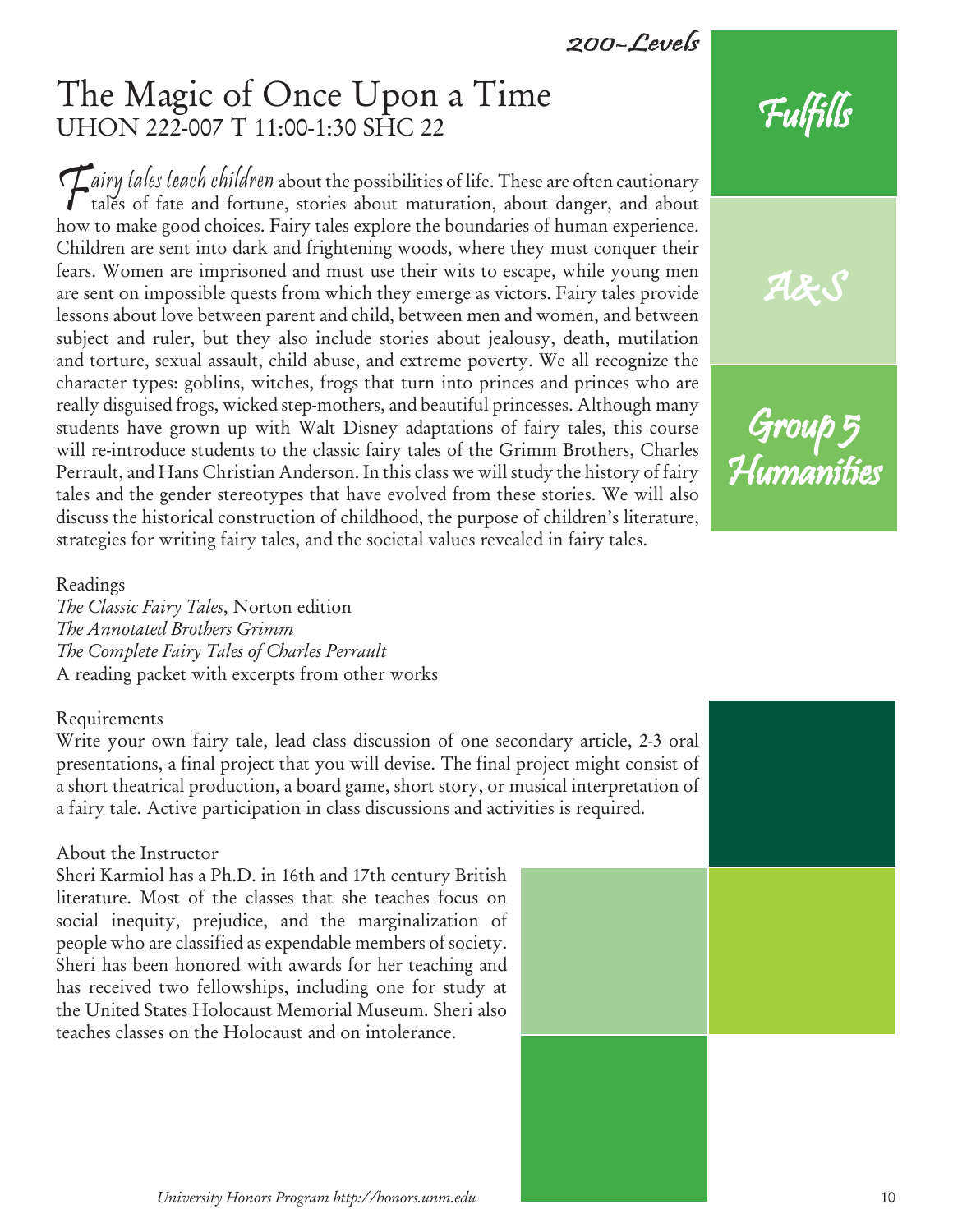# Fulfills

A&S



## Monsters Within and Without: The Evolution of the Concept of "Monster" in Literature and Film UHON 222-009 W 4:00-6:30 SHC 22

**Stories of monsters—mysterious animals, talking beasts with strange attributes, and encounters**<br>with the dead—form a cultural heritage thousands of years old, from the oldest written epics<br>and further still to tales spoke with the dead—form a cultural heritage thousands of years old, from the oldest written epics and further still to tales spoken around the hearth-fire to the re-release in 1952 of the 1933 classic *King Kong,* and a score of other "monster" films. These films and stories headlined vampires, werewolves, zombies, and human-created "Frankensteins" such as *Dr. Jekyll and Mr. Hyde* and reignited a perennially popular genre, one which continues to grow and evolve.

Our class looks at the concept of monster: its roots in Eastern and Western mythology and folklore, its manifestations today, and how the ways in which "monster" is depicted reflect and comment upon changing Eastern and Western cultural values and ethics. Most importantly, we will explore the ways the films and texts depict the changing concept or perception of "monster" as they differ from culture to culture and reflect the evolution/changes in perceptions of "other" cultures, ethics, attitudes, social thought, social concerns, and the evil within us all. We will go beyond a simple reading of the texts to an analytical study of the individual's reaction to experiences with this "otherworld," and progress towards an understanding of why these stories resonate through the ages and maintain an importance even today in our pragmatic world of science and rationalism. This will be achieved through an immersion in the texts and films, writing in an out of class, extracurricular research, and lively and informed class discussions.

#### Readings

*Monsters: An Investigator's Guide to Magical Beings* (excerpts); *On Monsters: An Unnatural History of Our Worst Fears*; *Vampires, Werewolves, Zombies: Compendium Monstrum* (excerpts); *The Inferno*; *The Monstrous Races in Medieval Art and Thought* (excerpts); *Dr. Jekyll and Mr. Hyde*; *The Picture of Dorian Gray*; *Othello* (excerpts); *Vampires: Two Centuries of Great Vampire Stories* (excerpts). Course CD and/or WebCT: selections from *Classical Mythology* and *Bullfinch's Mythology*, prehistoric monsters, Sasquatch, lake monsters, the chupacabra, and others. Films: *Gojira* (and its American counterpart), originals and remakes of the texts listed above and *Night of the Living Dead*, *Dawn of the Dead*, *28 Days Later*, *Reign of Fire*, *Alien*, *Pan's Labyrinth*, *Avatar*, *The Golden Compass*, *Watchmen*, *Spirited Away*, and *Naussica of the Wind.*

#### Requirements

Oral reports, personal interviews. Prompt and regular attendance. Video and film viewing. Exploration of a film, monster, or character not discussed in class. Three short papers and film reviews (3-4 pages). A journal (minimum two entries per week) of reflections, response to prompts, questions, notes, film reviews, readings analysis, guest speakers' contributions, related films, etc. Independent project. Major presentation.



#### About the Instructor

Juliette Cunico, a native New Mexican, received her Ph.D. in English literature with a double concentration in Renaissance Literature, emphasis on Shakespeare and Renaissance drama, and Medieval literature. She maintains a keen love of the mysterious connections between the seen and unseen. This love explains her diverse publications in, for instance, *Private Libraries in Renaissance England* and *New Mexico Magazine* and her diverse interests—from Shakespeare to ice hockey, from fishing to science fiction to folklore. Above all, she loves, in Geoffrey Chaucer's words, "to gladly learn and gladly teach."

#### About the Student Teacher: Alyson Wilson

11 **University Honors Program http://honors.unm.edu scare us the most. In the most. In the most.unm.edu** Alyson is a psychology major and English minor with goals of becoming a physical therapist. She was a ballerina for most of her childhood and teen years, and loved the imaginative theatrical aspect. Ballet exposed her passion for PT and fed her love of the things that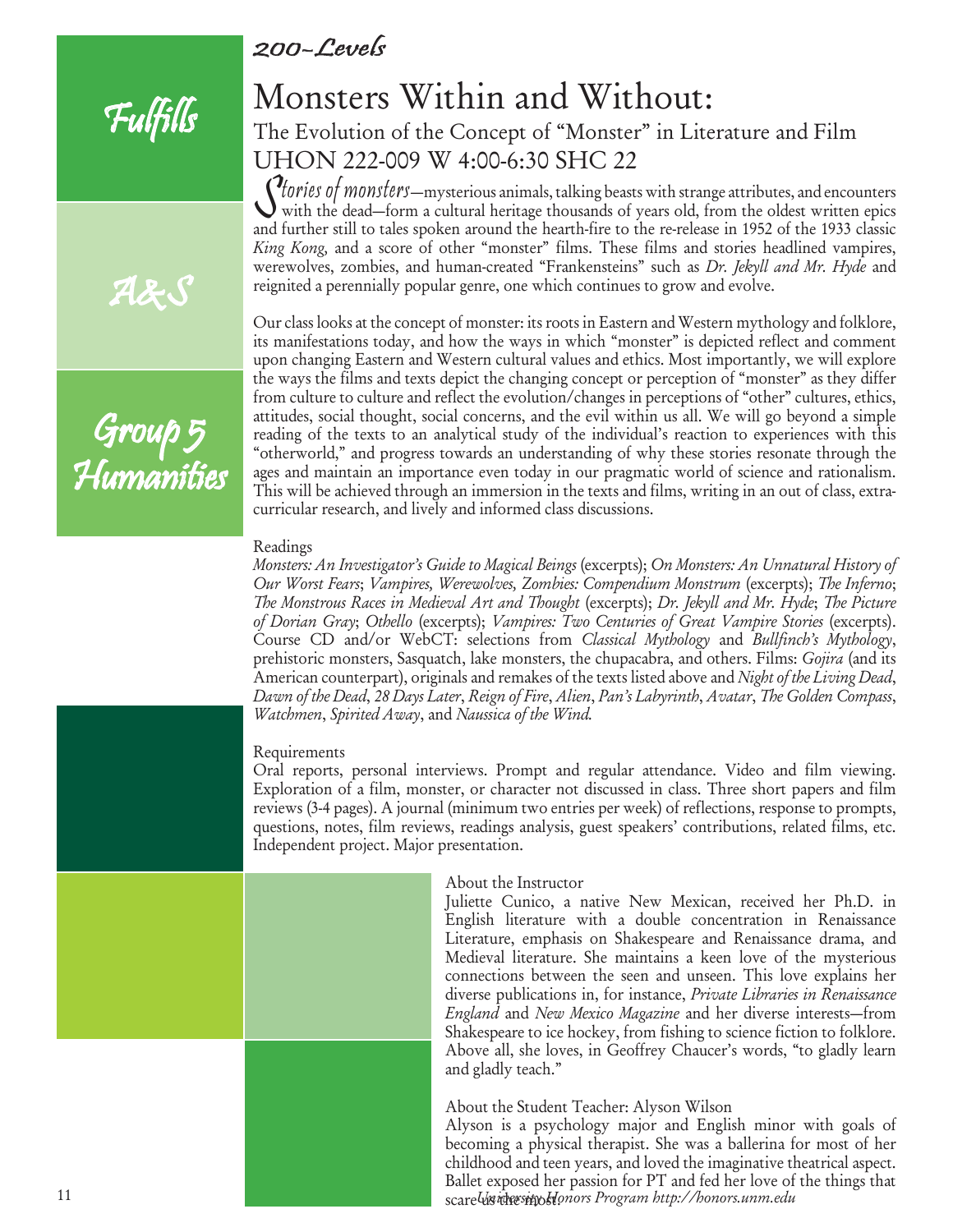# J.R.R. Tolkien's Legacy UHON 222-010 T R 11:00-12:15 SHC 16

Vastly popular, immensely learned, and profoundly spiritual, J.R.R. Tolkien's epic trilogy *The Lord of Rings* has spawned 1970s cult following, as well as a 21st century blockbuster film trilogy. Tolkien's books have remained literary classics, as well as foundational texts in the genre of modern fantasy. In recent years, national and international surveys even identified Tolkien as the most popular or influential writer of the 20th century. Yet, while millions of readers have enjoyed and treasured *The Lord of Rings* and its precursor *The Hobbit*, few readers seriously study the myth, meaning, historical sources, and literary background of Tolkien's work. In this course, we will survey not only Tolkien's literary and scholarly work, but also of other medieval works that influenced Tolkien's writing and the mythic constructs that underlie his epic vision. In addition, we will examine some of the languages, music, drama, and visual art Tolkien created in his career. While hard-working novices to Tolkien are welcome, newcomers should be advised that this course expects at least a strong, basic knowledge of Tolkien's primary literary works. Students are strongly encouraged to read *The Hobbit* and *The Lord of the Rings* before the first day of class.

# Fulfills

A&S

Group 5 Humanities

#### Readings

*Beowulf*, trans. Burton Raffel (or any complete edition) J.R.R. Tolkien, *The Hobbit*, *The Fellowship of the Ring*, *The Two Towers*, *The Return of the King*, *A Tolkien Reader*, *The Silmarillion* J.R.R. Tolkien, trans. *Sir Gawain and the Green Knight* Snorri Sturluson, *The Prose Edda*. Trans. Jean I. Young Eugene Vinaver, ed., *King Arthur and His Knights* Robert Foster, *The Complete Guide to Middle-Earth* (Optional) Neil Isaacs and Rose Zimbardo, eds., *Understanding the Lord of the Rings: The Best of Tolkien Criticism*

#### Requirements

Two analytical papers, one creative research project, one oral presentation, weekly electronic exercises, final portfolio, regular group meetings outside of class, attendance and active class participation.

#### About the Instructor

Leslie Donovan is a Continuing UHP Faculty Member and the faculty advisor for *Scribendi*. She earned her B.A. and M.A. in English from UNM and her Ph.D. in Medieval literature from the University of Washington. Her recent publications include studies of J.R.R. Tolkien, Beowulf, Anglo-Saxon women saints, and Honors teaching.

About the Student Teacher: Megan Abrahamson

Megan is a super-senior majoring in English and history with a minor in Medieval studies. She has published on J.R.R. Tolkien and is the President of the UNM Hobbit Society. Even having just returned from studying abroad in Scotland, Megan is delighted to be returning to Honors!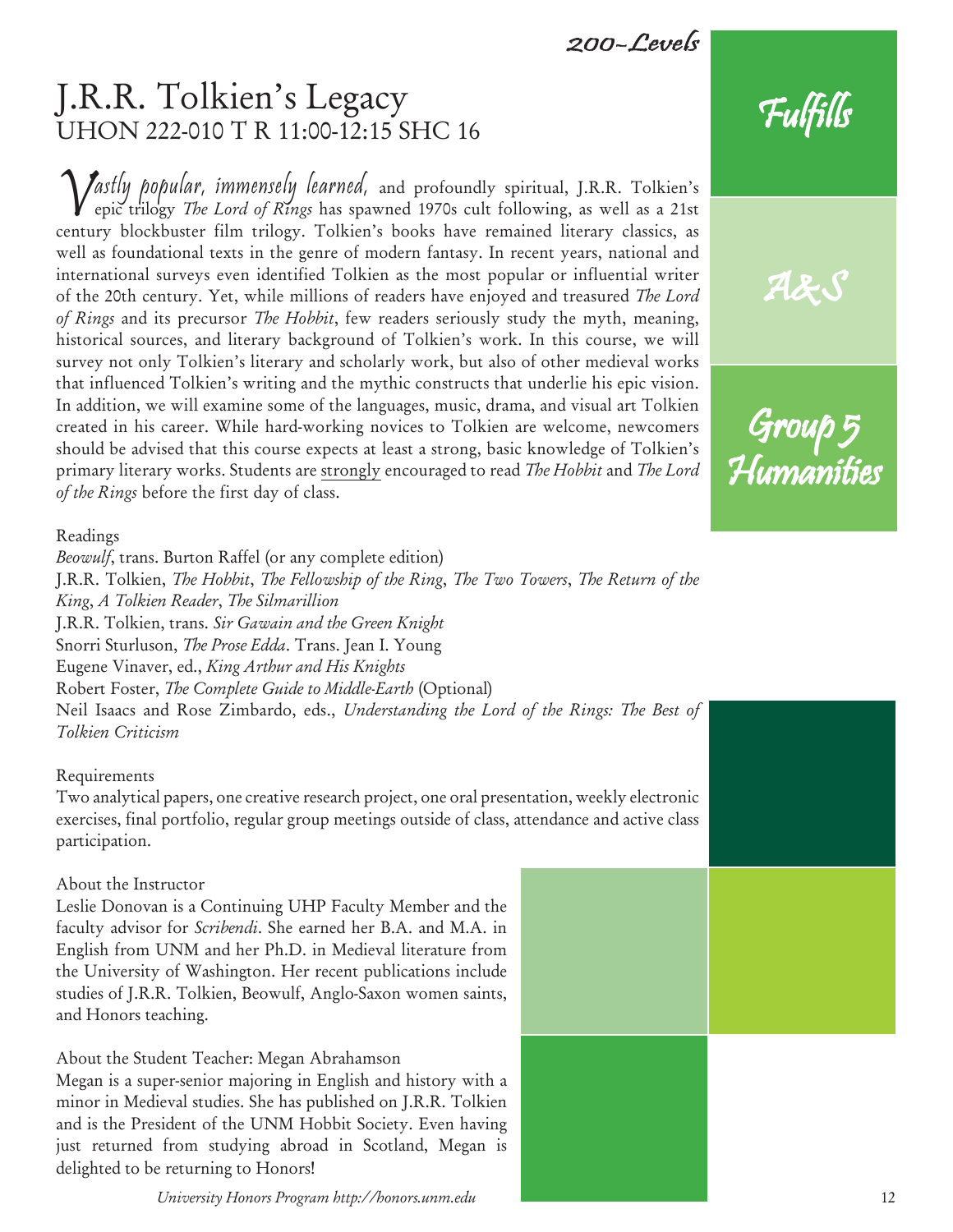### $200$ -Cevels

Fulfills



Group 2 Mathematics

## Journey Through Genius UHON 222-011 T R 11:00-12:15 SHC 9

We will study examples of the works of genius of about a dozen of the greatest mathematicians of all time ranging from early Greeks through Europeans of the twentieth century. We will look at these ideas systematically using our main text *Journey Through Genius*. In so doing, we will try to gain an appreciation of their work as we would try to appreciate Bach or Mozart by listening with great care to some of their works of genius. We will form six groups of students, two to three to a group, and each group will select two of our twelve chapter subjects. The groups will present to the rest of us some of what they have learned in their chapter. We will have extended discussions on these presentations, and the other students will formulate questions to further discussion. In addition to our detailed mathematical work, we will look at the lives and personalities of some fictional but true to life mathematicians as portrayed in three novels and one play. To appreciate mathematics, it will be necessary to delve into proofs and algorithms, for they are the very stuff of mathematics. If you have always thought that mathematics and excruciating boredom were different names for the same thing, this seminar just might change your mind.

Readings *Journey Through Genius* by William Dunham

#### Requirements

As you can see from above, each student will be involved in three class presentations two on chapters from *Journey Through Genius* and one on a fictional work about mathematics. In addition, attendance is an absolute must. This is a seminar, so each of you needs to contribute to each class with active listening and probing questions. We will also have two extended take-home exercises: one due at the end of the eighth week and the other due at the end of the fifteenth week to insure that everyone has some acquaintance with the mathematics not in his or her presentations.

#### About the Instructor

Chris is a mathematician for the people. He received his Ph.D. in mathematics from

the University of Wisconsin-Madison. Originally from Albuquerque, his interests include number theory, math education, and videogames as education and culture. Chris enjoys videogames like *DDR* and *Katamari Damacy,* and takes a whole lot of photos.

#### About the Student Teacher: John Tennison

John Tennison is a BA/MD undergrad in applied math. Supporting education reform in mathematics, John hopes to encourage discourse and original thought in class, because math is more about imagination and creativity than facts and formulas. When not thinking about Pascal's Triangle, John enjoys long moonlit walks and swing dancing.

13 *University Honors Program http://honors.unm.edu*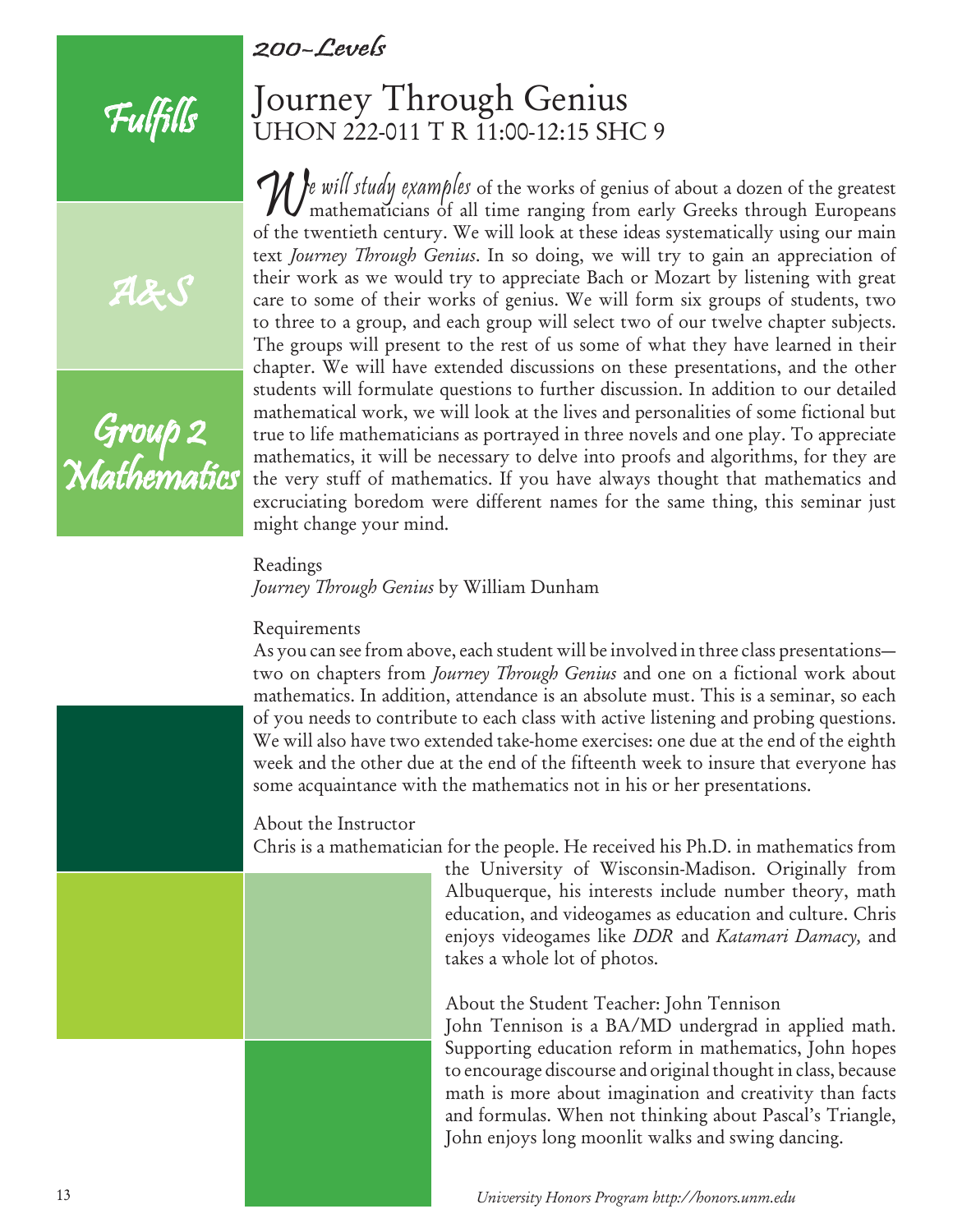$200$ - $L$ evels

# The Art of Film UHON 222-012 M 1:00-3:30 SHC 12

Film expresses the gamut of human expression and experience. Goofy<br>buddy comedies, biopics of famous writers or musicians, painfully honest<br>documentaries swashbuckling adventures superhero epics or trite-but-eniovable buddy comedies, biopics of famous writers or musicians, painfully honest documentaries, swashbuckling adventures, superhero epics, or trite-but-enjoyable romantic comedies, film reflects who we are, what we value and aspire to, what we may never become. Yet as the audience we may never consciously appreciate or even notice the larger ideas of a film because we are caught up in it. The goal of this course is to pull our eyes from the screen's spectacle and apply our minds to what a film is actually saying. To achieve this goal we will take a three-part approach: (1) we will cover the history of film as a medium to see its dual identity as popular culture and art, (2) we will study screenplays and the films they become to see how words on a page come alive on screen, and (3) we will write short screenplays and then shoot and edit them, culminating in the third UHP Short Film Festival where our peers will be able to see our on-screen efforts. Short films we make may be of a quality to be entered into other festivals.

#### Readings

*Five Screenplays* by William Goldman *The Hollywood Standard Save The Cat! The Last Book on Screenwriting You'll Ever Need Graphic Storytelling Cinematic Storytelling*

#### Films:

*The Bicycle Thief Pulp Fiction The Princess Bride* Other excerpts from: *Fight Club*, *Notorious*, *Vertigo*, *Butch Cassidy and the Sundance Kid*, *Citizen Kane*.

#### Requirements

Two three-page papers, an oral presentation, frequent assignments in a film journal, six mini-assignments, a short screenplay, and final short film.

#### About the Instructor

Jonatha Kottler has a B.A. in English from UNM and an M.A. from St. John's College. She is a writer/creator of the comic book series *The Wonderverse*. With her husband (fellow UHP graduate Jason Kottler) she has written and directed seven short films and the feature length film *In Character*. She is the founder of the Desert Globe Players, a theatre devoted to youth Shakespeare performance.



A&S

Group 7 Fine Arts

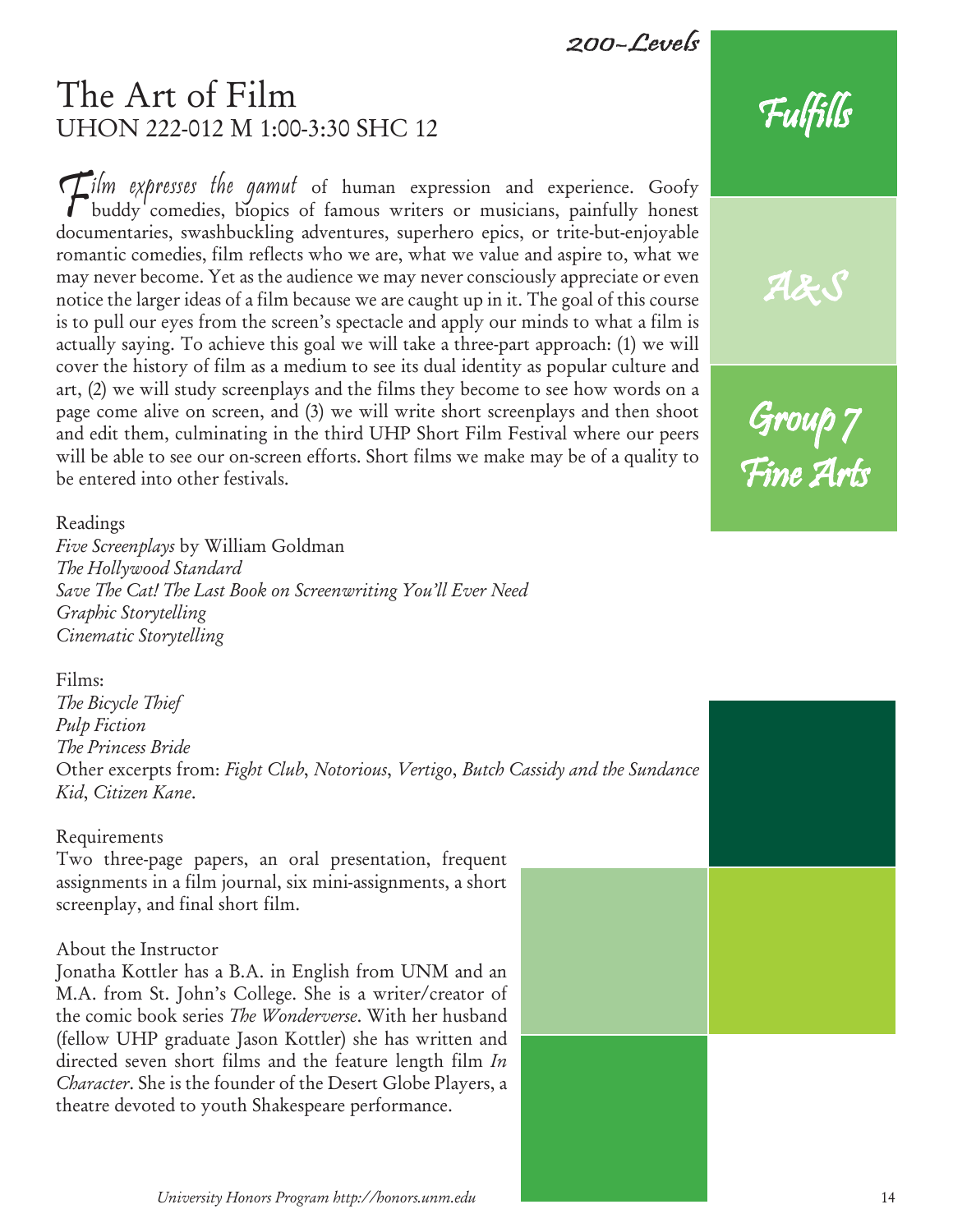

### A Global Perspective: Modern and Contemporary Drama UHON 222-013 T R 9:30-10:45 SHC 16

*The contemporary theatre is something of an 'imagined museum' capable of being transformed into immediate experience. A successful effort brings the spectator under its spell, creates resistance, gets discussed, and makes one think.* —Margot Berthold, The History of World Theatre.

A&S

If his seminar will explore an exciting and broad range of the most critical dramatic works<br>in the second half of the twentieth century. We will read, contemplate, actively discuss and<br>write about plays and playwrights fro in the second half of the twentieth century. We will read, contemplate, actively discuss and write about plays and playwrights from China, South Africa, Australia, France, Spain, Germany, Argentina, Trinidad and Tobago, Ireland, England, and the United States.

The thematic emphasis of the class is the diversity of voices found in both Western and non-Western theatre. We will especially consider where these dramatic voices coalesce, and where they differ, such as in their various reactions to colonialism, racism, and the rights of women and indigenous people.

As we read and digest the plays, we will also carefully investigate each country's theatrical history, as well as the major accomplishments of our playwrights, such as Bertolt Brecht's dialectical theatre; Absurdism, as typified in the work of Samuel Beckett; August Wilson's unparalleled examination of African-Americans, in his cycle of plays that reflect upon African-American life in every decade of the twentieth century; Athol Fugard's response to the Apartheid era in South Africa; Maria Irene Fornes and Caryl Churchill's unabashedly Feminist plays in the 1970s and 1980s; and Brian Friel's theatrical response to the Irish "Troubles" in the early 1970s.

This class will spend considerable time exploring and discussing the ways in which our playwrights have pushed theatrical boundaries in new directions, thus ensuring that world drama remains healthy, alive, and full of fresh ideas.

#### Readings

Frederico García Lorca, *Blood Wedding*; Bertolt Brecht, *The Good Woman of Setzuan*; Samuel Beckett, *Krapp's Last Tape*; Raw Lawler, *Summer of the Seventeenth Doll*; Brian Friel, *The Freedom of the City*; Maria Irene Fornes, *Fefu and Her Friends*; Derek Walcott, *Pantomime*; Caryl Churchill, *Top Girls*; Athol Fugard, *"MASTER HAROLD" … and the boys*; Gao Xingjian, *The Bus Stop*; August Wilson, *Fences*; Griselda Gambaro, *Personal Effects*; Timberlake Wertenbaker, *Our Country's Good*; Yasmina Reza, *Art*

#### Requirements

Consistent attendance and careful preparation for every class; thoughtful contribution to class discussion; three response papers (3-4 pages each); attendance at a local production of a play; a twopage research paper proposal; a conference with the instructor about this proposal; a rough draft of a six to eight-page research paper, and a final draft of this research paper; a group project: a presentation about a play, playwright or an aspect of theatrical history from one of the countries we have been studying.

#### About the Instructor

Maria Szasz is a recent graduate of the UNM English Ph.D. program, where she specialized in drama and Irish literature. Maria won the 2008 Thomas L. Popejoy prize for her dissertation about the Irish playwright Brian Friel, which she is happily revising.

#### 15 *University Honors Program http://honors.unm.edu*

Group 5 Humanities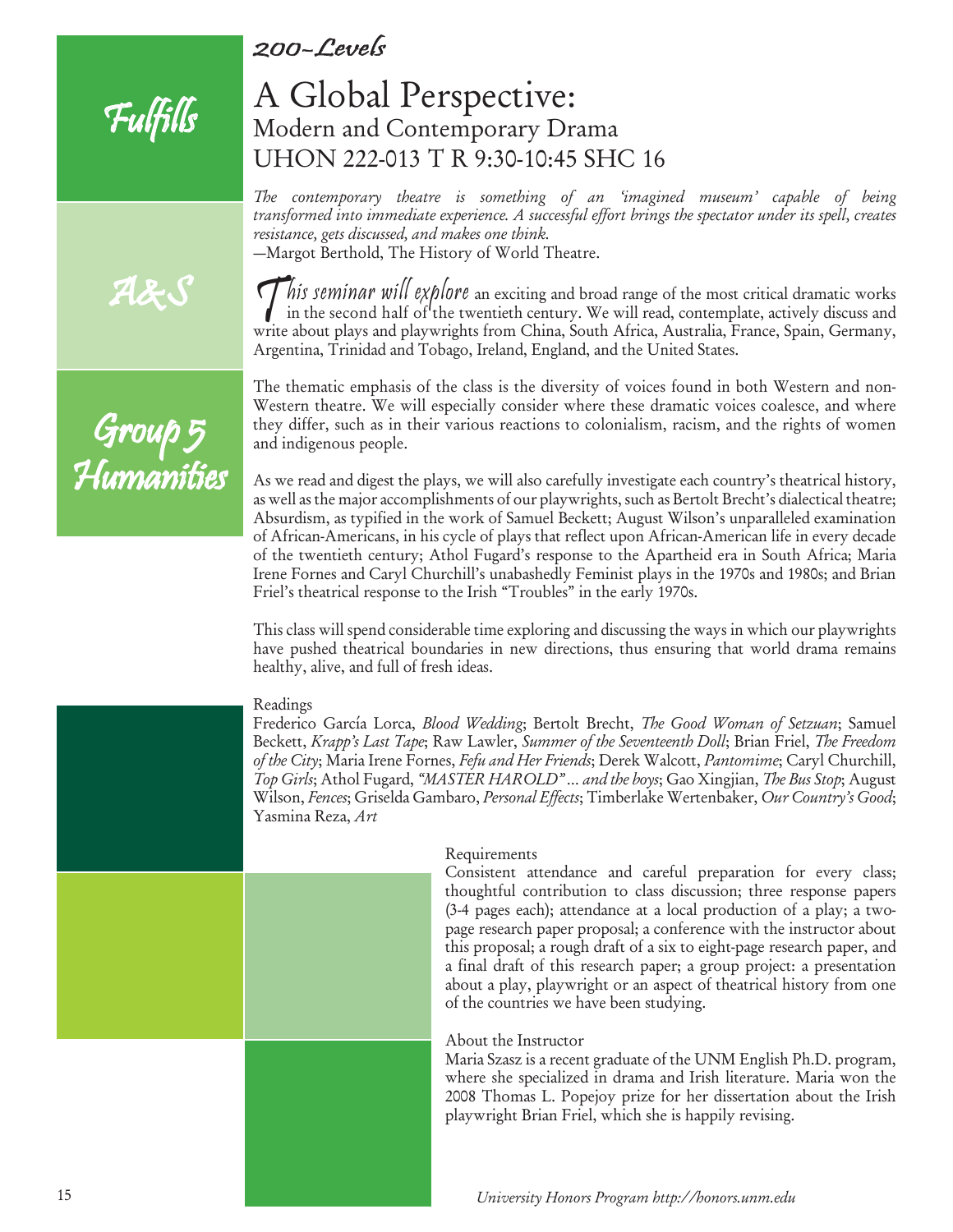$200$ - $L$ evels

## Thinking on Both Sides of the Brain UHON 222-014 R 2:00-4:30 SHC 28

 $\sum$  he relationship between experience and thought is a subject rarely explored in school. In this class, students will learn a variety of ways to connect experience with knowledge. The course will take a 'hands on' appr school. In this class, students will learn a variety of ways to connect experience with knowledge. The course will take a 'hands on' approach to the thinking process in which exercises will be used to develop and clarify the reading. For example, the integral role the body plays in language and learning will be examined, as well as what intuition contributes to thought. Discovering the connection between the body and the mind will enable students to develop their self-confidence in both practical problem solving and creative thinking. By the end of the semester, students will understand their own thinking style, as well as an appreciation for other ways of thinking. In the process, they will gain powerful new mental tools and techniques useful for solving practical problems, improving study skills, thinking creatively, and perhaps most important—learning how to learn. The course is designed to help students develop practical thinking skills, and learn effective techniques for doing research and organizing information. Obviously these skills will not only be valuable to a student throughout college, but to a person throughout life.

Readings

Michael Gelb, *How to Think Like Leonardo da Vinci: Seven Steps to Genius Everyday* Robert and Michele Root-Bernstein, *Sparks of Genius* Additional readings and instructions posted on eReserves

#### Requirements

Students will be expected to actively participate in discussions and classroom exercises. Other assignments will include mind mapping exercises, concept analysis problems, and creative problem solving. Students will have the opportunity to apply the various thinking approaches learned in class by creating the final class project.

#### About the Instructor

Trained as a philosopher and painter/printmaker, Ruth Meredith has been working as a teacher since 1991. She received her B.A. in philosophy from Bryn Mawr

College, her MA from UNM in philosophy with a fine art concentration and recently received her Ph.D. in art history from UNM. Her multidisciplinary dissertation dealt with the problem of how we make meaning.

Fulfills

A&S Group

Social  $\&$ Behavioral Science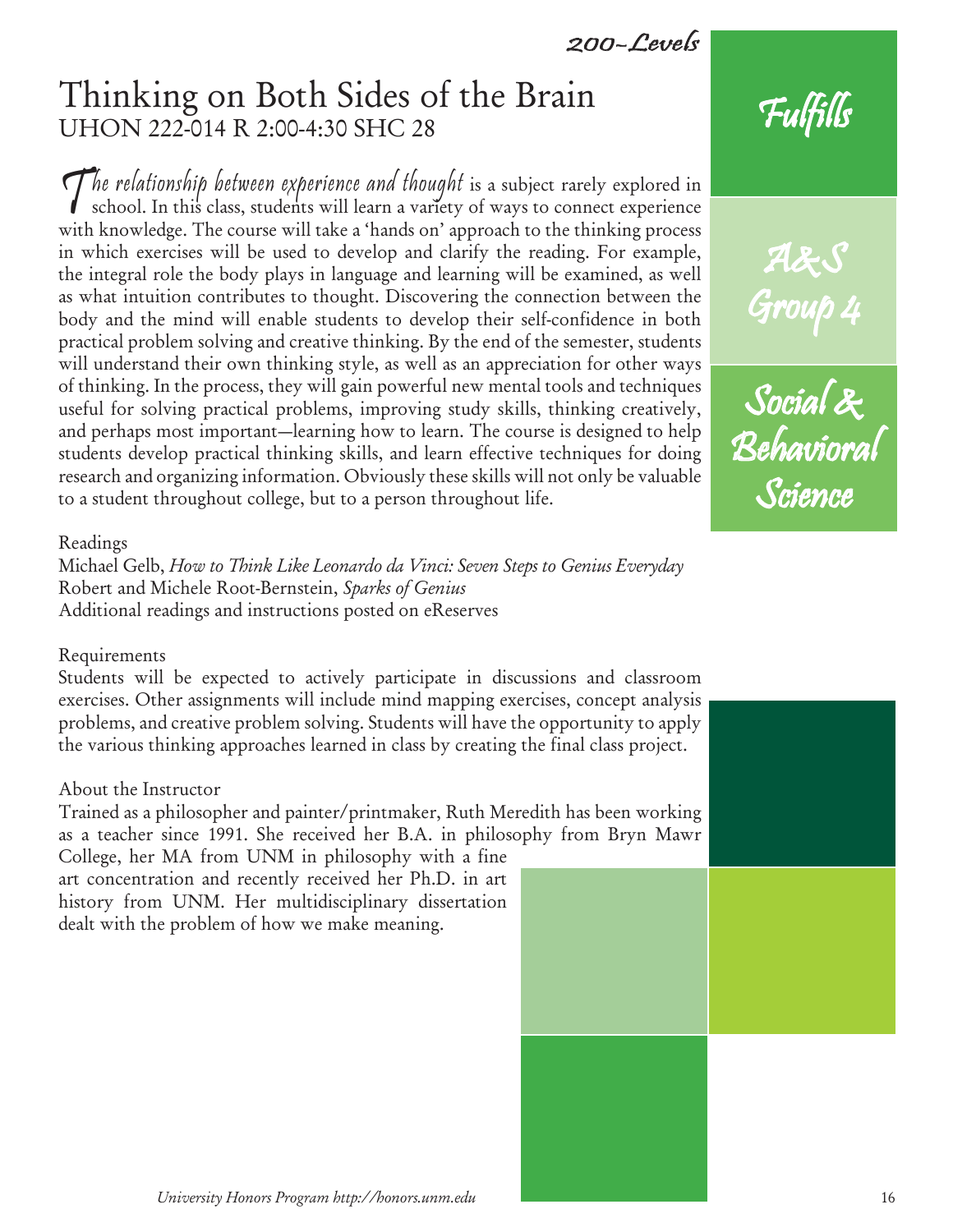Fulfills



Group 7 Fine Arts

# The Art of Visual Literacy UHON 222-015 T 12:30-3:00 SHC 8

Tony 'Kushner put it best when he said, "Art can't change anything except people—<br>but art changes people and people can make everything change." Posters as a form of but art changes people and people can make everything change." Posters as a form of mass culture first emerged in mid-nineteenth-century Europe, but the poster as popular art was actually reinvented in Latin America during the mid-twentieth century and exploded throughout North America. The simplicity and directness of the poster made this art form a powerful instrument for announcing a society's mood of the moment, transmitting political and cultural messages, and mobilizing mass action. Susan Sontag argues that the poster "aims to seduce" by commanding attention within the public sphere, not on the basis of its message or information, but through its visual appeal. With so many images and ideas competing for our attention, it is particularly important that we learn both to understand the images that surround us and to express our own desires for change in our world through our own images. In this class, we will use *The Design of Dissent* by Milton Glaser and Mirko Ilic and George Orwell's classic yet still very current *1984*, as well as others, to guide us in dissecting the historic goal of visual propaganda in current and earlier cultures to consolidate the power of the state. We will also examine the art of the outsider, who serves as a social critic using the art of mass culture as a looking glass to offer viewers new perspectives. Students will not only read and discuss the assigned texts, but will also produce and selfpublish their own visual media/graphics projects. Much of this course will consist of handson experience creating art through basic printing techniques as a means of understanding the theoretical concepts in the readings. Students do not need art experience or training to succeed in this class.

#### Readings

Susan Sontag, *On Photography* Milton Glaser and Mirko Ilic, *The Design of Dissent* George Orwell, *1984*

Roni Henning, *Water-based Screenprinting Today: From Hands-on Techniques to Digital Technology*

Additional readings or film viewings may be taken from the following sources: *Graffiti World: Street Art from Five Continents* by Nicholas Ganz; *Wall and Piece* by Banksy; documentary film *Bomb It: Street Art is Revolution* by Jonathan Reiss

#### Requirements

Students will be required to: attend class and participate regularly in all class discussions, create several short art projects to include a collage, printed poster, bumper sticker, among others; one oral presentation on selected readings or an artist's works; one short research paper; a final portfolio to include a formal, written artist's statement.

#### About the Instructor

Regina Araujo Corritore has more than twenty years of making art and exhibiting professionally. Originally from New York, she received her B.F.A. in advertising design from the NY Institute of Technology and her M.A. in fine art/printmaking from UNM. Regina has taught at UNM-Valencia since 2000 and the UHP since 2009.

17 *University Honors Program http://honors.unm.edu*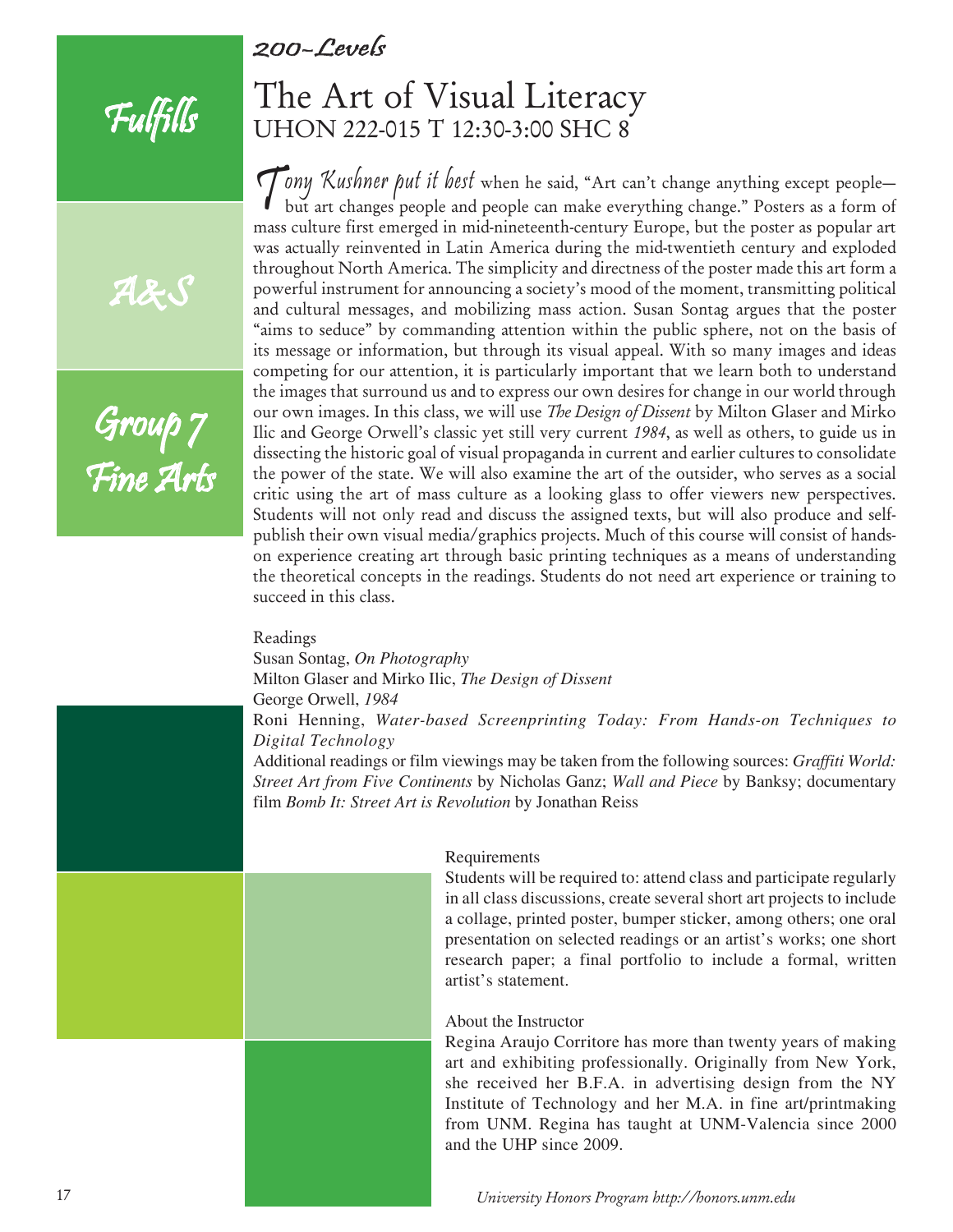$200$ - $L$ evels

## Writing a Life: The American Experience Through Memoirs UHON 222-016 W 10:00-12:30 SHC 9

Levery person has a unique, and often compelling, story to tell. This class will<br>read the memoirs of Americans whose lives often seemed quite ordinary until<br>the writer gave voice to his/her experiences. In many ways these read the memoirs of Americans whose lives often seemed quite ordinary until the writer gave voice to his/her experiences. In many ways these narratives have proved to be the stories of true American pioneers. These men and women were often unremarkable and yet their actions changed our world. We will consider the ways in which Americans have remembered their past and the ways in which they have told their stories through their memoirs. As we read a selection of memoirs, we will consider the choices that writers make in describing the events of their lives. What makes some of these descriptions so very powerful? And what do they teach us about bravery or about facing challenges or just about how to survive from one day to the next? There is much to be learned from reading memoirs, including what you might learn about yourself if you were to write your own memoir. The last time that I taught this class, students wrote exceptionally strong, and in many cases, moving stories. I found the class to be a particularly rewarding experience. I hope students will find it equally worthwhile.

Fulfills

A&S Group 1

Writing & Speaking

#### Readings

Bechdel, *Fun Home: A Family Tragicomic* Sherman Alexie, *The Absolute True Diary of a Part-time Indian* Robinson, *I Never Had it Made* Reading packet with additional short readings

#### Requirements

A memoir final project, a short memoir report, several short writing exercises in journal format, individual presentations, active class participation

#### About the Instructor

Sheri Karmiol has a Ph.D. in 16th and 17th century British literature. Most of the classes that she teaches focus on social inequity, prejudice, and the marginalization

of people, who are classified as expendable members of society. Sheri has been honored with awards for her teaching and has received two fellowships, including one for study at the United States Holocaust Memorial Museum. Sheri also teaches classes on the Holocaust and on intolerance.

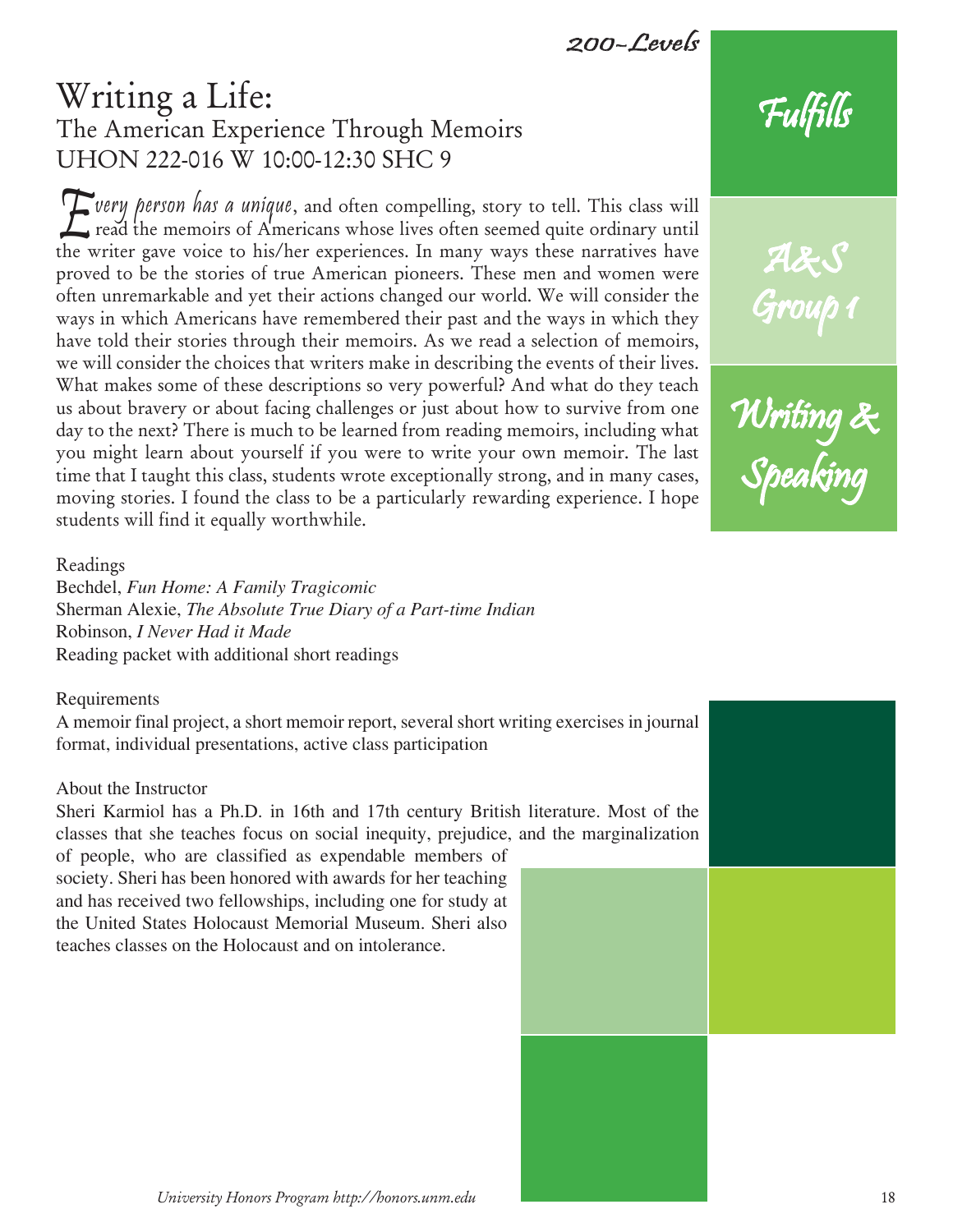# Fulfills



 $\overline{\text{Social }z}$ Behavioral Science

### Objects and Things: Interaction with the Material World UHON 222-017 R 12:30-3:00 SHC 16

What is our relationship with the world of materials? Every day we interact with a range of non-human objects, from toothbrushes and cars to museum sculptures and historical relics. Objects such as computers and cell phones have helped determine how we gather and produce information and schedule our lives. Placing ornaments on your body can serve as a mode of expression and can align you with a particular community or group. Taking into account readings from design studies, economics, and psychology, as well as other fields, this class will ask questions about how the material world shapes our relations with ourselves and with each other. Due to its emphasis on thinking and writing about the physical world, this course is intimately concerned with the connection between theory and practice. Students will not only read and produce theoretical approaches to the study of objects, but will have the opportunity to conduct hands-on investigations. We will visit local sites where we can consider the processes of making art-objects. Posing questions about form and function, use and use value, ownership and observation, we will discuss objects, things, and materials from aesthetic, scientific, and political perspectives. Students will be encouraged to develop their ideas within the context of rigorous critical analysis.

#### Readings

All readings will be placed on library e-reserves, and may include selections from the following authors, among others: Anni Albers, Ruth Benedict, Walter Benjamin, Michel Foucault, Sigmund Freud, Karl Marx, Gertrude Stein.

#### Requirements

Regular attendance and participation in class discussions; short reading response papers; longer paper with outside research; developing and presenting prompts/ discussion questions for the group; oral presentations based on research.

#### About the Instructor

Becky Peterson holds a Ph.D. in literature from the University of Minnesota. A published poet with an M.F.A., she is interested in material culture, film, politics,

religion, anthropology, and history of science. Essays will appear in the journals *Arizona Quarterly* and *Textile*, and in the edited collection *Habits of Bring: Clothing and Identity*.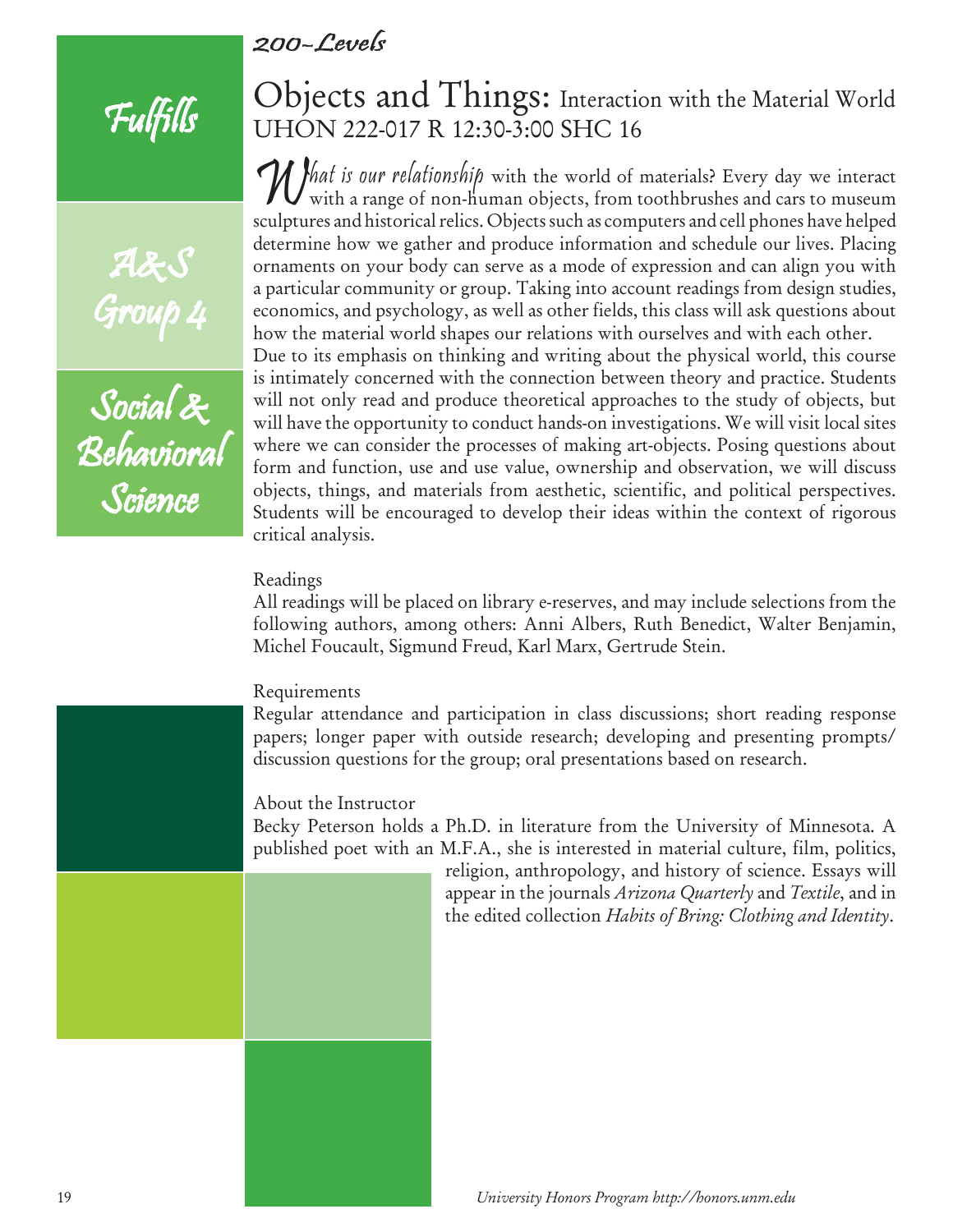$300$  Levels

# Magical Realism UHON 302-001 W 4:00-6:30 SHC 28

From its birth in the 1930s (or earlier, depending on whom you ask) in Latin<br>America (or Europe, depending on whom you ask), magic realism is a mode (or<br>senre depending on whom you ask) that has a complex and controversial America (or Europe, depending on whom you ask), magic realism is a mode (or genre, depending on whom you ask) that has a complex and controversial history. It may or may not share traits with modes such as the Gothic, the fantastic, or even science fiction. It may be a catch-all term used by Western scholars to lump together a wide range of non-Western literatures—or it may describe a world-wide rejection of late-nineteenth-century Realism. There is much that can be debated about magic realism, but there are also some things that we do know for certain: first, the term refers to literature in which an otherwise "normal" world is fractured by periodic eruptions of the marvelous—an insomnia plague, a circus aerialist hatched from an egg, or the appearance of ghosts. Second, it appears to be practiced in a wide range of cultures and to be concerned with political and ethical issues. Third, many of the greatest literary works of the last century can be categorized as magic realism. We will read a small sampling of these novels from an array of cultures, explore various theories about what magic realism is and how it does what it does, and consider why the term itself is so politically charged. Students will also have the option of writing their own magic realist story as part of the final research project. For questions, please contact Dr. Faubion at sanren@unm.edu.

#### Readings

Marquez, *One Hundred Years of Solitude* Saramago, *Blindness* Morrison, *Beloved* Carter, *Nights at the Circus* Allen, *Zelig* (film) eReserve collection of short stories

#### Requirements

Two brief papers; a final research project which may result in either a traditional analytic argumentative research paper or an original short story and accompanying analytic introduction; two presentations; strong preparation for and participation in class discussion.

#### About the Instructor

After receiving undergraduate and graduate degrees in Russian from Trinity University and the University of Kansas, Renée Faubion earned a second M.A. and a Ph.D. in English from UNM. Her fields include literary theory, Gothic literature, and magic realism. She has won three awards for excellence in teaching.



A&S

Group 5 Humanities

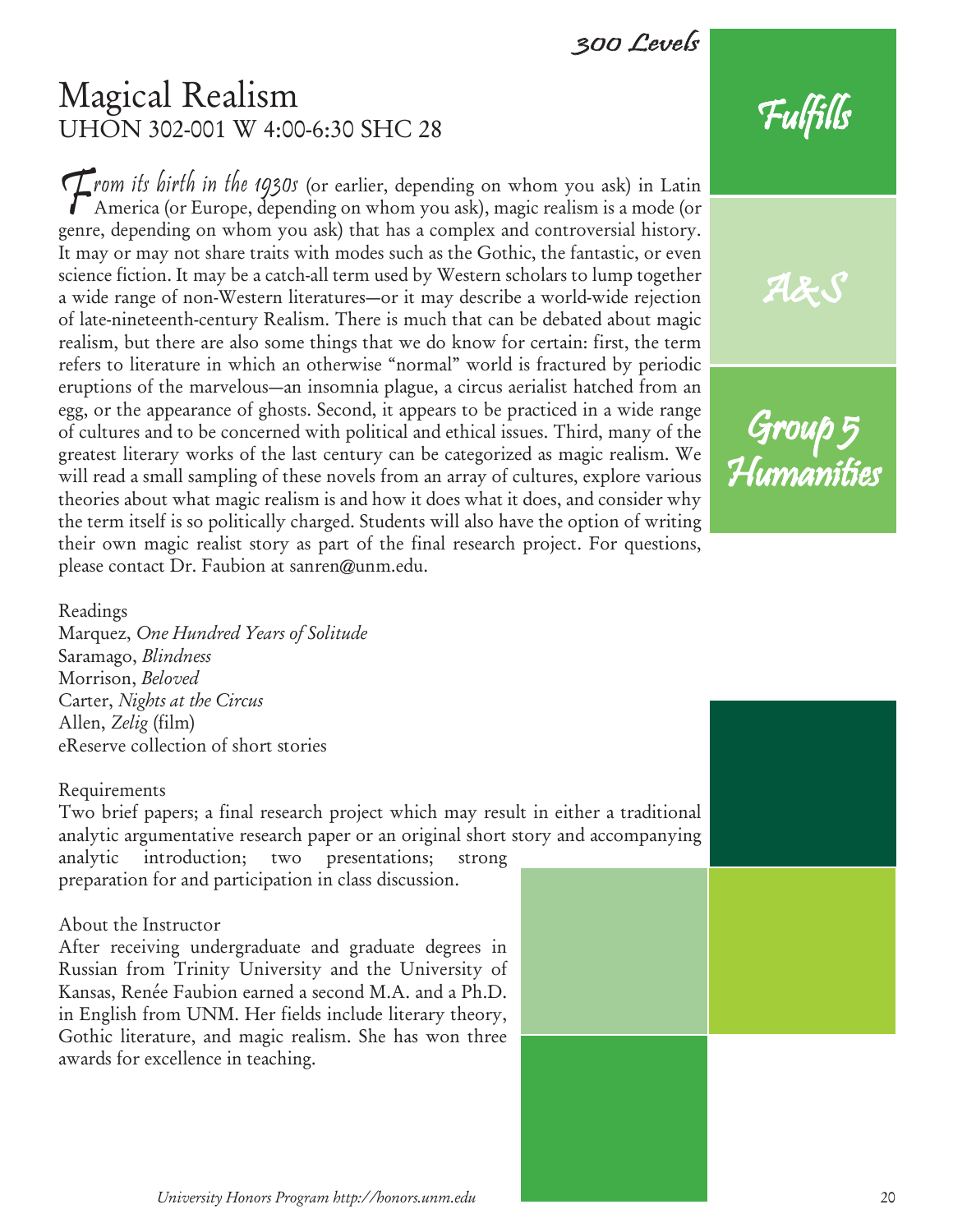# Fulfills

A&S

Group 5 Humanities

# Hidden Histories: Untold Stories UHON 302-002 W 11:00-1:30 SHC 16

If the 'United States is "the most powerful nation in history" such dominance<br>confers tremendous responsibility. Defining that responsibility and determining<br>the use of that power is a task that the American people have de confers tremendous responsibility. Defining that responsibility and determining the use of that power is a task that the American people have delegated to policy makers and politicians, but as we enter into a time when our country is making crucial global decisions, should we as citizens slip into complacency? As members of a democracy, our responsibilities should include participation and awareness. We need to know who we are as a nation. And so we need to know who we have been. In this course we will look at some seminal events in modern American history that formed us as a nation, events such as our 20th century wars and social movements. We will review the "official story," but also look at what has been left out of the story that we tell about ourselves. Since literature is a powerful tool that draws us into events and helps us to learn about history, we will use some fiction as an entrance into certain periods of history. We will use contemporary non-fiction as well, including excerpts from a classic of "alternative" history, Howard Zinn's *A People's History of the United States*. This is an interdisciplinary class using fiction, non-fiction, poetry, music and film to approach our history and its hidden stories. Students will investigate the events that have defined us and continue to define us, carrying on a debate that will help us to assume our responsibilities as informed citizens.

As with all University Honors classes, an important objective is to develop our skills within the seminar format: the skills of engaged discussion, attentive reading and listening, and clarity in written and oral expression.

Readings

Howard Zinn, *A People's History of the United States* Lillian Hellman, *Scoundrel Time* Tim O'Brian, *The Things They Carried* Stephen Kinzer, *Overthrow* Aguilera and Fredes, *Chile: The Other September 11th* Reading packet of selected articles and essays to be purchased in Honors Office, as well as eReserve readings that students will print and bring to class

#### Requirements

Regular attendance; participation in class discussions; weekly response papers or questions; participation in group-led discussion; two papers (5 pages); final research paper of 8-10 pages

#### About the Instructor

Margo Chávez-Charles holds a B.A. in English from NMSU, an M.A. in teaching English as a second language and teaching French from the School for International Training in Vermont, and an M.A. in liberal education from St. John's College. Her special interests include literature, interdisciplinary education, intercultural communication, and the history of ideas. She also regularly works for the *Conexiones* programs in Mexico and Spain.

21 *University Honors Program http://honors.unm.edu*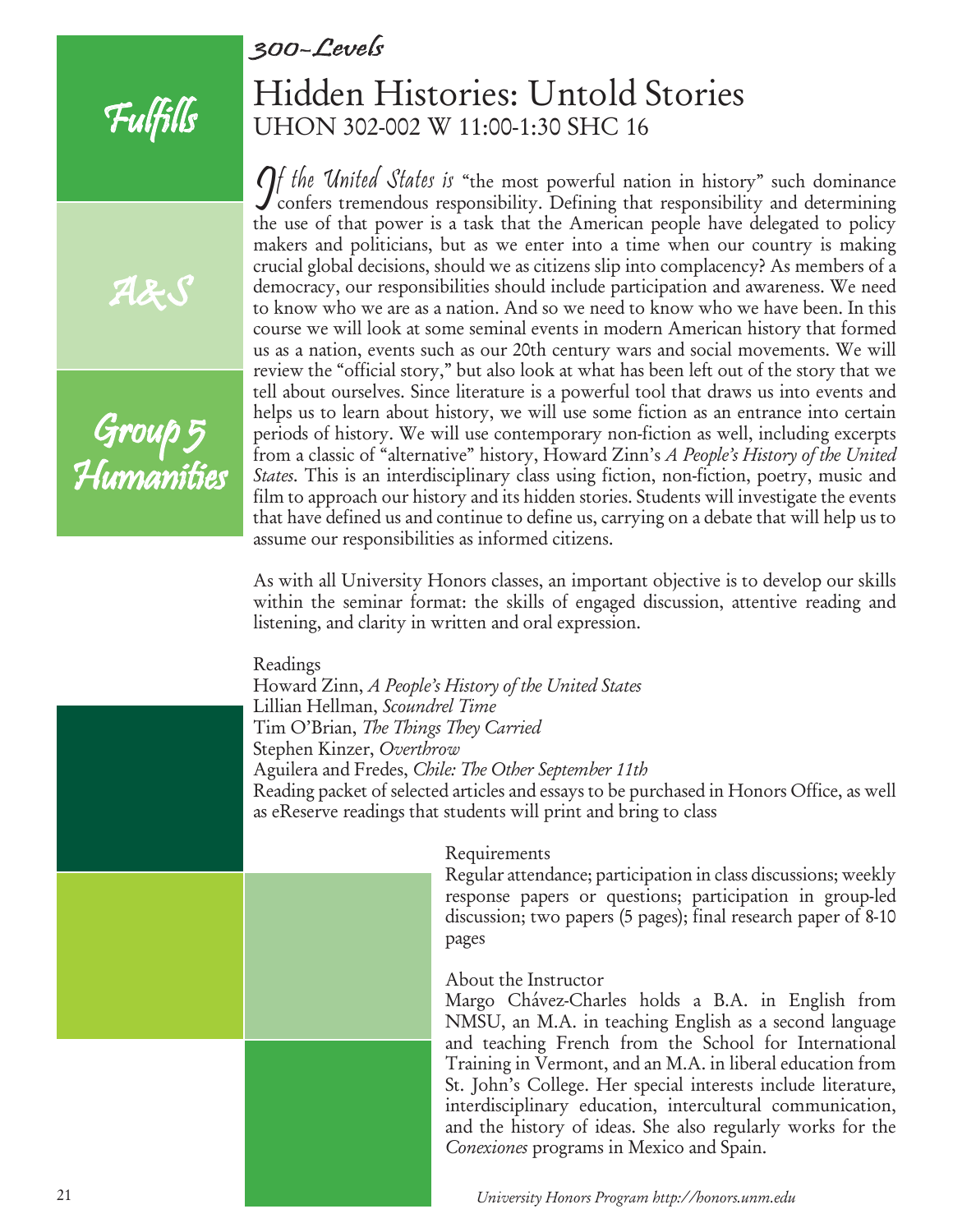$300$ - $L$ evels

# The Evolution of Human Behavior UHON 302-003 R 12:30-3:00 SHC 12

This course will introduce students to the foundation and theory of evolutionary studies of human behavior as well as its practical application to experimental sociological research. We will be reading ground-breaking papers and book chapters which helped to establish the field. The first half of the course will introduce students to the theory underpinning the field, synthesizing evolutionary biology, psychology, population genetics, anthropology, and sociology. The second half of the course will concentrate on the application of the theory to designing new research. My goal is to teach students how to select a topic of study, search relevant literature, develop a hypothesis, design a study, apply to the Institutional Review Board (IRB), and how to collect data.

#### Readings

*The Evolution of Desire* by David M. Buss *The Mating Mind* by Geoffrey Miller *The Selfish Gene*, by Richard Dawkins *The Red Queen: Sex and the Evolution of Human Nature* by Matt Ridley I will also provided selected papers from peer-reviewed journals and additional readings.

#### Requirements

There will be no requirements other than regular attendance, weekly presentations, and collaborative work on preparing a scientific social science study. If students are interested I will offer the opportunity to participate in all aspects of conducting a research study in the Psychology Department.

#### About the Instructor

Ethan White is a graduate of the UNM Honors Program and hold a B.S. in biological anthropology and a B.A. and M.S. in psychology from UNM. He was recently awarded his Ph.D. in evolutionary psychology from UNM. His research is on the evolution of intelligence, human language, and creativity. Particularly, he is interested

in how sexual selection has shaped verbal creativity. His minor concentration is in the design of experiments and the analysis of data. In addition to his experimental work, he is the program director of the Endorphin Power Company, a long-term residential treatment program for adults with substance addiction, and he is interested in public health. In his spare time he enjoys traveling and restoring vintage motorcycles, scooters, and just about anything with an engine and wheels.

Fulfills

A&S Group

Social  $\&$ Behavioral Science

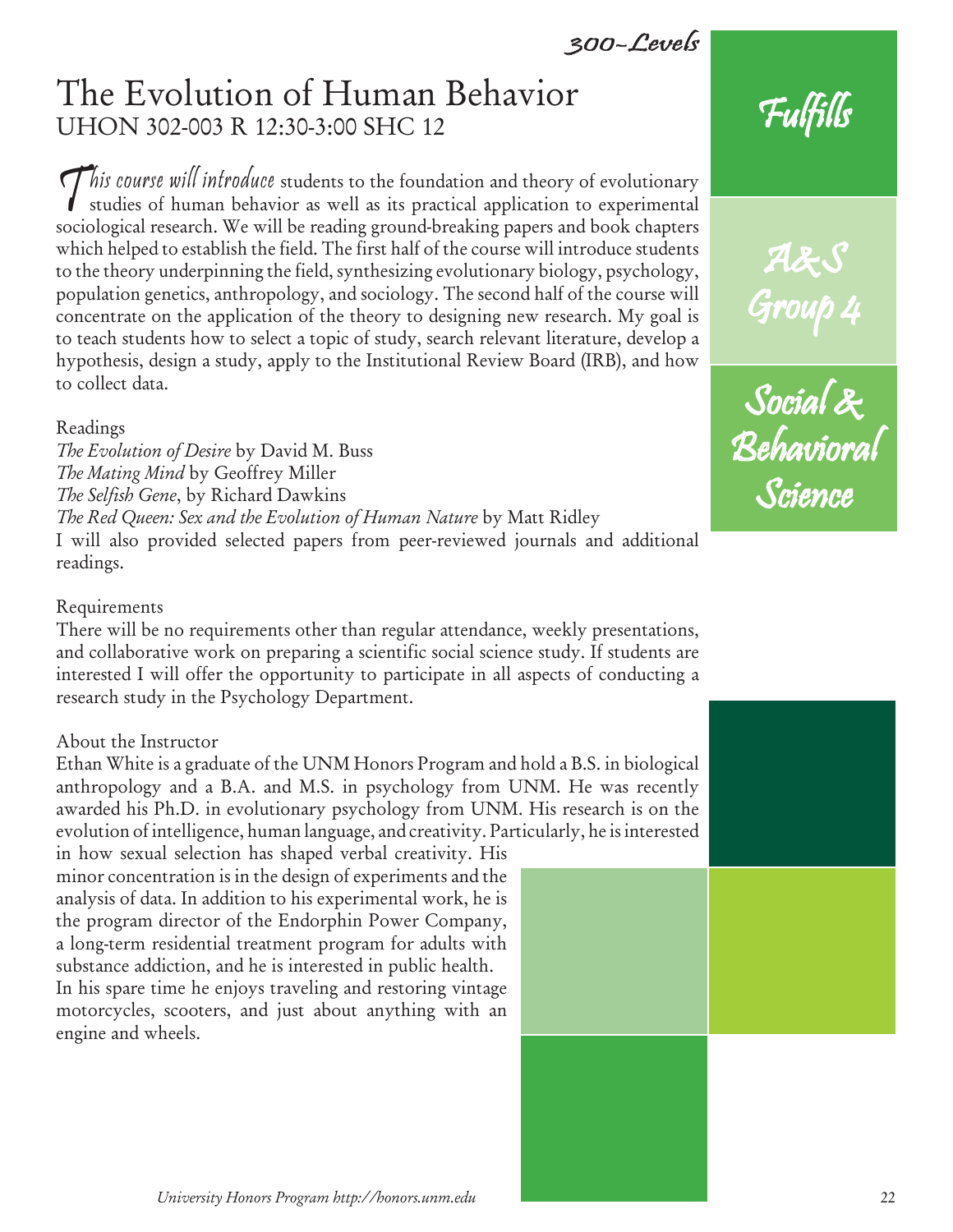300-Levels

Fulfills





# Follow the Leader UHON 302-004 T 12:30-3:00 SHC 28

**What motivates people to lead, and what drives them to follow? What exactly**<br>IS a leader? Or rather, WHO exactly is a leader? And why does society need<br>leaders? This class will look at examples of leaders, both good and e IS a leader? Or rather, WHO exactly is a leader? And why does society need leaders? This class will look at examples of leaders, both good and evil, and their characteristics; it is not a how-to seminar in becoming a leader. We will attempt to understand how and why some people take on the challenge of leadership, willingly or not, and why others follow. I am especially curious about what makes a good leader, and what makes a bad leader, and what makes each of them effective. We will also examine the impact that leaders have and the historical consequences of their actions.

Readings Machiavelli, *The Prince* Course reader to be purchased in the Honors Office.

#### Requirements

Two analytical papers (5-8 pages); one or two group presentations; final individual project, presentation and paper; active and regular participation in class discussion.

#### About the Instructor

Diane Rawls is the faculty advisor for the Regents' Scholars Program, and has taught in the University Honors Program for seventeen years. She does not necessarily consider herself to be a leader, although sometimes people do seem to follow her.

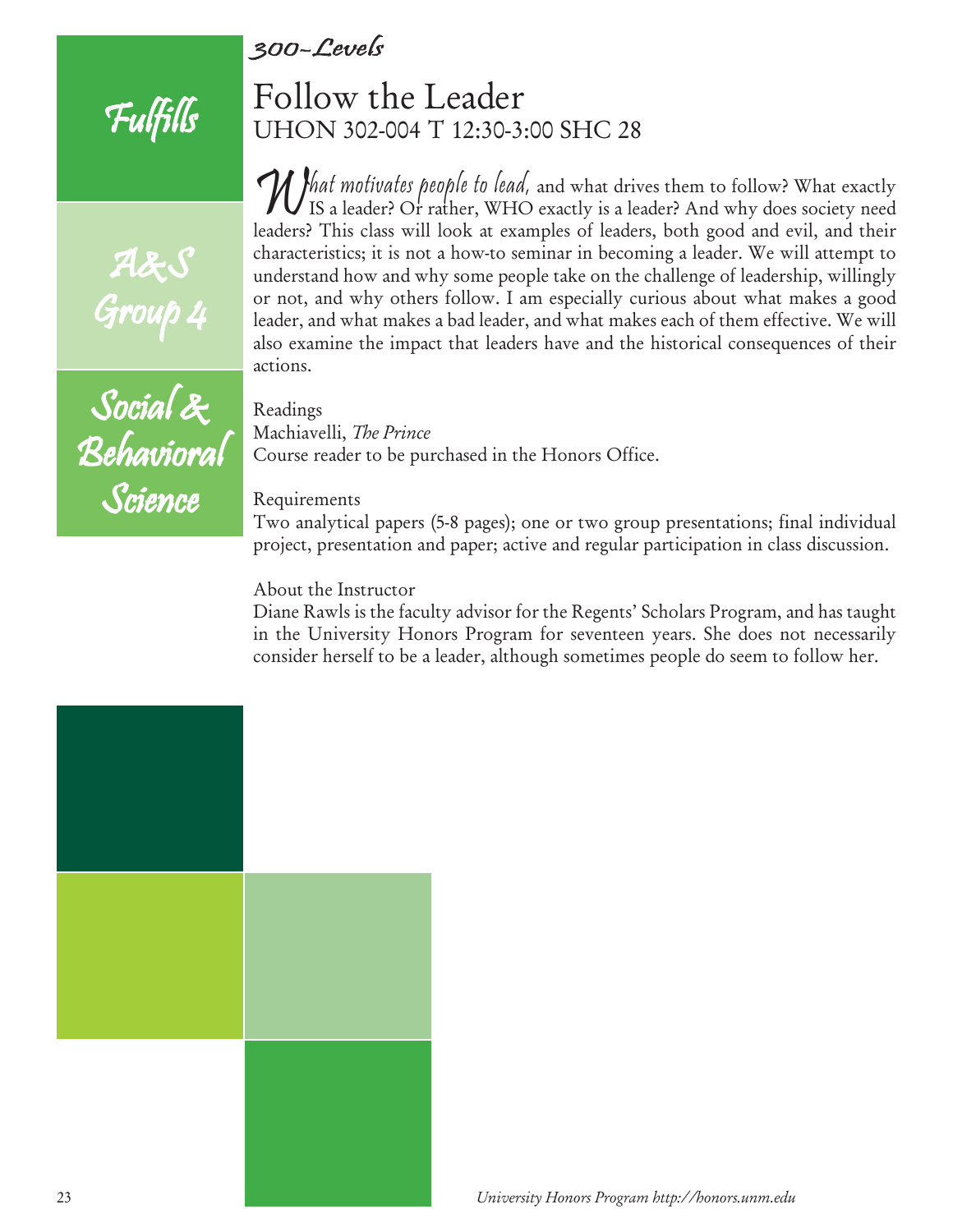$300$ - $L$ evels

### Looking Between the Lines: How Unstated Moral and Religious Theory Translates into Governmental Action UHON 302-005 W 6:00-8:30 P.M. SHC 16

There are two things you should never discuss at a dinner party: religion and politics. In this class, we will examine both. This course seeks to examine the foundations of moral philosophy in the United States and how th this class, we will examine both. This course seeks to examine the foundations of moral philosophy in the United States and how that philosophy is at work today. According to a recent Pew Forum poll, a majority of Americans claim to be "religious," and the same number believes religion has no place in politics. While the phrase "separation of church and state" is not mentioned once in the U.S. Constitution, many Americans cling to this concept to keep religion out of public policy. However, is it reasonable to demand a complete separation between religion and policy? When do these fields intersect? We will examine some of our country's founding documents and their influences to determine if the founders had their own ideas about morality and religion in government. Issues surrounding morality in the public sphere are important to all sides of the political spectrum; it is no longer exclusive to Republicans and Democrats. Beyond the controversial issues surrounding morality and politics, we will also examine the capacity for moral leadership in our society. Is public morality different from private morality? Do we want our public servants operating under some type of moral framework? Where does morality even come from and is it universal? Morality and governance share an ill-defined relationship in our country. Our leaders and public servants must learn to manage the interactions of the two.



A&S Group

Social  $\&$ Behavioral Science

#### Readings

*Religion in American Politics*, Frank Lambert *Jefferson and Madison*, Lenni Brenner *The Godless Constitution: A Moral Defense of the Secular State*, Isaac Kramnick *Documentary History of the United States*, Richard Heffner Selected readings from: J.S. Mill Immanuel Kant John Rawls

#### Requirements

Two to three analytical papers, one or two presentations, weekly writing assignments, class participation

#### About the Instructor

Trey Smith holds a B.A. in English and philosophy and a Masters in public administration.

He writes for a number of publications and teaches at a local charter school. Trey has worked in a variety of public service positions and is the President-Elect of the New Mexico Speech and Debate Association. Trey enjoys studying the interaction of his two favorite subjects: philosophy and policy.

#### About the Student Teacher: David Perl

David Perl is currently perusing a double major in psychology and philosophy and working on an honors thesis in philosophy. Along with his majors, David is very interested in American politics and government. He currently volunteers at the New Mexico Department of Workforce Solutions and coaches speech and debate at La Cueva High School; he also helps teach Tae Kwon Do at UNM. Upon completion of his undergraduate degrees, David plans to attend law school.

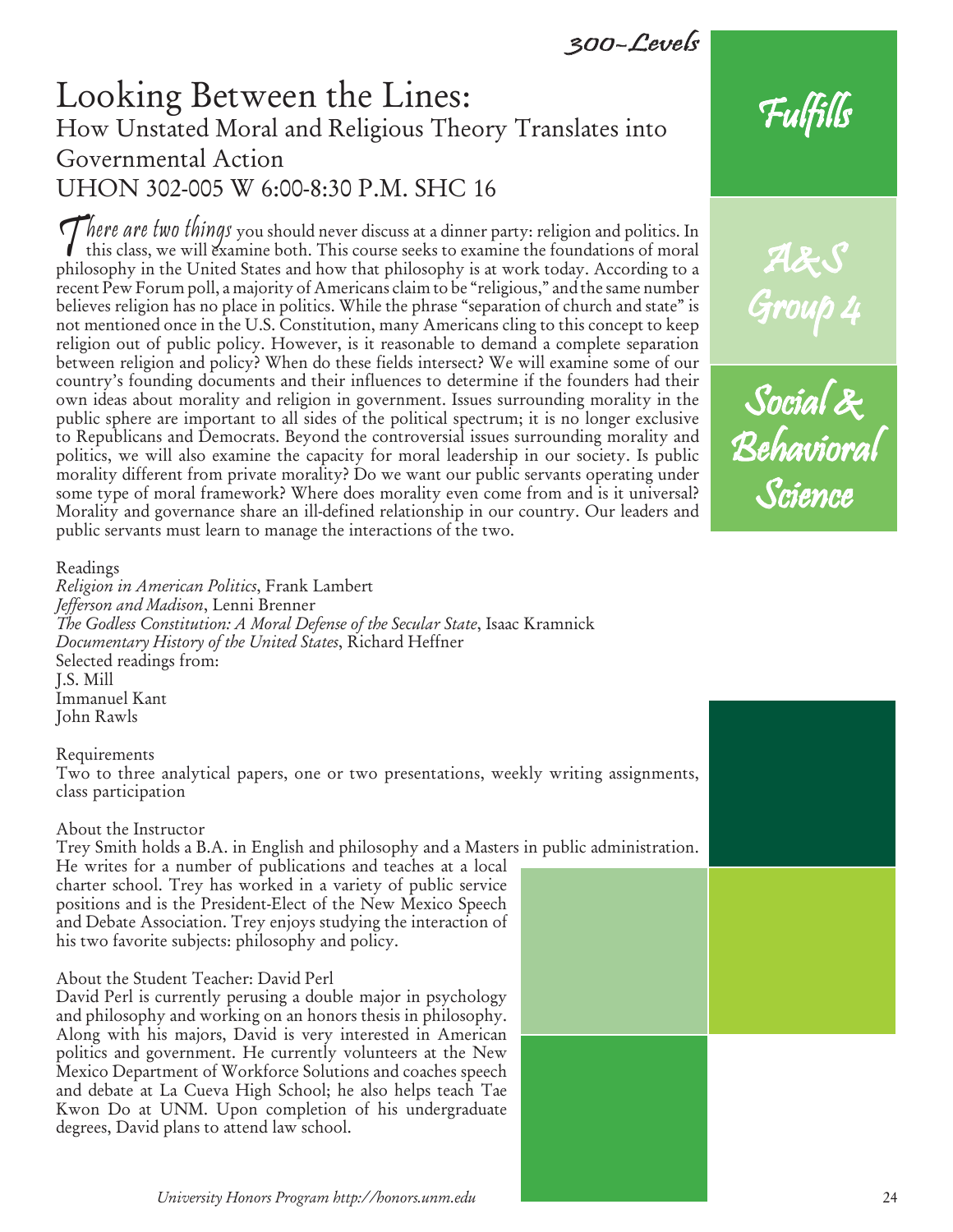# Fulfills



Group 5 Humanities

# Why Be Ethical? UHON 302-007 W 1:00-3:30 SHC 8

There's little radical—innovative and imaginative—thinking going on in current<br>ethical circles. Institutional leaders follow a de minimis ethics of avoiding trouble<br>or a negative image i.e., they use common sense. Sadly m ethical circles. Institutional leaders follow a de minimis ethics of avoiding trouble or a negative image, i.e., they use common sense. Sadly many, even in the university, yield their personal ethical freedom to the group-think mentality. Langdon Gilkey wrote that "there is a notable difference between the moral behavior of individuals where there is some real possibility to sacrifice for others, though it is rare enough! and the behavior of groups—families, clans, classes, races, genders, states, or nations.... We make the interests of our relevant groups central to our thought and action, thence we give ourselves with all our loyalty and power to our group, to its security and success, and to the conquest and dominion over competing groups." If we examine our lives fully, i.e., daring to be philosophical, our personal ethics may put us at odds with the political, social, professional and religious group to which we belong. Being ethical is a test of our personal freedom, which is an expression of our philosophy. Leszek Kolakowski tells us "never to let the inquisitive energy of mind go to sleep, never stop questioning what appears to be obvious and definitive, always to defy the seemingly intact resources of common sense."

#### Readings

Bok, *Lying: Moral Choice in Public and Private Life*  Nietzsche, *On the Genealogy of Morals* Tillich, *Love, Power and Justice* Schulweis, *Conscience: The Duty to Obey and the Duty to Disobey*

#### Requirements

Active participation in the seminar; discuss readings in detail; compose an extended statement of your personal ethics; write a critical study approved by the instructor.

#### About the Instructor

Ed DeSantis has a Ph.D. in English from Brown University; a Master's of Divinity from Georgetown Theological Center; a licentiate in philosophy and a Master's in English from Fordham University.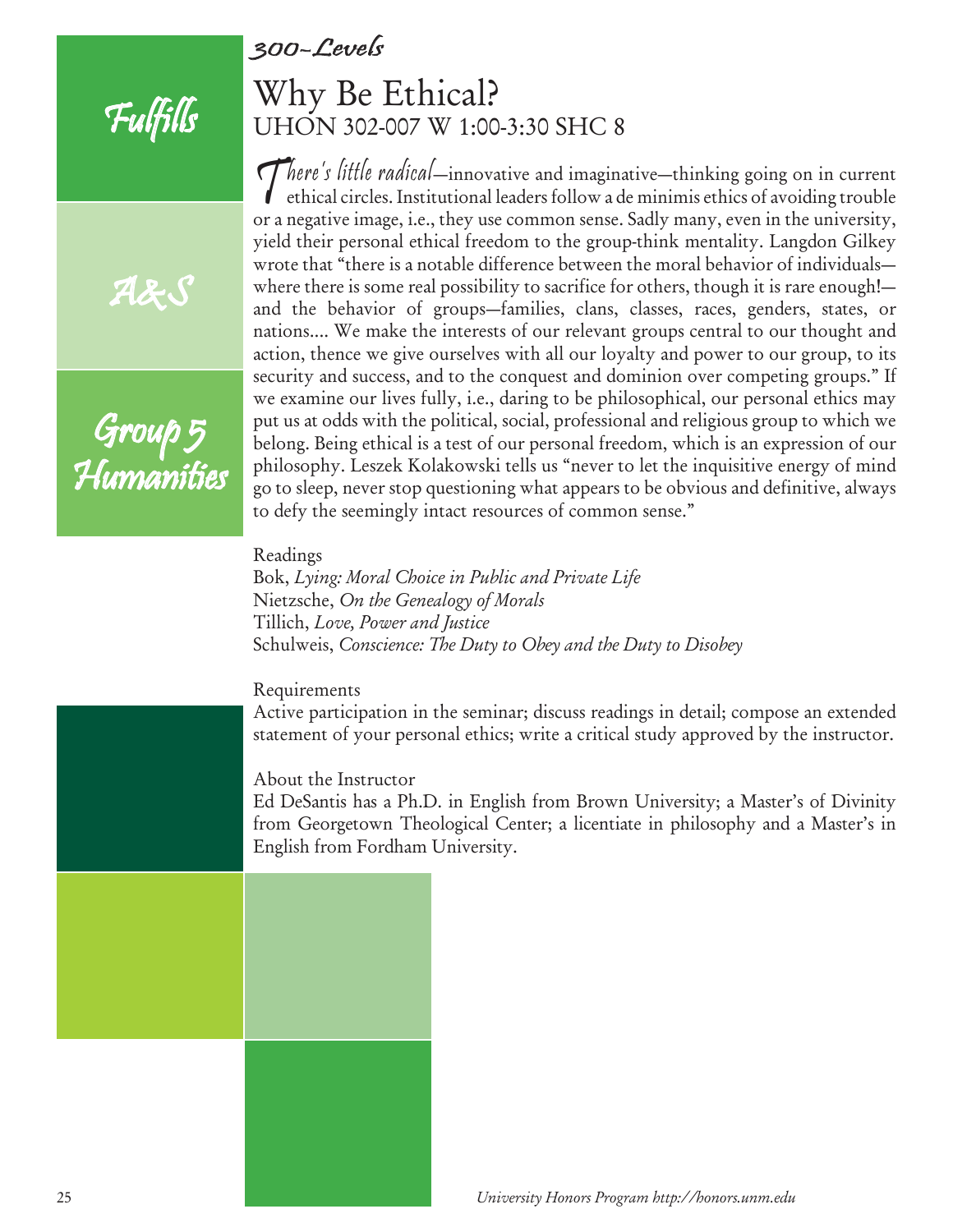### *Yeah, I like it, but I'm not "addicted":* Exploring the Meanings and Consequences of Addiction UHON 302-008 TR 2:00-3:15 SHC 22

What is the definition of addiction? Can a person be addicted to caffeine?<br>Exercise? Gambling? Eating? Could addiction include obsessions and<br>compulsions? Should it include religiosity fantacism and/or overzealousness? Wha Exercise? Gambling? Eating? Could addiction include obsessions and compulsions? Should it include religiosity, fantacism, and/or overzealousness? What about military involvement? Are the definitions and consequences of addiction the same for alcohol and drugs for other addictive behaviors? Together, we will explore what addiction is and how it impacts personal through global events (i.e., biology, physiology, psychology, national spending, international relations, the environment). In addition, we will review what indivdiual through public policy prevention and intervention strategies exist and determine their efficacy in reducing different addictive behaviors. Be prepared for critical analysis and ready to provide thoughtful contributions on our journey through addiction.

#### Readings

Marya Hornbacher, *Wasted: A Memoir of Anorexia and Bulimia* John R. Crawford, *The Last True Story I'll Ever Tell, An Accidental Soldier's Account of the War in Iraq* Jon Krakauer, *Under the Banner of Heaven* Eric Schlosser, *Fast Food Nation* Marjane Satrapi, *Persepolis* David Sheff, *Beautiful Boy: A Father's Journey through His Son's Addiction*

#### Requirements

Contributions to class seminars; one (1) interview of a specialist on the addictive behavior of the student's choice; one (1) research-based presentation; one (1) interdisciplinary group project.

#### About the Instructor

Sarah Feldstein Ewing is a licensed Clinical Psychologist, specializing in adolescent and adult health risk behaviors. She completed her Ph.D. at the University of

New Mexico, and her clinical internship in pediatric psychology at Brown Medical School. She has been teaching psychology and training service providers in addictions treatment since 2001. She currently works as a Assistant Professor of Translational Neuroscience at the Mind Research Network located at the University of New Mexico.

Fulfills

A&S Group



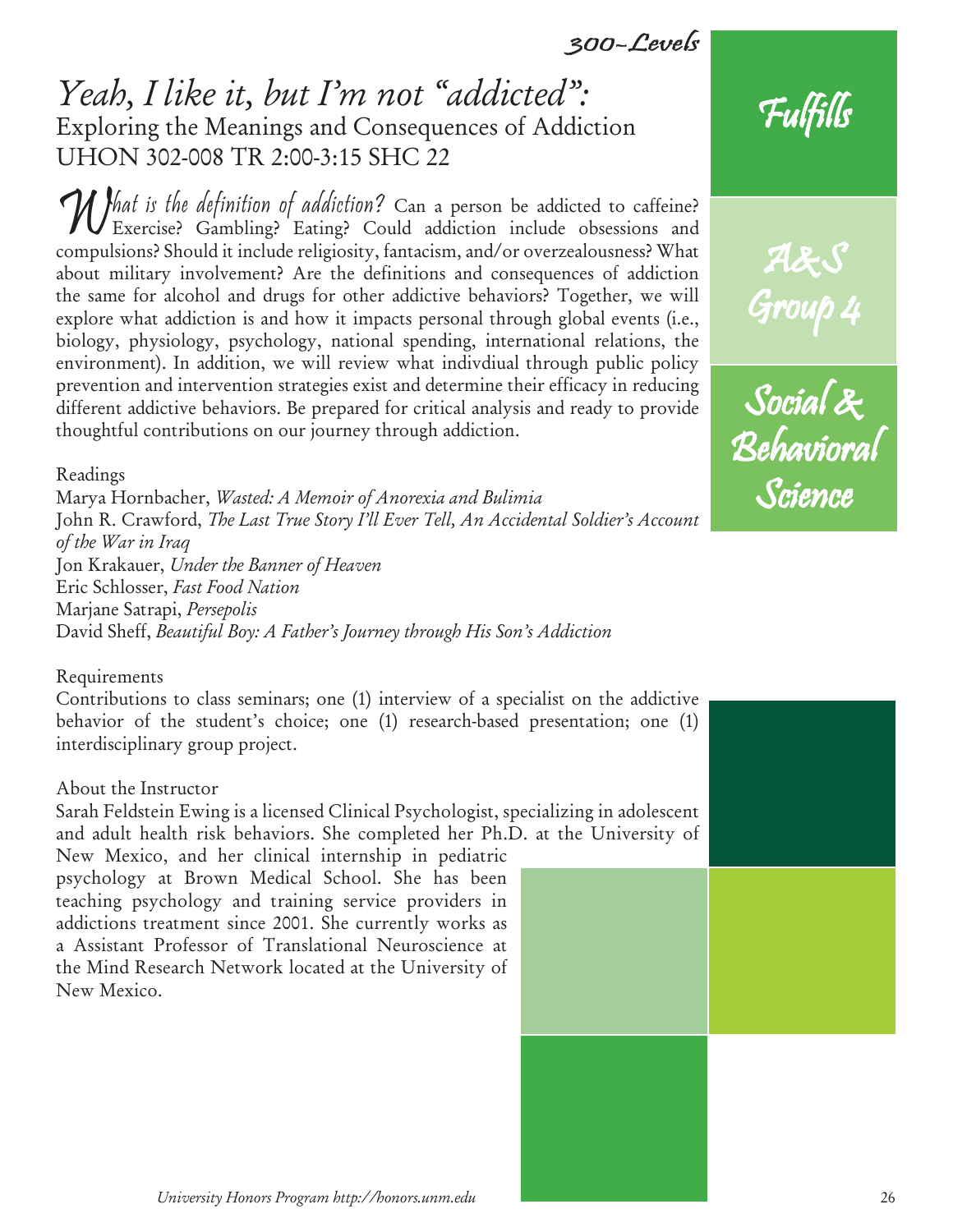300-Levels

Fulfills





### PoliSciFi: The Science of Politics in Science Fiction UHON 302-009 T R 9:30-10:45 SHC 12

**Politics** has often been an underlying theme of science fiction. Indeed, contemplating the "perfect society" (and perhaps revealing the faults of such perfection) through storytelling is "perfect society" (and perhaps revealing the faults of such perfection) through storytelling is older than science fiction itself. There is much we can learn of human nature and society writ large by thinking through characters in a story. But there is a flip side to this as well. One possibility of a predictive science of politics is embedded in science fiction.

Isaac Asimov—a professor of biochemistry more widely known as one of the giants of science fiction—coined the term "psychohistory" in his Foundation series of books. It presents the possibility of predicting the future of society with such accuracy that "we" can adjust events in order to choose which future "we" want. This science-fiction idea is something of a holy grail of modern social science.

However, some have argued that, like cell phones from Star Trek, psychohistory is less fiction than reality. While reading through a significant portion of Asimov's Foundation series, we will discuss various tools for predicting human behavior, centering largely on game theory. We will also discuss the non-fiction model for predicting politics put forward by Bruce Bueno de Mesquita.

The major assignment is a paper that starts with some current political situation and then makes a prediction into the near future. Students are encouraged to be creative with the presentations (for example, as fiction or a choose-your-own-adventure) of their prediction while relying on the arguments for good prediction learned in the class (such as demonstrating a firm understanding of the current political situation and thinking strategically).

#### Readings

*Prelude to Foundation*, *Forward the Foundation*, *Foundation*, *Foundation and Empire*, and *Second Foundation* by Isaac Asimov; *A Beautiful Math: John Nash, Game Theory, and The Modern Quest for a Code of Nature* by Tom Siegfried; *The Predictioneer's Game* by Bruce Bueno de Mesquita

#### Requirements

The students will write a paper predicting the future of some political situation of their choosing based, in part, on the theoretical ideas from the readings. In particular, they will demonstrate a strong understanding of the current political situation from which they are predicting. This background information and strategic thinking will form the logical basis of their prediction. The project will be conducted in phases, first doing background research, then considering likely futures, and then writing the final paper. The final paper may be written as an academic report, a mock government report, or as a work of fiction (while still having a firm foundation regarding the current political situation).

#### About the Instructor

Christopher Butler is an Associate Professor of Political Science. He earned his M.A. and Ph.D. from Michigan State University and his B.A. from the University of Rochester (where he met the real William Riker). His published research examines various aspects of bargaining and conflict. He is generally interested in conflict and cooperation, whether inter-personal, inter-national, or inter-planetary.

About the Student Teacher: Lindsey Turnbow

Lindsey Turnbow is working on a B.F.A. in studio art, particularly drawing. She is an avid reader of both science fiction and fantasy who believes that elements of fiction have a real, if not always clear, place in the non-fiction world.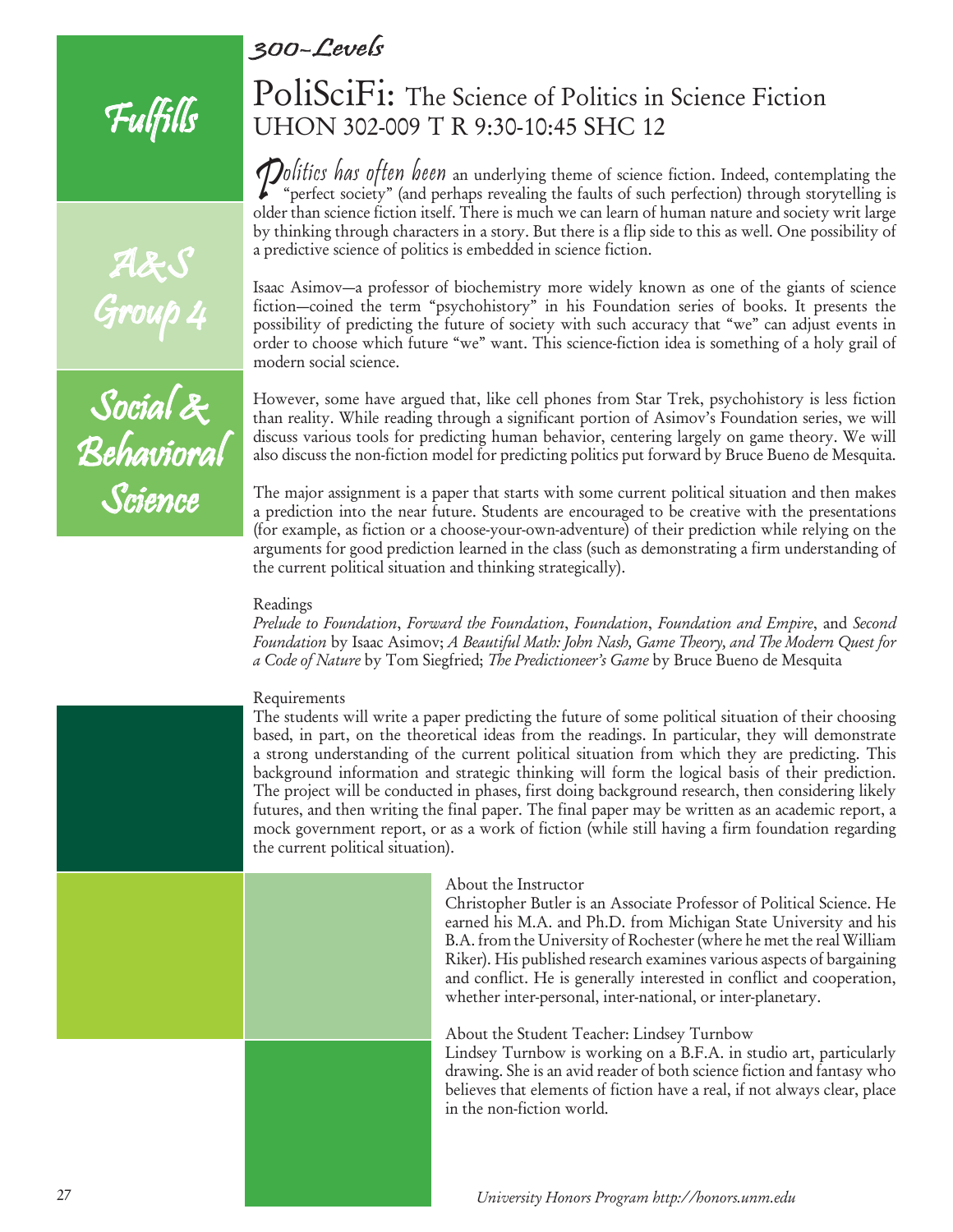$300$ - $L$ evels

### The Art of Translation: Literature as Art, Film, and Music UHON 302-011 T 5:00-7:30 P.M. SHC 16

Forms of art, literature, and music do not exist in a vacuum. Indeed, each is influenced by<br>the other, and can be translated from medium to medium. The blues heavily inspired African<br>American poets and those poets inspired the other, and can be translated from medium to medium. The blues heavily inspired African American poets, and those poets inspired blues musicians. Slam poets incorporate every aspect of dramatic performance into their poetry readings. And we all have that favorite book turned movie (which may not always end well). In this class, we will explore the process of translating literature into art, film, and music, or vice versa. What happens when a novel becomes a Broadway musical? Or when a poem is set to music? What happens when a director and playwright work together to create film? What sorts of "rules" might there be when translating a work from one medium to another? Or is there? Must a director follow the novel when creating a film or musical? Must a poet be true to the painter when writing a poem inspired by a specific painting? How do romantic composers set pieces to music? How is reading a play different from viewing it? We will answer these questions and many more. We will look at work by filmmakers, poets, writers, directors, and playwrights. We will read a work in one form, and then experience it another medium. Some of the work we will consider includes blues, ekphrastic (art-inspired), and spoken word poetry, and novels, plays, and graphic novels. We will read and experience such works as *Wicked*, *300*, *The Phantom of the Opera*, *The Crucible*, and *The Diving Bell and the Butterfly*. As a final project, students will then be expected to take a work not on the reading list, and then translate that into a medium of their choice—whether they draw or paint from a poem, film a scene from a novel, or come to class and act out a scene from a text (dressed in full costume), students will be able to take part in the art of translation themselves. Finally, as a class, we will all be attending *Wicked* at Popejoy (Sunday, February 6th at 2pm—your additional course fee pays for this attendance) so that we can fully experience a live showing of work translated into a musical.

#### Readings

*Thermopylae BC: Last Stand of the 300 Campaign*, Nic Fields; *Beat Poets*; *Listen Up*!; *Slam Nation* (a documentary); *Blues Poems*; Auden, William Carlos Williams, John Keats, Anne Sexton, Apollinaire, and Sylvia Plath; *Wicked*, Gregory Maguire; *300*, Frank Miller, dir. Zach Snyder; *The Phantom of the Opera*, Gaston Leroux (will watch film and listen to CD); *The Crucible*, Arthur Miller, dir. Nicholas Hytner; *The Diving Bell and the Butterfly*, Jean Dominique Bauby, dir. Julian Schnabel

#### Requirements

Regular attendance, active class participation, on-line participation, group and individual presentations, a creative paper, an analytical essay, and a final project where students will translate a work into their own chosen medium.

#### About the Instructor

Kathryn Collison received an M.F.A. in creative writing from Eastern Washington University and a B.A. in English from UNM. She has taught in the UHP for two years and was the Scribendi 2007-2008 Faculty Advisor. She has taught poetry in prison, high school, and community college. Her poetry has been published in *The Furnace Review*, *New Works Review*, and *The Pedestal Magazine*.

#### About the Student Teacher: Laura Eberhardt

Laura is majoring in music education and creative writing with a minor in peace studies. She wants to teach (and learn) for the rest of her life, and is especially interested in fostering equal education across socioeconomic lines. Currently she teaches music lessons after school at Ernie Pyle and Garfield Middle Schools. In this seminar she is really excited to get to combine her interests in literature and music to explore social issues and have fun!

Fulfills



Group 7 Fine Arts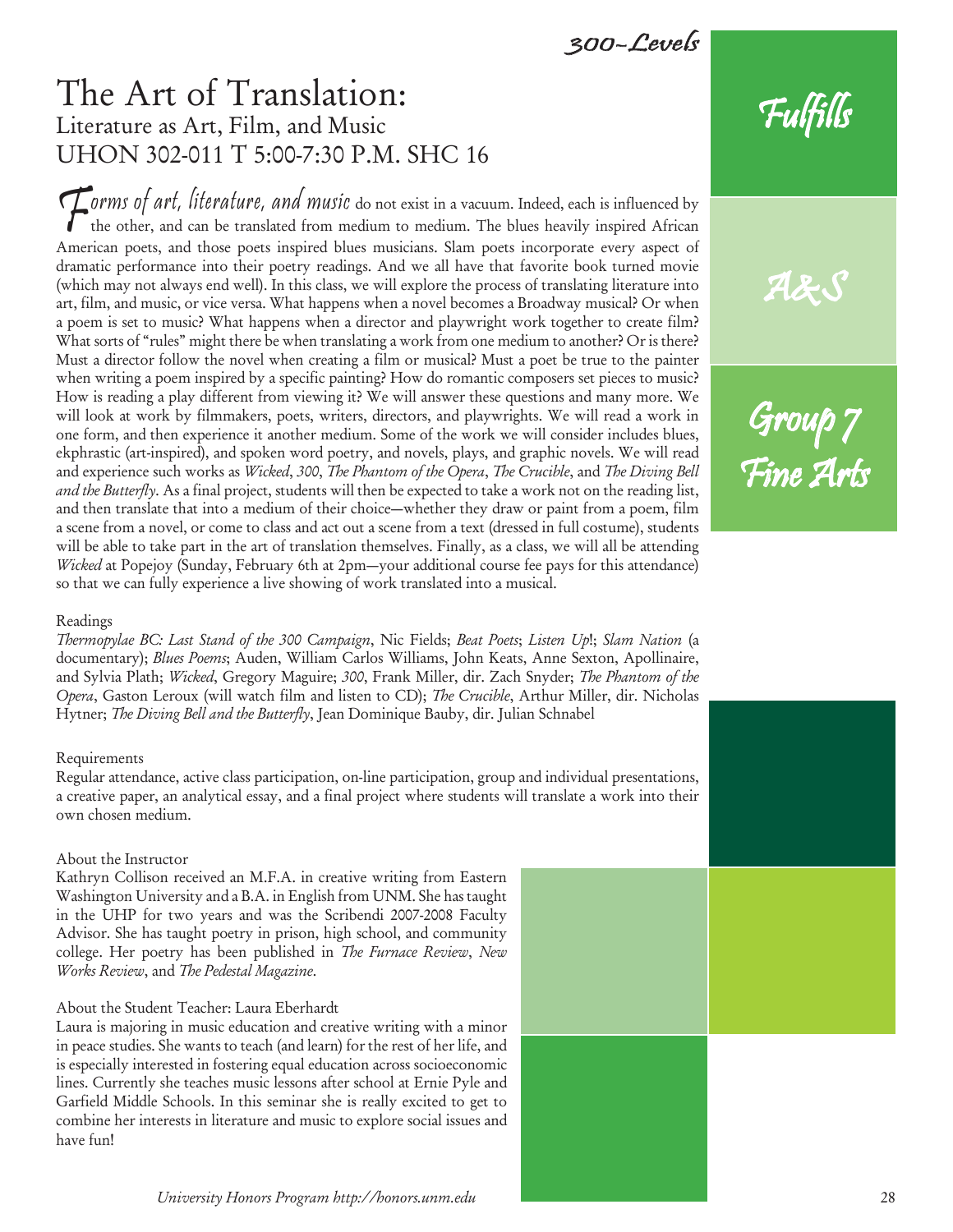300-Levels

Fulfills





### Drums and Dreams of Liberation Latin American Music as Text UHON 302-013 R 3:30-6:00 SHC 12

**L'atin America is not a unified and uniformed region.**<br>It is a diverse and complex idea formed by different<br>geographical areas. cosmologies and ethnicities. It is a diverse and complex idea formed by different geographical areas, cosmologies and ethnicities, hybridism, dreams of liberation, and imperial and native-oppressed discourses. Keeping in mind this diversity, and using music and lyrics as primary sources of analysis, this course will explore particular cases in



which music characterizes in some way the identities of Latin American cultures and regions and the role of music in the creation of national discourses. We will give attention to some musical movements connected to political changes in the search for their dreams of liberation, such as the examples of 20th century's Mexico, Chile, Cuba, Brazil, and Argentina. We will center the analysis on discussions that relate to Latin American music to concepts of ethnicity, mestizaje, censorship, and revolution. The topics will be studied using a blended-learning method of class on campus and a virtual classroom with on-line activities including audio, video, and other new technologies. Argentinian Conductor Javier Lorenzo will work with students' participation in on-line exercises and Skype communication. The purpose is to make students' experiences a real blend of traditional and new technology learning. In the same way that music is a common language for human race; thanks to technology this course will explore that "common world language" within a real international dimension, with teaching taking place in and from two different hemispheres.

Readings Selection of readings on eReserves

#### Requirements

Regular attendance and active participation both in the classroom and in on-line exercises. Weekly readings and on-line activities (forums, questionnaires, etc.) will be essential parts of the course. There will be a mid-term short essay, an oral presentation, and a final research group project.

#### About the Instructor

Celia López-Chávez received her Ph.D. in history and geography with a focus in

Latin American history, from the University of Seville, Spain. Originally from Argentina, she focuses her research on Latin American history and cultures. Dr. López-Chávez has taught and published in her specialty in Argentina, Spain, and the United States. She is currently working on a book about epic poetry, frontiers, and imperialism in Latin America.

#### About the Student Teacher: Lilliam Aguilar

Lilliam is a Honduran studying abroad at UNM and pursing a Bachelor of Science in biology and a minor in chemistry. She loves being involved with the less fortunate communities yet her biggest accomplishment has been being the founder and president of the International Medical Delegation to Honduras.

29 *University Honors Program http://honors.unm.edu*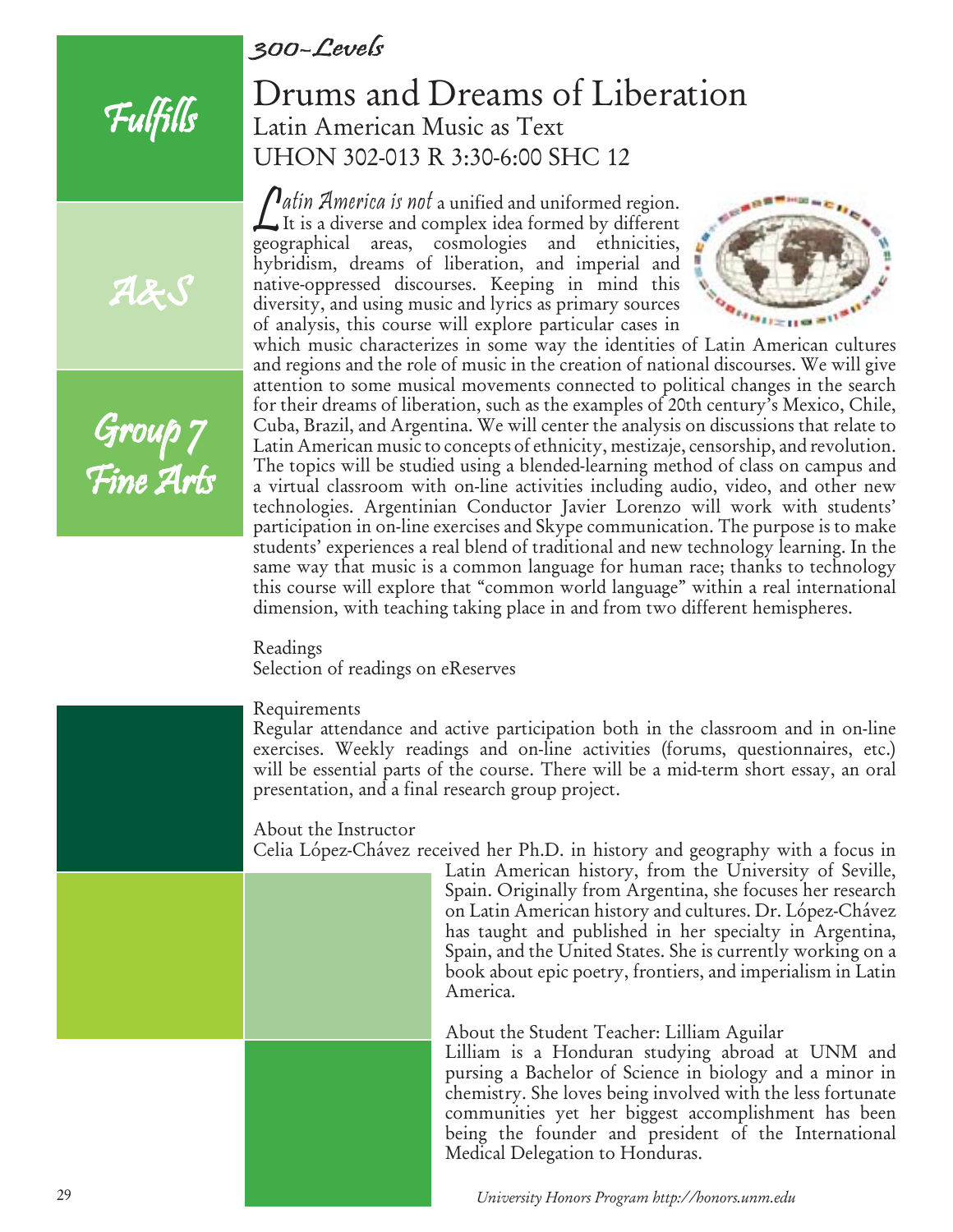## The Making of a Magazine: Scribendi Pt. 2 UHON 302-014 T 2:00-4:30 SHC 9

Scribendi is an annual undergraduate honors publication affiliated with the<br>Western Regional Honors Council, as well as the UHP. Produced at UNM by a<br>staff of UHP students Scribendi publishes work submitted by Honors stude Western Regional Honors Council, as well as the UHP. Produced at UNM by a staff of UHP students, *Scribendi* publishes work submitted by Honors students from more than 220 colleges and universities in the 13-state western region of the U.S. In the spring semester of our year-long process, students put into practice the graphic design, copyediting, desktop publishing, and submission assessment skills they learned in the fall semester to perform the entire process of creating the next issue of our high quality literary/art magazine. To accomplish this, they perform all editorial, design, typesetting, promotional, and operations management functions necessary to create a successful magazine. The *Scribendi* experience differs from the usual academic class in its focus on active learning accomplished by intensive discussion, lots of individual practice outside of class, professional behavior and extensive teamwork. While students will work in and out of class to build the specific skills necessary to produce our publication, this course is also an environment in which learning takes place alongside professional jobs that must be accomplished. Because of this, those enrolled in the class are both students and staff members. By the end of the year, student staff members gain practical, marketable skills in the art and process of small press publication. Producing *Scribendi* is a highly rewarding effort that begins in the fall and culminates with this course. However, the spring course is ordinarily limited to students who have completed the corresponding fall *Scribendi* course. Permission to enroll must be obtained from the instructor.

#### Readings

*Scribendi* Staff Handbook Amy Einsohn, *The Copyeditor's Handbook: A Guide for Book Publishing and Corporate Communications* Bill Walsh, *The Elephants of Style* Robin Williams, *The Non-Designer's Design Book* Robin Williams, *The Non-Designer's Type Book* Christopher Smith, *InDesign CS4 Digital Classroom* (Optional text)

#### Requirements

Attendance, active participation, meeting stringent deadlines for weekly pre-press or marketing assignments, weekly work reports, 1-2 short committee or individual reports, one final paper (12-15 pages).

About the Instructor

Leslie Donovan is a continuing UHP faculty member and the faculty advisor for *Scribendi*. She earned her B.A. and

M.A. in English from UNM and her Ph.D. in Medieval literature from the University of Washington. Her recent publications include studies of J.R.R. Tolkien, Beowulf, Anglo-Saxon women saints, and Honors teaching.



A&S Group 1

Writing & Speaking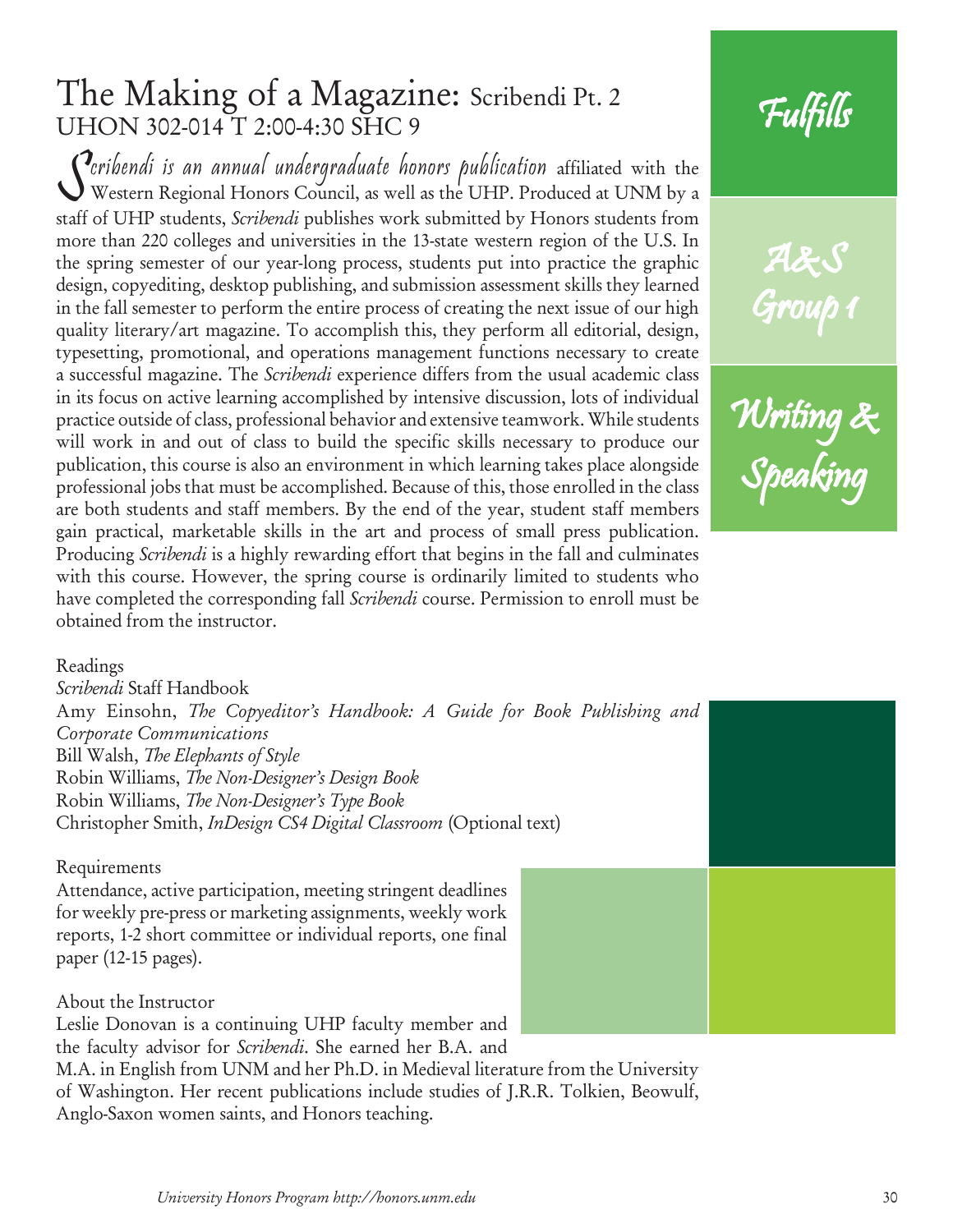300-Levels

# Fulfills

A&S

Group ? pending

### Heart of China UHON 302-030 ARRANGED STUDY ABROAD IN CHINA

 $\boldsymbol{\rho}$  hina is economics, but it is also religion, politics, change and  $\triangleright$  much more. This seminar will study the complexity that is modern China so rooted in ancient customs and traditions. China was ancient when Jesus was born. This seminar has three aspects: the religions of China; political history and contemporary, and the changing social atmosphere of China. We will visit temples and monasteries across the country conduct interviews with Chinese, young and old, and we will concentrate on historic and



cultural change. We will witness the social changes of this emerging country in aspects other than economics.

Students will reside six nights at a Chinese orphanage near Beijing to conduct service learning. This orphanage is seven years old, houses 30 Chinese orphans, and is operated by an American couple. Students will teach in the orphanage classrooms, celebrate arts and crafts, share meal times, play basketball, work in the bakery, and perhaps escort a trip to the nearby Wal-Mart. The orphanage has a large modern two story home that serves as a dormitory for visiting volunteers. Student will work alongside Jin Jaing, Director of the Foreign Languages Department of Inner Mongolia University, Shi Shilzi (Tom Stone), a senior member of the Department of Foreign Languages at Inner Mongolia University, Bao Han, Senior English teacher, professors from Inner Mongolia University for the Nationalities will be our guests at Agape House to lecture and dialogue with us on several aspects of modern and ancient Chinese life, culture, politics, religion, and the future of China.

#### Readings

*Red Star over China*, Edgar Snow; *The Lost Daughters of China: Adopted Girls, Their Journey to America*, and *The Search for a Missing Past*, Karin Evans; *Mao: The Unknown Story* by Jung Chang and Jon Halliday; *China: Its History and Culture* (4th Edition) by W. Scott Morton, Charlton M. Lewis

#### Requirements

Students are expected to be fully engaged in all aspects of this seminar, from teaching at a Chinese orphanage to engaging invited lectures to researching the history and culture of sites we will visit. Students will write a research paper on a topic from their experiences in China. A formal presentation of their reseach projects will be scheduled. All students will maintain an annotated journal/ workbook of 25 photos, drawings and reflections. Meetings of all participants will be scheduled during the Fall semester for study, reading lists, packing ideas, and developing expectations.

#### Fees

January 2 to January 16, 2011: \$2,700.00. Includes airfare San Francisco to Beijing and return, a

Chinese Visa, land travel and domestic air travel, lodging and meals as indicated, honorium to the orphanage, gratuities for all guides. This price is subject to change in that Air China has not set prices for 2011. Students are responsible for obtaining a U.S. Passport, air flight from Albuquerque to San Francisco, and three lunches, and two dinners. Students will also pay normal tuition for three credit hours.

#### About the Instructor

Ned O'Malia has traveled in China twelve times, Tibet three times, including one year of teaching English in the inner Mongolia province of China. He has spent considerable time at the American-operated orphanage. He taught baking there, introducing sourdough bread to their selections. Dr. O'Malia has taught at the University Honors Program for over 20 years. He has been a travel editor, television food commentator, New Mexico State Fair food judge, and an international tour director.

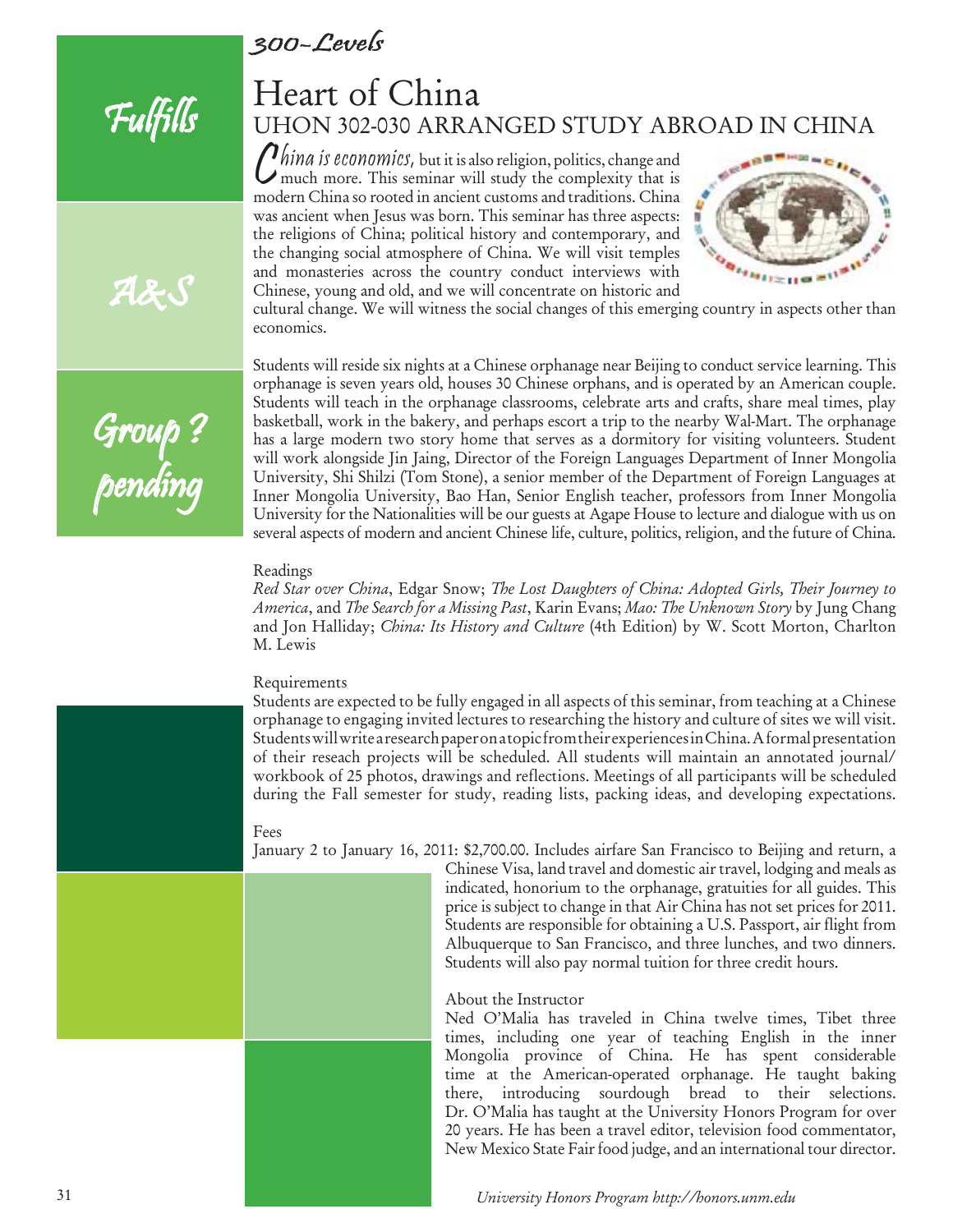400-Levels 00-Levels

## Games, Learning, and Society UHON 402-001 W 2:00-4:30 SHC 9

 $\bigwedge$  fot long ago, many thought of videogames as simply children's entertainment. But games are not only big business, they are increasingly drawing serious attention from educators, economists, media scholars, and art critics alike, not to mention politicians and pundits. Today's videogames are complex, long, and difficult. Yet people are willing to pay for the privilege of playing them. In fact, players' refusal to buy dumbed-down games has driven the industry. To make their games learnable, designers leverage powerful learning principles, principles supported by current research in the learning sciences. Significantly, their success speaks to a key problem facing our schools: How do you get someone to learn something complex, long, and difficult, and yet still enjoy it?

This course begins with the assumption that games are an important cultural and educational force worth studying. We will get our hands dirty by actually playing videogames, and discuss core texts in the emerging field of games, learning, and society. We will focus on issues including identity, narrative, agency, violence, cheating, motivation, learning, and the social aspects of games. We will offer a critical look at the area of "serious games" and consider their impact for K-16 education in the broadest sense.

Students will come to class prepared to engage in discussion. In this field, that means not only doing required activities beforehand, but also becoming aware of the other media that surround the games you play and read about. To some this may be as new as the games themeselves. That's OK and expected. This course is not only for gamers. It might be an excellent opportunity for those who don't even know how to hold a controller to get some hands-on knowledge in an area continually misundersood by the media.

#### Readings

*What Video Games Have to Teach Us About Learning and Literacy* by James Paul Gee Electronic Reserves and online readings At least one modern videogame

#### Requirements

Each student will pick a modern game to play and must either finish it or play 50 hours and keep a gameplay journal. We'll make groups of either two or three students, and each group will become expert in an area of game studies. Groups will present to the rest of the class on the topic of their expertise and guide discussion that day. Each student will write a final paper and give a presentation either analyzing a game(s) of their choice or examining a gaming community using themes addresssed in this class. Alternately, one may choose to design or create a new game, or use a pre-existing game in a learning context, essentially becoming an

instructional designer for a semester. The written/oral portion will consist of a post-mortem of this design activity.

#### About the Instructor

Chris Holden is a mathematician for the people. He received his Ph.D. in mathematics from the University of Wisconsin-Madison. Originally from Albuquerque, his research interests include number theory, math education, and videogames as education and culture. Chris enjoys videogames like *DDR* and *Katamari Damacy*, and he takes a whole lot of photos.

#### About the Student Teacher: Casey Holland

Casey Holland is a sociology major at UNM. Inbetween battling hoardes of the undead and taking classes, she aspires to make the world a better place in whatever way she can. Casey really likes playing video games; her favorites include *Shadow of the Colossus* and *Pokemon Blue*.

Fulfills

A&S Group

Social  $\&$ Behavioral Science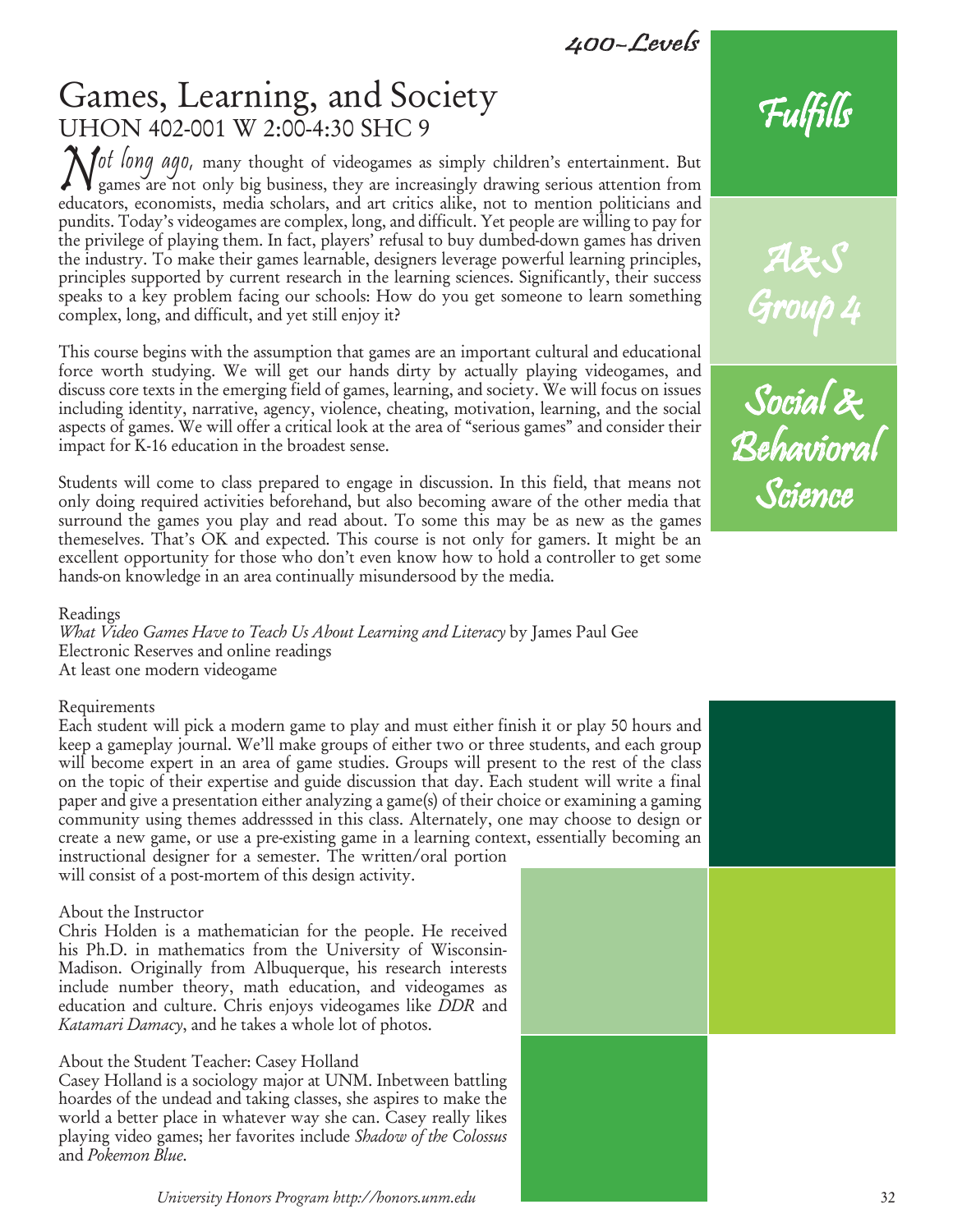### 400-Levels 00-Levels

Fulfills

### On the Order of Disorder: Complexity and Chaos Theory in Literature and Art UHON 402-002 T 12:30-3:00 SHC 16

"Only in fragments of the whole is nature's order apparent." —Eliot Porter



Group 5 Humanities

Why did the stock market crash more than 500 points on a single Monday in<br>1987? Why do ancient species often remain stable in the fossil record for<br>millions of years and then suddenly disempore At first clance these questi 1987? Why do ancient species often remain stable in the fossil record for millions of years and then suddenly disappear? At first glance these questions don't appear to have anything in common, but in fact they refer to a complex system. The science of complexity studies how single elements, such as a species or a stock, spontaneously organize into complicated structures like ecosystems and economies; stars become galaxies, and snowflakes become avalanches almost as if they were in search of order in sync. Complexity and Chaos Theory offer a way of seeing order and pattern where formerly only the random, the erratic, the unpredicatable, the chaotic had been observed. This course will look at the science of complexity and chaos theory and apply it to other disciplines including the arts and humanities. Students will be asked to look at art reduced to aesthetically stimuating fragments and see order. Students will look at modern skyscrapers that keep moving, forever changing their shape to better fit nature. They will read literary works and view films and find either in the structure or the plot a tangle of ideas that make sense as a whole.

#### Readings

*Chaos: Making a New Science* by James Gleick *Sync: How Order Emerges from Chaos in the Universe* by Steven H. Strogatz *Nature's Chaos* by Eliot Porter and James Gleick *Jazz* by Toni Morrison *A Heartbreaking Work of Staggering Genius* by Dave Eggers *The Weight of the World* by Peter Handke

Requirements Students will be responsible for consistent class attendance and participation. Several

short papers or creative projects and a final portfolio and presentation.

About the Instructor

Dr. Otero is the Director of the University Honors Program. Her field is English literature but she has always had an abiding interest in the sciences. Perhaps, she thinks in a former life she was a physicist, an astronomer, or Alice in Wonderland.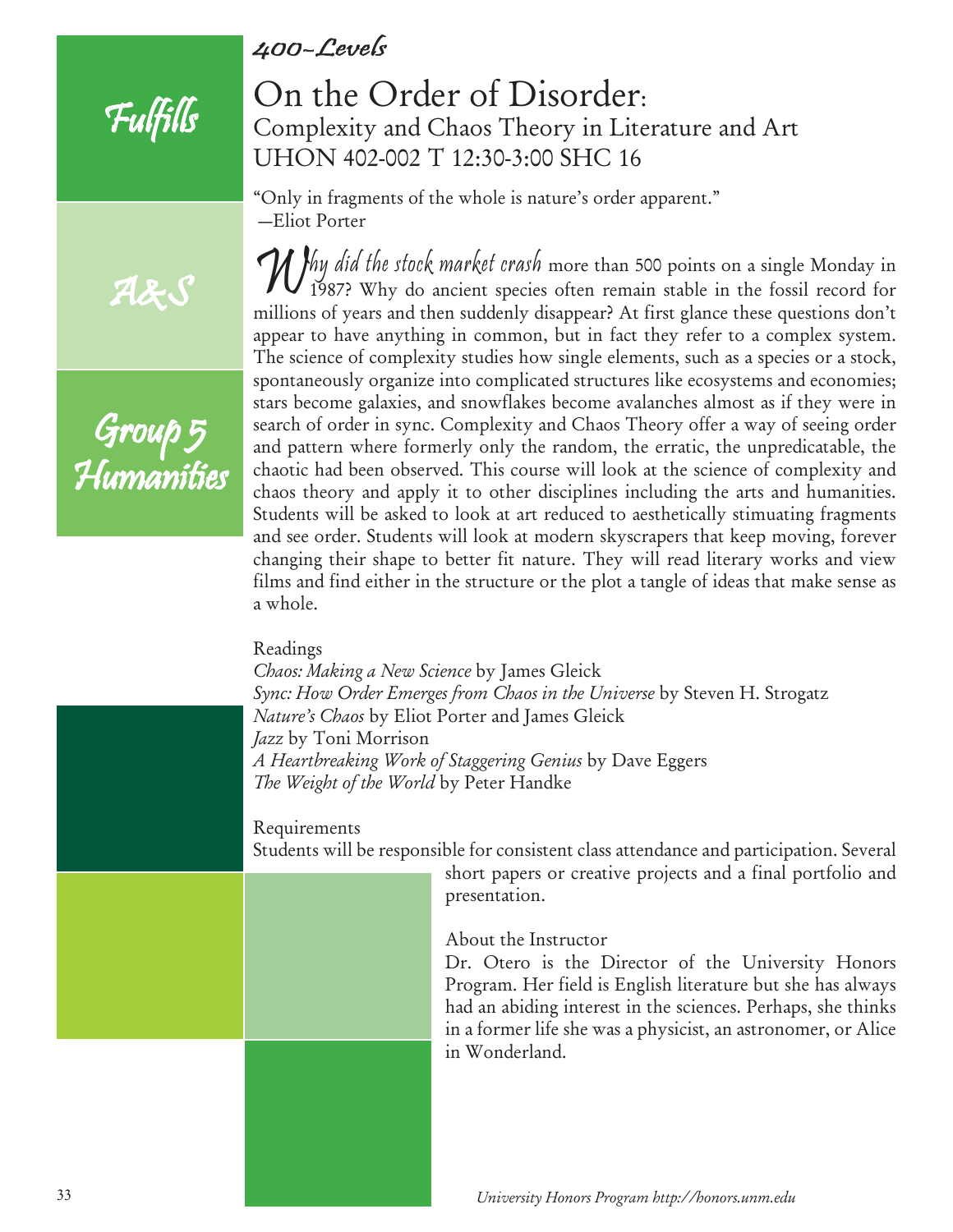# A Phenomenology of Love UHON 402-003 M 1:00-3:30 SHC 8

**Thenomenology is about the lived-world of human consciousness. It seeks to reveal<br>the essential structures of human intersubjectivity. How do humans know [and<br>lovel themselves and others. What are conditions of encounteri** the essential structures of human intersubjectivity. How do humans know [and love] themselves and others. What are conditions of encountering [loving]another person? Love may begin with an unconditional understanding [empathy] into that person's inner world. A verbal or symbolic invitation may draw one closer. Intimacy is a succession of invitations leading toward a shared emotional presence. Are we not shocked when so many allow popular culture to influence and even define personal lives and relationships? Is there a sacrificial love that manifests a higher or the highest form of human love? Is mystical love, irrational, paradoxical and bathed at times in sensual ecstacy, still human love? Can a "forbidden" love be real human love?

#### Readings

Buber, *I and Thou* de Chardin, *The Phenomenon of Man* Marion, *The Erotic Phenomenon*  Rumi, *The Book of Love: Poems of Ecstacy and Longing*

#### Requirements

Active participation in the seminar; discuss readings in detail; write two critical studies on topics approved by the instructor; or one critical study and one creative project approved by the instructor.

#### About the Instructor

Ed DeSantis has a Ph.D. in English from Brown University; a Master's of Divinity from Georgetown Theological Center; a licentiate in philosophy and a Master's in English from Fordham University.



A&S

Group 5 Humanities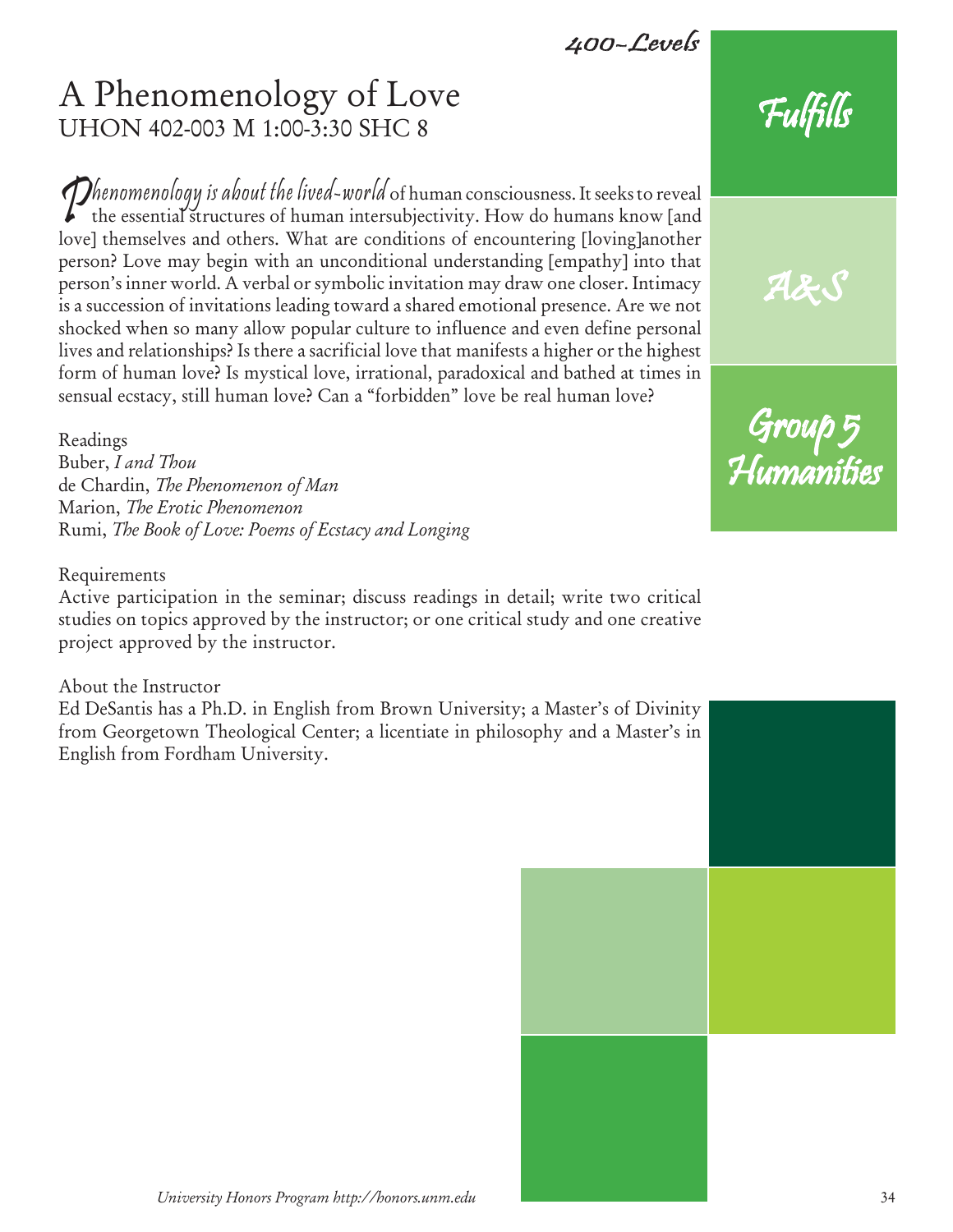Fulfills

A&S Group 4



## The Enigma of War UHON 402-004 M W 3:00-4:15 SHC 16

Humans have an extraordinary propensity for violence against one another. This<br>propensity, while not technically unique to humans, still sets us apart from<br>our animal peers. The ubiquity and scale of human violence is some propensity, while not technically unique to humans, still sets us apart from our animal peers. The ubiquity and scale of human violence is something special. A visitor from another planet would certainly conclude that humans are obsessed with violence, torture, and murder. The societal expression of this capacity is war. One could argue that war has always been maladaptive but until the invention of nuclear weapons, the issue was unresolved, open to debate. Since the development of these weapons, however, it's become clear. War, given the potential for escalation to the nuclear level, is a threat to the survival of the human species (and probably many other species, as well). No one understands with certainty the reasons that war is so ubiquitous and pervasive in the history of humanity. The imperative for this understanding is obvious. Students in this class will use the tools of their major disciplines in an inquiry into the enigma of war and its inexplicable persistance.

#### Readings

Homer, *The Iliad* Chris Hedges, *War is a Force that Gives Us Meaning* Lt. Col. Dave Grossman, *The Psychological Cost of Killing* James Hillman, *A Terrible Love of War* Errol Morris, *The Fog of War* (film) *Eleven Lessons from the Life of Robert McNamera*

#### Requirements

A presentation, a critical review of a non-assigned work, an essay, and a final research paper. Grades will be based on evaluations of the papers/presentations, plus an assessment of participation in a discussion panel and an overall assessment of participation in seminar activities.

#### About the Instructor

Michael Thomas is an anthropologist and novelist, long interested in the impulses

that lead human beings to make war. He was born in 1946 (at the end of World War II) and has borne witness to the many subsequent wars.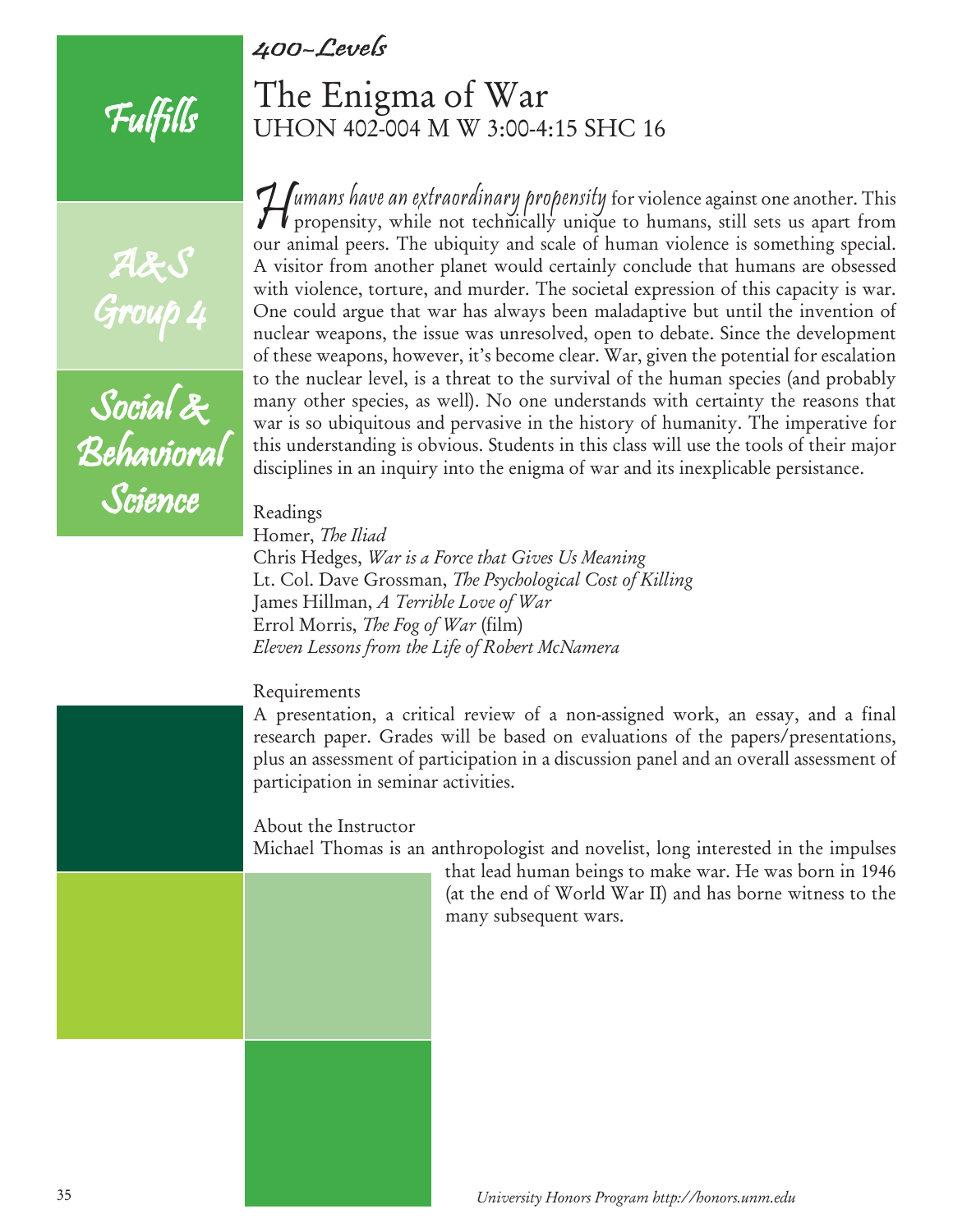## Wit UHON 402-005 R 11:00-1:30 SHC 22

Most popular culture discourse reveals a steady disintegration of thought and<br>speech in the United States. An appreciation of veracity, evidence, and reality<br>has all but disappeared. Intellectual challenges are rare. Irony speech in the United States. An appreciation of veracity, evidence, and reality has all but disappeared. Intellectual challenges are rare. Irony and salutary sarcasm if understood at all—are scorned. Inane and moldering ideas abound. Persuasion gives way to personal attacks and fear. Religion often assails rationality. There is but one antidote to this contagion: the mind itself. This seminar is designed to restore the constructive use of language through the exercise of wit. The end of wit would be a disaster for the world. Wit is intellectual power. It is more than incisiveness and clarity of expression, than quickness in debate, than verbal dexterity in pointing out incongruities and false thinking. In the authentic writer wit is the mind in control of its mental powers, disciplined and armed, awaiting the occasion and the adversary.

#### Readings

Burgess, *A Clockwork Orange*  John Donne, *The Holy Sonnets* (eReserves) and other writings François Rabelais, *Gargantua and Portagruel*

#### Requirements

Active participation in the seminar; critique and analysis of the readings; each week the students will present a writing of 1-2 pages, demonstrating their devlopment in the art of wit.

#### About the Instructor

Ed DeSantis has a Ph.D. in English from Brown University; a Master's of Divinity from Georgetown Theological Center; a licentiate in philosophy and a Master's in English from Fordham University.



A&S

Group 5 Humanities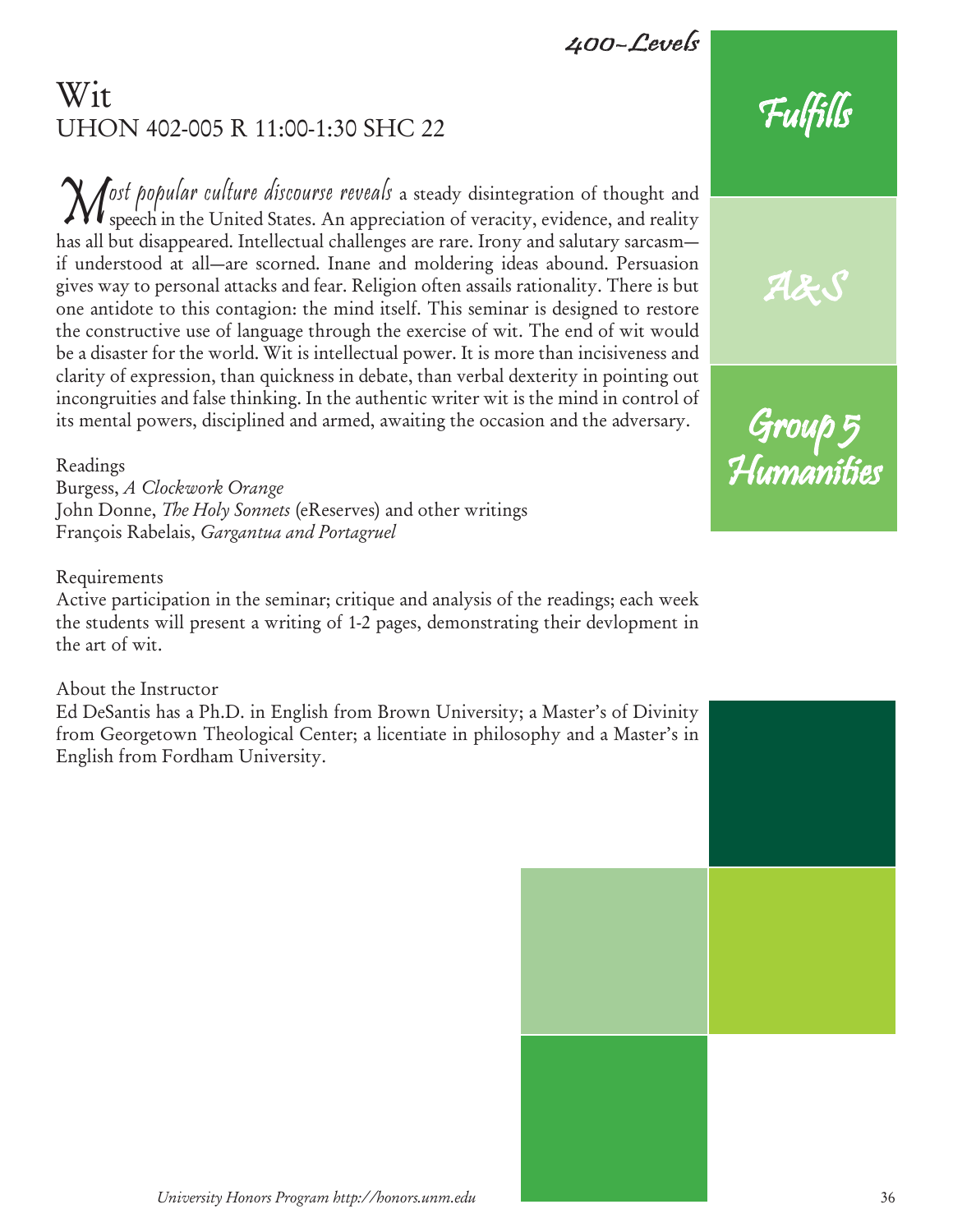### $100 - \text{Levefs}$

Fulfills

A&S Group 4

Social  $\&$ Behavioral Science

# The U.S. Constitution and the Environment of New Mexico UHON 402-006 R 6:00-8:30 P.M. SHC 22

Fiven though some  $80\%$  of Americans consider the health of the natural<br>environment to be among their top political priorities, environmental law has<br>been the topic of bitter dispute and controversy in New Mexico and acr environment to be among their top political priorities, environmental law has been the topic of bitter dispute and controversy in New Mexico and across the country. From protecting the interior environment of the body from carcinogens, such as substances in tobacco, to monitoring and mitigating air, soil, and water pollution, protecting endangered species, regulating mining, logging, cattle grazing, and military and industrial pollution, environmental law in the United States operates from a concept that humans and other living beings are dependent for survival not only on the health and viability of their habitats but on the vast web of ecological interactions that create and sustain the natural world.

Both directly and indirectly, the U.S. Constitution has much to say about environmental protection and regulation. This seminar will focus on the environmental history of New Mexico since the Manhattan Project. It will be grounded in a general consideration of the Constitution and Supreme Court decisions. It will also examine the concept of eminent domain in relation to *Kelo v New London* and other cases. It will study the commerce clause and how it relates to monitoring and regulating the business community's relationship to the environment. And it will explore the nature of environmental racism around issues of toxic waste, industrial pollution, and water usage, especially as they pertain to New Mexico. Readings will focus on the Constitution itself, environmental law and its social and economic implications, and legislation establishing the EPA, creating the National Environmental Policy Act, the Clean Air and Water Acts, and many other laws that pertain to the meaning and scope of the Constitution and its history of interpretation.

#### Readings

*The Orphaned Land: New Mexico's Environment Since the Manhattan Project*, by V.B. Price *A Documentary History of the United States*, by Richard Heffner *American Environmental History*, by Carolyn Merchant

#### Requirements

One presentation, two papers, weekly one-page written responses.

#### About the Instructor

V.B. Price is a poet, novelist, and environmental journalist writing in New Mexico for 50 years. He has taught in the UHP since 1985. His latest book is *The Orphaned Land: New Mexico's Environment Since the Manhattan Project*.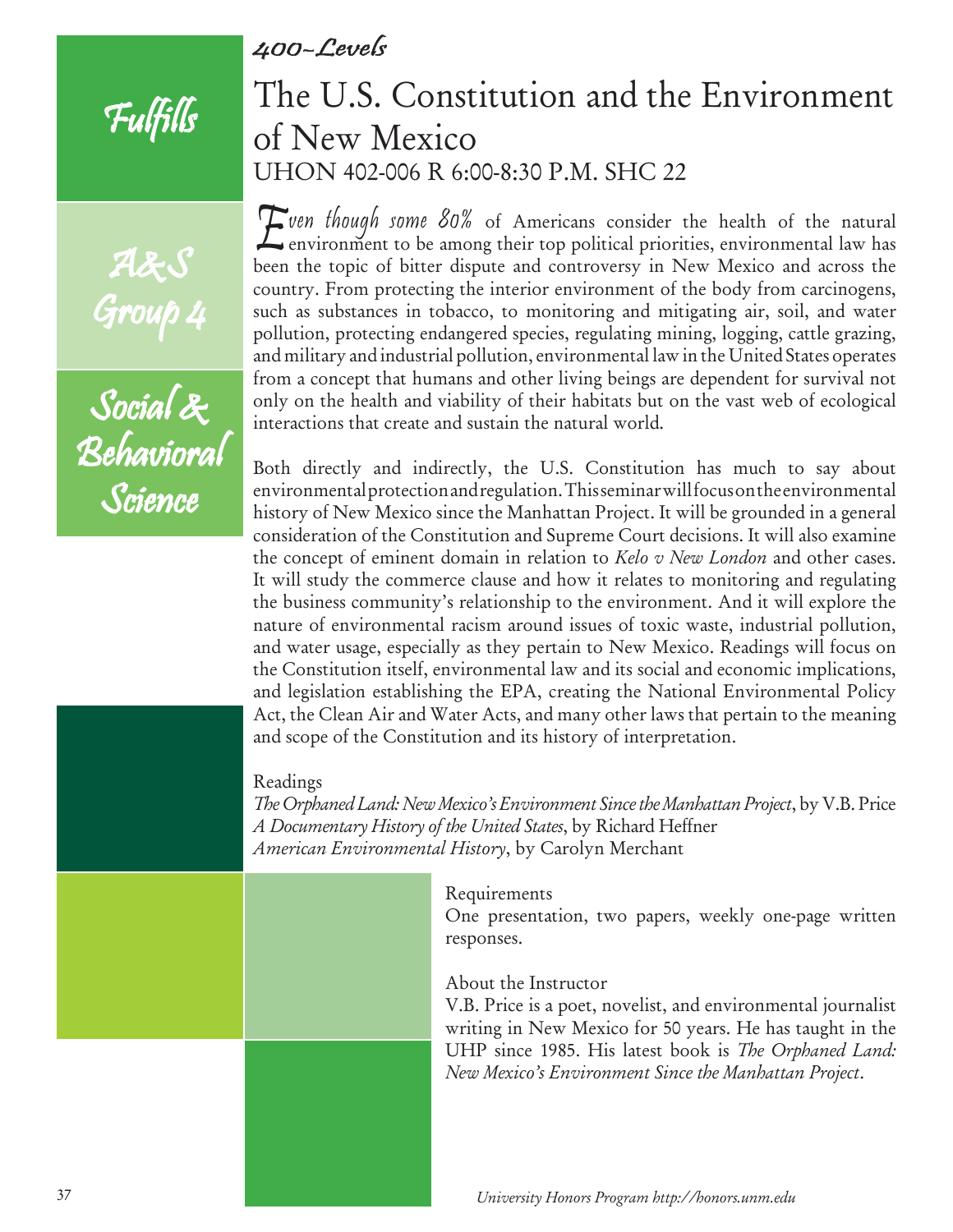400-Levels 00-Levels

# The Archaeology of Walking UHON 402-010 W 1:00-3:30 SHC 22

Walking is a basic human act that drives human evolution and organization. This course is an Archaeological study of how the pace of travel by foot shapes both the cultural and physical environment. Students will examine material culture and the artifacts of behavior in order to understand people's motivations, actions and environmental constraints. Students will study the features of landscapes—like trails, traveler's shrines and lodges—as well as the mobile and personal artifacts of walking—including footwear, maps, companion animals, and cars—in order to understand how and why people walk and how researchers use walking in their work.

The course has two parts. The first is a culture history of walking. Topics include: bipedal evolution; the roles of companion animals; Prehistoric trails; walking in pilgrimages; the meaning of nature walks for philosophers such as Rousseau and Muir; the rise of recreational hiking; and the contentious relationships between walkers and cars in the modern, urbanized world.

The second half of the semester focuses on how scholars use walking in their research. Foot travel is not just a topic of study; it is recognized as a valuable tool in studying the world. Archaeologists and geographers walk the land to find artifacts and a sense of scale. Anthropologists walk to observe peoples at a human pace. Philosophers and artists use walks to set the context of their explorations.

Much of the course will take place in the field rather than in the traditional classroom. There will be in- and out-of-class trips to study: Prehistoric and Historic roads; Albuquerque's network of sidewalks; recreational trails in the Bosque and Sandia Mountains; and the pilgrimage to Chimayo. Students will also practice and gain skills in hiking, orienteering, route finding, map reading and navigation. Students will, of course, do a lot of walking.

#### Readings

A course reader available from eReserves that includes selections from: *Ways of Walking: Ethnography and Practice on Foot* by Tim Ingold and Jo Lee Vergunst; Steven Elkinton's *The National Trails System*; John Muir's *Nature Writings*; Jean-Jacque Rousseau's *Walks*; Norman Henderson's *Creating the North American Landscape/Rediscovering the Great Plains: Journeys by Dog, Canoe, and Horse*; Juliet Clutton Brock's *The Walking Larder: Patterns of Domestication, Pastoralism and Predation*; and numerous academic research articles from the fields of Archaeology, Anthropology, Cultural Geography, History, Urban Design, and Natural Resource Management.

#### Requirements

Students are expected to fully participate in seminar discussions and attend a half-dozen field trips across Albuquerque and the surrounding area that include both strolls across campus and hikes in the wilderness. Students will gain knowledge of navigation and route finding such as orienteering, compass use and map reading. They will also learn techniques of artifact analysis and ethnographic data collection. A series of short worksheets, journals, and data collection exercises will culminate in a large, collaborative research project/paper. There is a required \$60.00 course fee to cover the costs of field trips and supplies.

#### About the Instructor

Troy Lovata is a tenured, Associate Professor in the University Honors Program. His courses explore our cultural relationship with the world around us and examine our connections to the past. Dr. Lovata holds a Doctorate in anthropology, with a focus on archaeology, from the University of Texas.



A&S Group

Social  $\&$ Behavioral Science

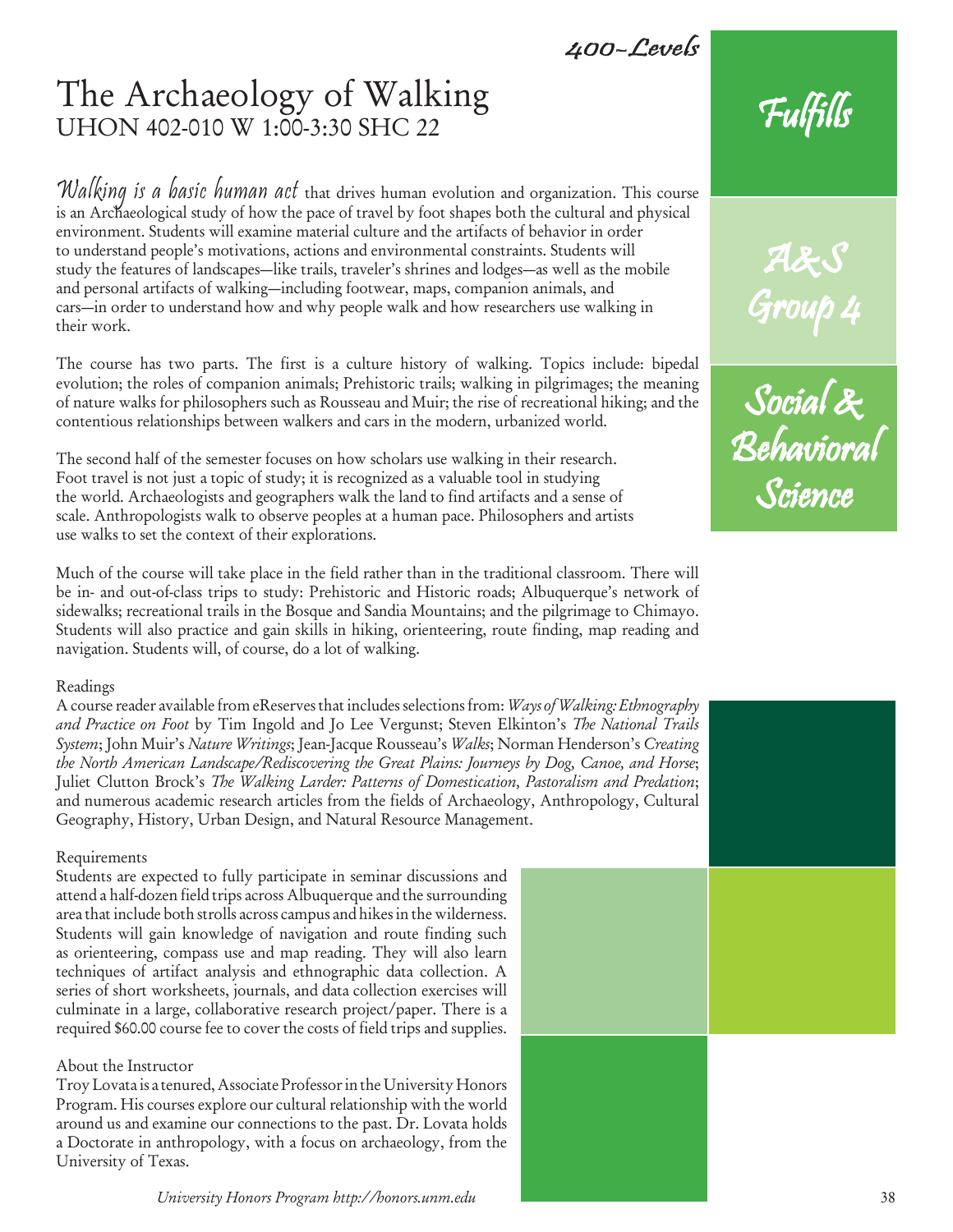### Senior Options

Students who plan to graduate with an honors disctinction from the UHP must complete a 6 credit-hour Senior Option during their senior year. The Honors Program offers four Senior Options described in summary below, with full explanations in the pages that follow.

#### Senior Dicsiplinary Honors Thesis

Seniors who have been admitted to a departmental honors program (for their major), usually beginning in their junior year, may use 6 hours of credit toward the 24-hours required in the UHP. Most departments require that seniors complete a thesis, but some departments may offer other options, such as an extensive design project. Students interested in this option must submit an application form for this option to the Honors Director on the first day of the semester in which they are enrolled to begin the research/project. A completed, signed copy of the thesis or project must be submitted to the UHP office no later than two weeks before graduation.

#### Senior Interdisciplinary Honors Thesis

In this three-semester option students conduct independent research in preparation for writing a thesis. In the first semester, students formalize a thesis committee and draft a thesis proposal. Next, during the research semester, students will meet regularly with their UHP Thesis Advisor. They will discuss thesis options and then

complete and sign a Thesis Proposal form, which will be given to the Thesis Coordinator. Once this proposal has been formalized, students will spend the remainder of the semester completing research into these topics. This option culminates in the third semester with the completion of a major interdisciplinary research paper (approximately 30 pages excluding bibliography).

#### Senior Student Teaching

**Senior Options**<br>
Suddens who plan ot graduate the selection of complete a 6 credit-hour Section<br>
scomplete a 6 credit-hour Section of Program officers for Senior explanations in the pages that<br>
Seniors who have been admi The Senior Teaching option is inteded for selected graduating seniors who are contemplating becoming professional teachers and who wish to gain experience working with an Honors instructor in an interdisciplinary setting. This two-semester plan offers students the opportunity to plan and co-teach an Honors seminar. Students wishing to be senior teachers must be bona fide Honors students, have senior classification, and have completed a minimum of 18 UHP credit hours by the time of the teaching semester. This option involves a detailed application process and requires attendance at several workshops.

#### Senior Colloquium and Service Learning

This course represents the UHP's commitment to education for civic responsibility. It gives students the opportunity to integrate academics with service in an experiential way. This one-semester plan combines seminar-style classroom work with a hands-on community service research project. Students enroll in both the Colloquium and the Service Learning for a total of 6 credit hours in one semester.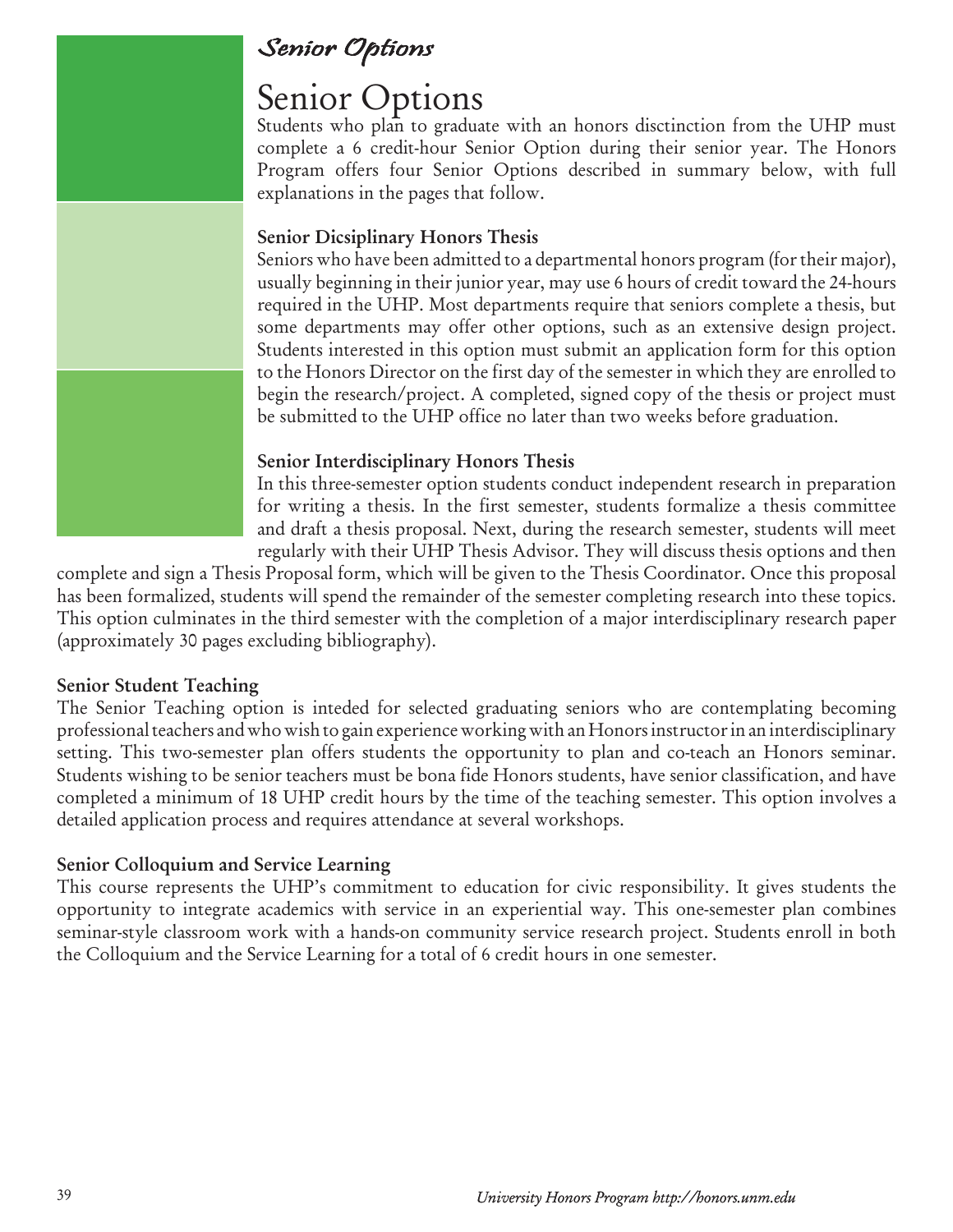Senior Options

# Senior Interdisciplinary Honors Thesis UHON 499, 490 & 491 TIMES ARRANGED

The Senior Thesis is one of four capstone options for graduating seniors. The thesis is an interdisciplinary culmination of the diverse topics students encounter throughout their studies in the University Honors Program. Additionally, a few departments at UNM may not offer a Senior Honors Thesis option, may not have faculty members available to oversee a student's research or may not offer students the opportunity research across disciplines. By selecting the interdisciplinary Senior Honors Thesis, students are able to work with any one of the outstanding faculty members or instructors in the UHP. The Senior Honors Thesis is a 3-semester, 7-credit hour undertaking.

#### Thesis Prep Semester: UHON 499

The prep semester lets students focus on understanding the Senior Honors Thesis process, identify faculty who can facilitate research and writing, and craft a Thesis Proposal. Students register for UHON 499 Independent Study (1 credit hour) with any willing UHP Continuing Faculty member. This faculty member will help you organize your ideas and formalize the thesis proposal. This faculty member need not have direct knowledge of the student's intended topic of study or serve on their Thesis Committee—the prep semester faculty is merely a mentor there to



help students negotiate the University and organize initial research. Students then meet regularly with their respective Independent Study faculty to complete the Thesis Proposal Packet and identify scholars to serve on the student's Thesis Committee as a Thesis Coordinator and Reader.

#### Research & Reading Semester: UHON 490

Students register for UHON 490 Reading and Research (3 credits) once the Thesis Proposal is approved by the Thesis Coordinator. Students spend this semester completing the research into their theses topics in regular consultation with the Thesis Advisor. The Thesis Coordinator also assigns short, required exercises that help students assemble a bibliography, hone their methodologies, and refine research. There are 3 to 4 meetings with the Thesis Coordinator and other thesis students over the course of this semester. These are excellent opportunities for students to share as colleagues the various successful research and writing techniques and strategies. These group meetings are required portions of the process—you cannot complete the thesis without attending. Students meet with their Thesis Advisor on a more regular basis as required to complete their research. The semester ends with the production of an 8 to 10 page draft of the thesis.

#### Writing & Presentation Semester: UHON 491

Students register for UHON 491 Senior Honors Thesis (3 credits) during the final semester. This portion of the Senior Honors Thesis option requires students to synthesize their research into a written thesis and oral presentation. First is the actual writing of the thesis. Students work with their Thesis Committee to determine their own schedules for completing any outlines or preliminary drafts. The completed thesis should be at least 30, double-spaced, word-processed pages in length (excluding endnotes and bibliography). After the Thesis Advisor approves the thesis it should be submitted to the UHP Thesis Coordinator by the end of the 13th week of the semester. A Thesis Abstract and a Senior Honors Thesis Form must accompany the final manuscript. Thesis candidates are also required to present an oral summary of their research at the UHP Thesis Presentation Day shortly before finals week. The Thesis Coordinator directs this part of the semester, helps students distill their research into a 20 to 30-minute oral presentation, and organizes 2 to 3 required practice sessions for each student.

For more information about Interdisciplinary Theses contact Dr. Troy Lovata, Senior Thesis Coordinator, by phone at 277-3663, by e-mail at lovata@unm.edu or visit his office in room 2B of the Honors Center.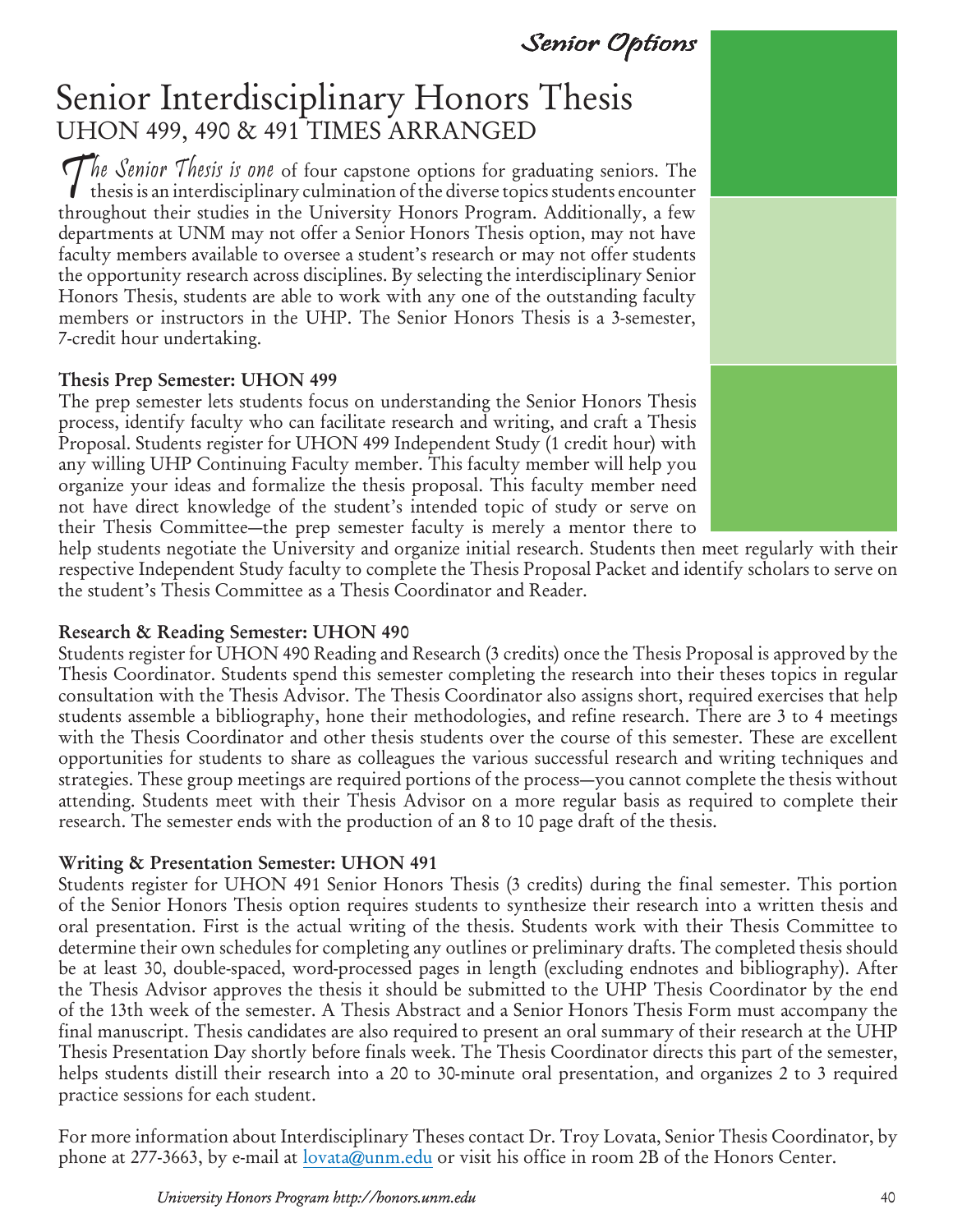### Senior Options

# Senior Teaching Preparation UHON 492 TIMES ARRANGED

The Senior Teaching option is intended for selected graduating seniors who are contemplating becoming professional teachers and who wish to gain experience working with an Honors instructor in an interdisciplinary setting. Selected students will complete a prep semester (not available during summers) and a teaching semester, both worth 3 credit hours each.

#### **Eligibility**

Students wishing to be senior teachers must be bona fide Honors students, have senior classification, and have completed a minimum of 18 UHP credit hours by the teaching semester. You must have either taken the course you wish to co-teach or have taken a seminar with your chosen Master Teacher.

#### Pre-Application Actions

Once you have identified a potential Master Teacher, you and the Master Teacher are required to attend an Information Session the semester before you plan to submit a course proposal.

#### Application and Deadlines

Complete the Student Teaching Application (http://honors.unm.edu/senior-teaching\_ application.html). This must accompany the Master Teacher's course proposal, which is submitted to the Honors Curriculum Committee around December 1st. NOTE: This deadline is for students who will prep Spring 2011 and teach Fall 2011.

#### Preparatory Semester

Prep students and Master Teachers will begin weekly meetings to begin planning the course, selecting materials, readings and activities. Throughout the course of the prep-semester it is expected that you will:

- *Master the content*
- *Collect the intellectual agenda about texts/authors (content)*
- *Form a plan (syllabus)*
- *Have knowledge about a variety of methodologies, papers, in-class exercises, projects, etc., grounded in content*
- *Understand the professional role of being a teacher*
- *Be prepared to teach*

At the end of the semester you will write a final "Mastery of Content" paper (minimum 5-8 pages), a plan for facilitating one entire class period, and an annotated bibliography of all books read to prepare for the class. The final bound copy is due on the Friday before exam week. One copy will be given to the Master Teacher and another copy to the Honors office for inclusion in the permanent collection of the Honors Library.

WARNING: *In the event the course is cancelled (when enrollment does not meet or exceed a minimum of 12 students), you will need to be prepared to enroll in an alternate Senior Option.* 

#### Mandatory Workshop

Prep students and Master Teachers must attend a mandatory Senior Teaching Workshop to be scheduled every semester on the Friday after break (Fall or Spring Break). Students are expected to arrange their schedules accordingly to attend this meeting as a component of their prep semester.

#### Teaching Blog

At the beginning of each semester (preparatory or teaching) a blog for continuous on-line collaboration is set up for prepstudents, student teachers, and Master Teachers. The blog allows these unique colleagues to comminicate with each other and give support.

#### Contact

Master Teachers are mentors during the the application process, as well as during the preparation and teaching process. For more information, please visit our website or contact a Peer Advisor by phone at 277-7415, or visit SHC Room 17C during advising hours.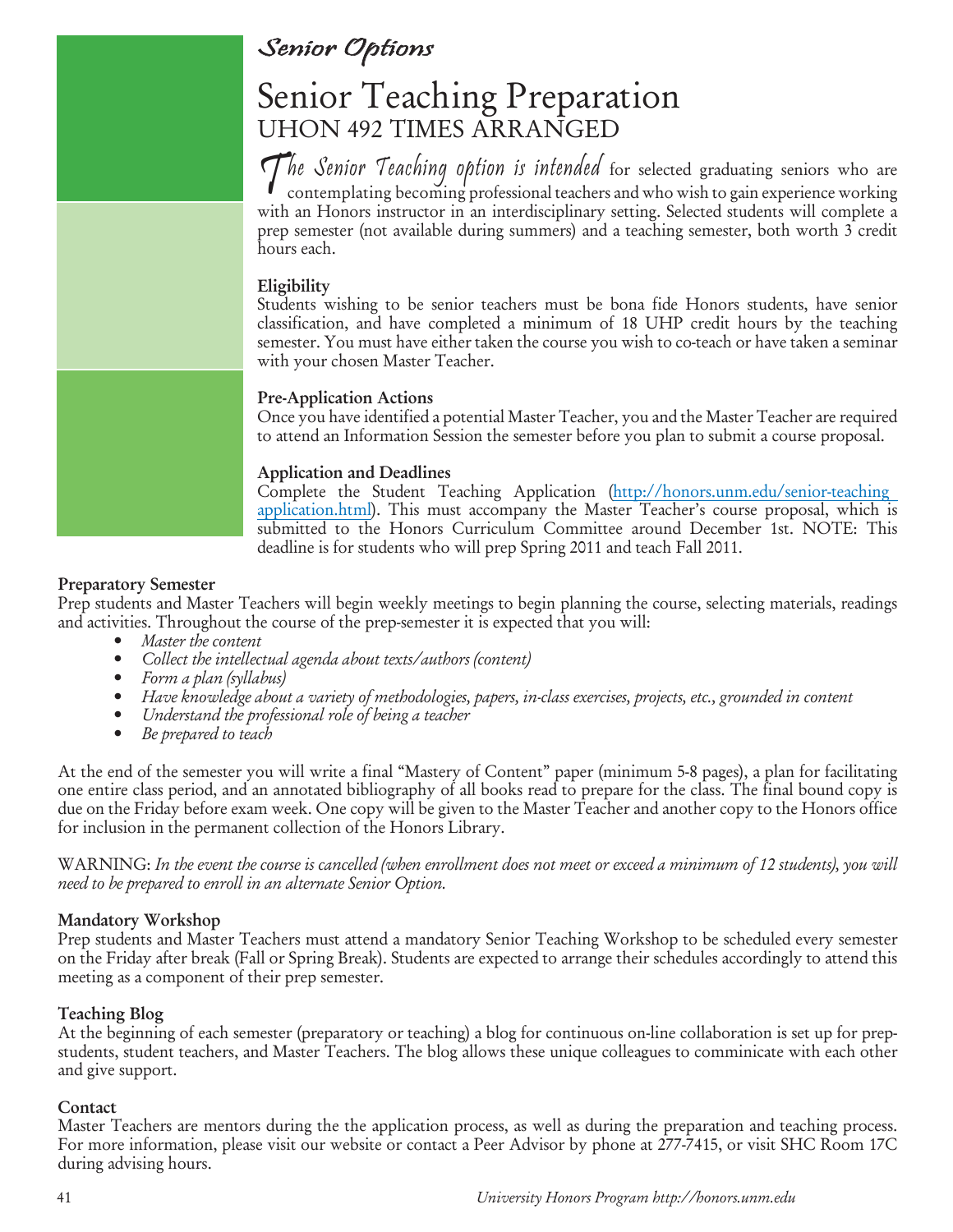Senior Options

# Honors Senior Teaching UHON 493 TIMES ARRANGED

During this second semester of the Senior Teaching Option, prep students will put last semester's planning to use, participating in all aspects of guiding and facilitating an Honors seminar under the direction of the Master Teacher.

#### The Co-Teaching Dynamic

Master Teachers must not allow student teachers to prepare all classes by themselves or be completely in charge of all classes during the teaching semester. This is a coteaching experience and the Master teacher is ultimately responsible for the success of the class. In order to create this unique working dynamic Master Teachers and their student teachers must hold weekly pre-seminar meetings of at least one hour, covering the intellectual agenda for the day. They should also hold a post-seminar debriefing and must adhere to the contract made in the previous semester regarding shared responsibilities. The Master Teacher ensures he/she is dedicating ample time to mentor the student teacher throughout this semester. The Master Teacher must allow the student teacher to facilitate at least 1 (or 2) classes independently. (The student should use the plan for one class facilitation created during the preparatory semester). Student teachers must also facilitate one class completely alone (with no Master Teacher present during one hour and fifteen minutes, or part of an entire class period). The rest of the time, Master Teacher and student teacher should always facilitate classes together.

#### Requirements

At the end of the semester, student teachers write a final paper reflecting on what student teaching has meant to their lives and their education, including both positive and negative aspects. The paper is more than just a response and more than just anecdotes; it must be a well though-out synthesis of the two-semester process. Some students use a simile to describe their experiences: "Teaching is like..." In any case it has to be reflective and thoughtful with a specific title. The length of the paper ranges from 10-15 pages and is due the Friday before exam week. One copy is given to the Master Teacher and a second copy is given to the Honors Director for permanent inclusion in the Honors Library.

#### Evaluations

At the end of the semester, student teachers must print off ample copies of the Student Teacher Evaluation Form and distribute to students before the last class. Master Teachers will collect these evaluations and keep them confidential until until grades have been posted for the students. Student and Master Teachers share the responsibility of completing Honors Student Evaluations for the class. These forms are distributed to faculty two weeks before the end of term. Additionally Master Teachers must complete a Final Evaluation of the student teachers. Evaluation forms can be found online: http://honors.unm.edu/senior-teaching teach-semester.html.

#### Workshops

Student teachers and Master Teachers must attend 2 mandatory meetings during the teaching semester. The first is a Senior Teaching Workshop scheduled for the Friday after the semester break (Fall Break or Spring Break). Along with discussions, student teachers meet with prep students and go over what teaching is really like. Student teachers will schedule a second meeting before the end of the semester to synthesize and share their experiences. This meeting can also be used to stimulate ideas for the final papers.

For more information, please visit our website or contact a Peer Advisor by phone at 277-7415, or visit SHC Room 17C during advising hours.

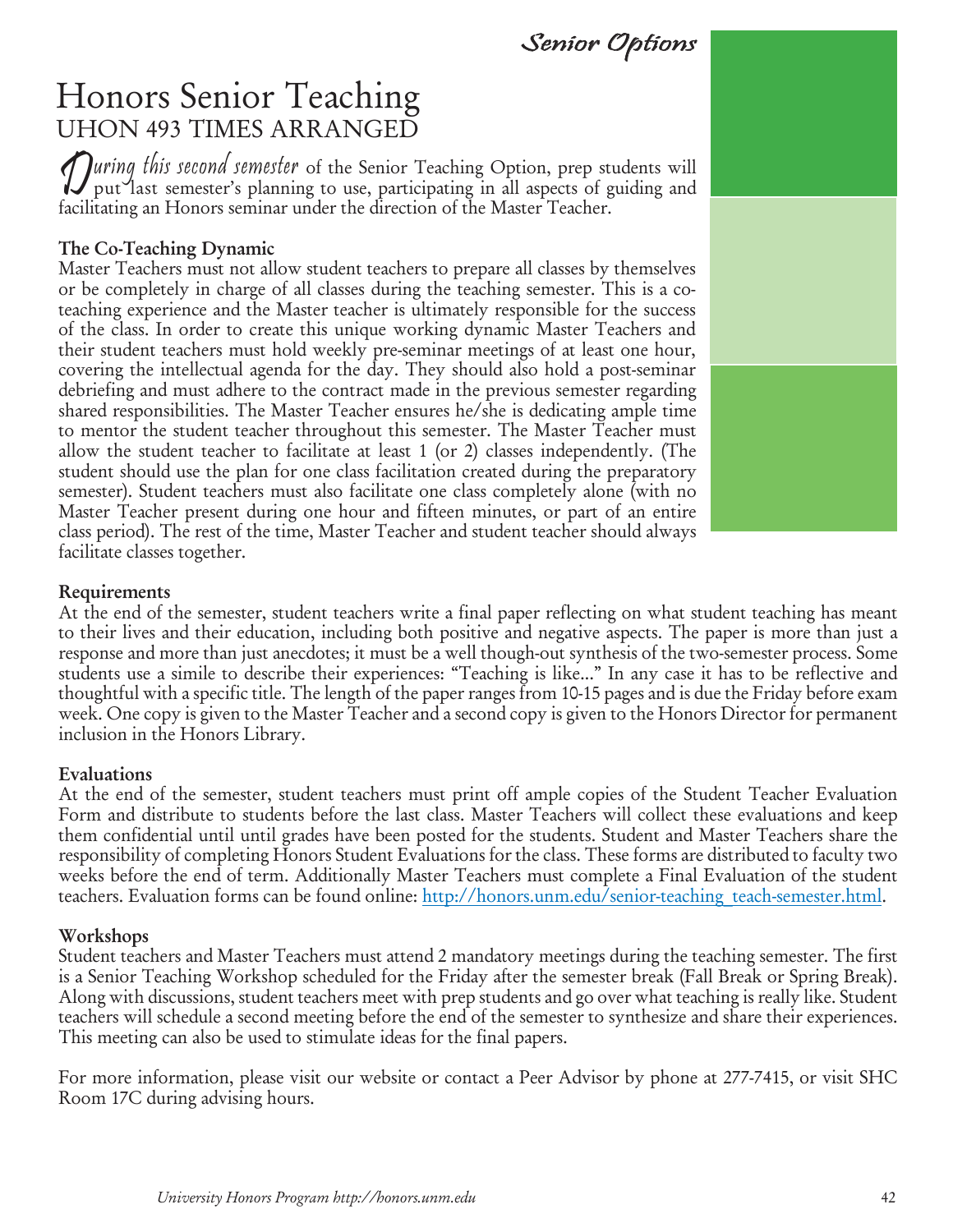### Senior Options

### Senior Colloquium: Eyes of Hunger: Food, Politics, and Social Justice UHON 495-001 T 4:00-6:30 SHC 22

The Service Learning Senior Colloquium is a teaching and learning strategy<br>that integrates meaningful community action with instruction and reflection<br>to enrich the learning experience teach civic responsibility and streng that integrates meaningful community action with instruction and reflection to enrich the learning experience, teach civic responsibility, and strengthen communities. UHP seniors will apply their academic skills and knowledge to address real-life needs in the communities in which they choose to work.

Hunger and obesity are next-door neighbors. In a society in which surplus and waste abound, hunger exists, not because there are too many people, and not because there is too little food, but because there is unequal access to existing food supplies. Students in this seminar will explore the many different politics that shape food production and consumption here in Albuquerque and around the world. Students will be encouraged to think critically about how people articulate goals, form alliances, struggle for power, respond to and engage in leadership roles as we examine environmental issues in food and agriculture. Students will analyze governmental and non-governmental responses to hunger and learn how they can become activists for social justice. Students will go into their own community and engage in a community-based research project by studying issues of hunger to develop an individualized Honors Senior Action Project. Most importantly,

throughout this project, students will learn from the agencies that provide food to the hungry of Albuquerque and the people who depend on these services. Students will discover truths about hunger only this type of hands-on learning can provide.

#### Readings

Loretta Schwartz-Nobel, *Growing Up Empty* Deborah Barndt, *Women Working the NAFTA Food Chain*

#### Requirements

- *The student will be able to understand the ideas inherent in a Participatory Democracy*
- *The student will be able to explore a variety of community issues through observation, reading and dialogue with peers, the colloquium facilitator and community members.*
- The student will select a community issue and write a research paper in order to become more *knowledgeable on the issue.*
- *The student will write a proposal outlining the Honors Senior Action Project*
- *The student will identify a community partner with which to work while planning and implementing the HSAP*
- *The student will keep a portfolio documenting the work on the HSAP (32 to 35 hours minimum for a Credit; 36 to 40 plus hours for an A)*
- *The student will provide a letter of support from the community partner stating her/his involvement and knowledge about the students' work at the end of the project.*

#### About the Instructor

Dawn Stracener has a Ph.D. in educational thought and sociocultural studies with a focus on how issues of gender and class define learning environments, create identities, and construct communities. Her M.A. is in modern European history with an emphasis on cultural and gender issues that have shaped modern day Western societies. Dawn has spent twelve years developing service learning as a "pedagogy of hope".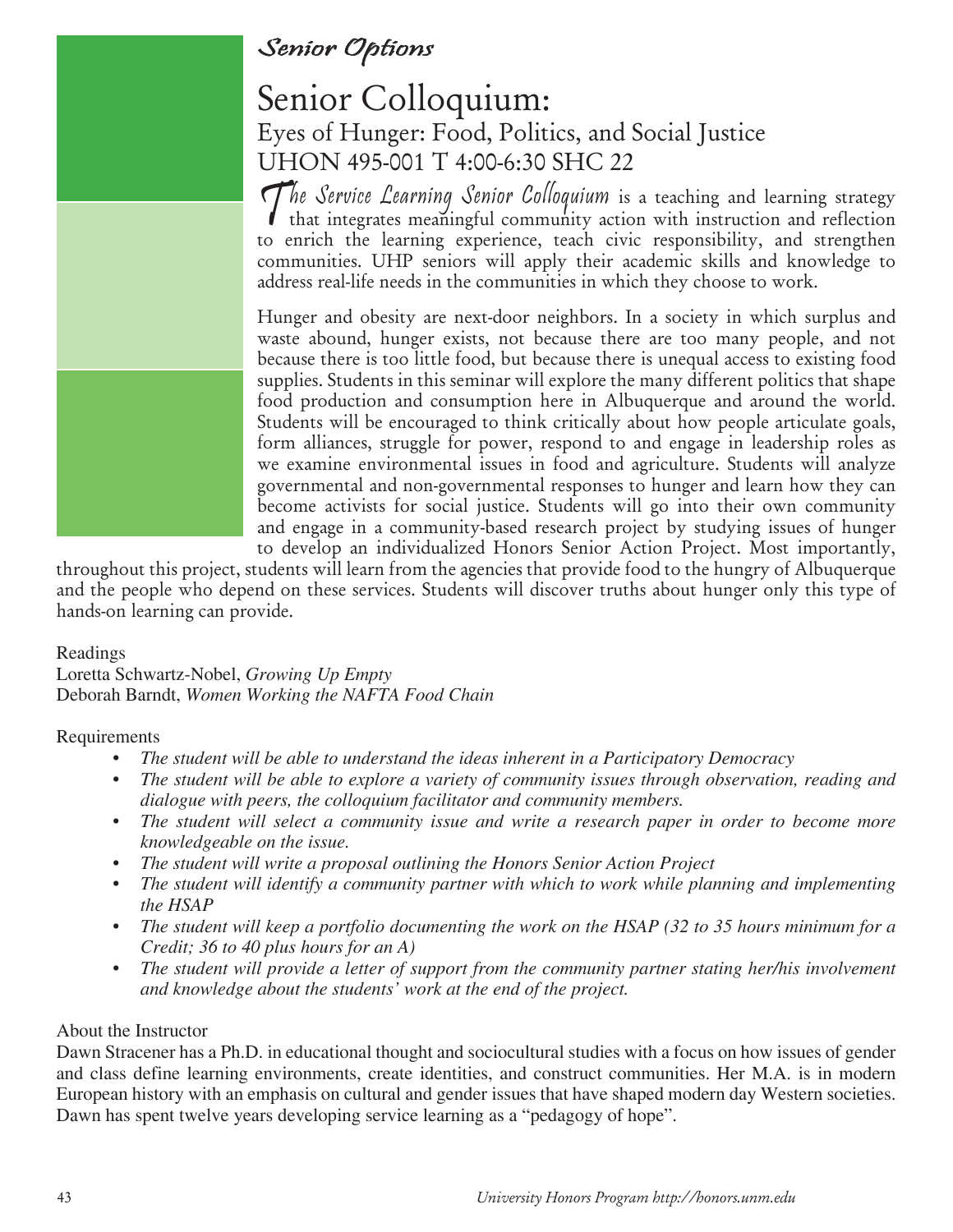Senior Options

# Senior Service Learning UHON 496-001 TIMES ARRANGED

 $\gamma$  his course represents the service learning component of the Colloquium Senior<br>Option. You must be concurrently enrolled in the colloquium (UHON 495-<br>001) in order to register for this component Option. You must be concurrently enrolled in the colloquium (UHON 495- 001) in order to register for this component.

Service learning represents the UHP's commitment to education for civic responsibility. It gives students the chance to integrate academics with service in an experiential way and to reflect on that experience.

For more information contact Dawn Stracener, by phone at 764-8500 or 944-7440, or by e-mail at dawns@unm.edu.

#### Requirements

Participation in a minimum of 40 hours of service learning activities during the semester documented in a portfolio; development and implementation of an Honors Senior Action Project; submission of a proposal for the project, which will be placed in the Honors Library as a permanent record of the student's work in the Honors Program. Students must also keep a portfolio documenting the work on



the HSAP (32-35 hours minimum for a credit; 36-40 plus hours for an A); provide a letter of support from the community partner stating her/his involvement and knowledge about the student's work at the end of the project.

#### About the Instructor

Dawn Stracener has a Ph.D. in educational thought and sociocultural studies with a focus on how issues of gender and class define learning environments, create identities, and construct communities. Her M.A. is in modern European history with an emphasis on cultural and gender issues that have shaped modern day Western societies. Dawn has spent twelve years developing service learning as a "pedagogy of hope."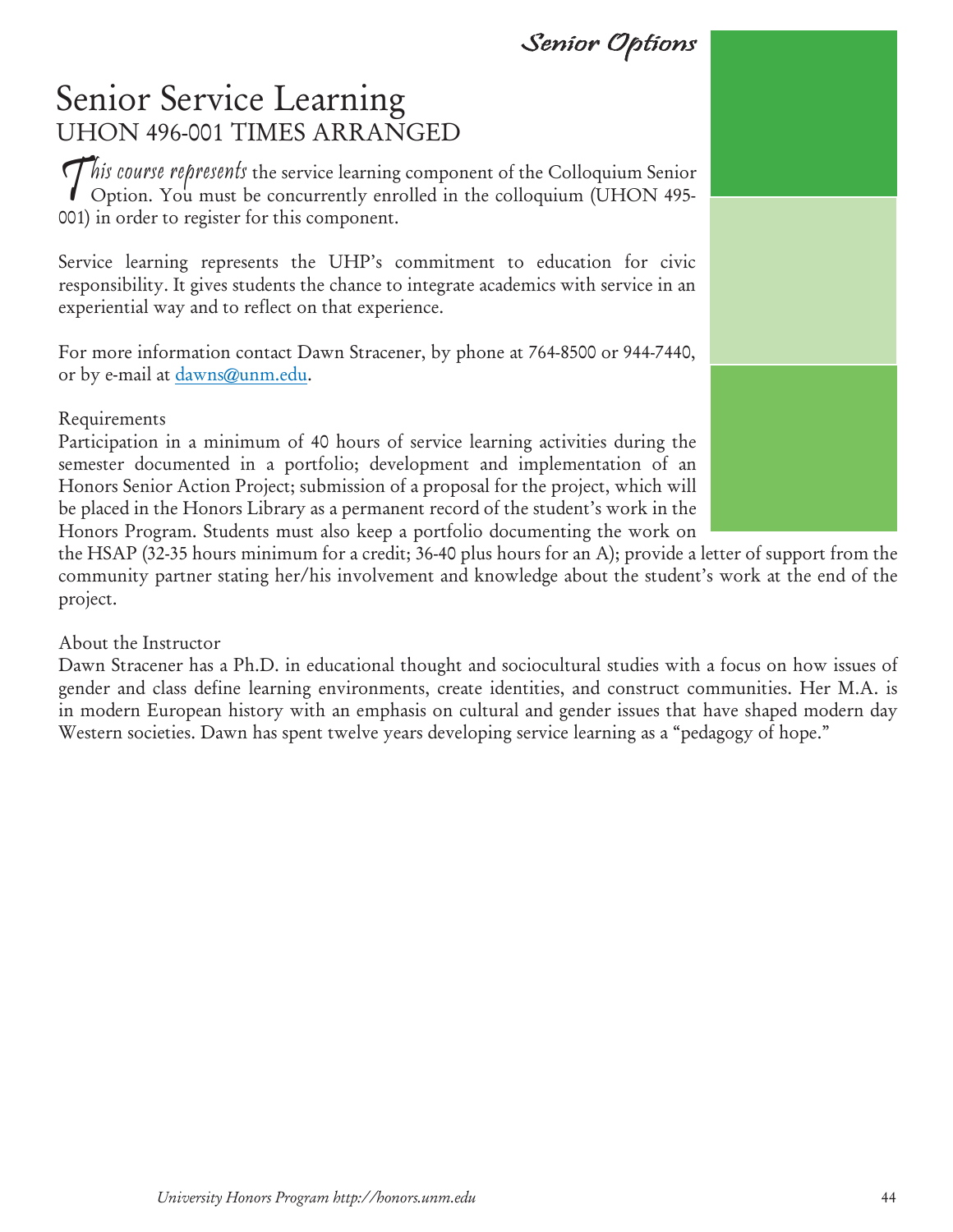# Honors Program Faculty Directory

*Faculty and Instructors Email Addresses* Andrew Ascherl aascherl@unm.edu Christopher Butler ckbutler@unm.edu Colston Chandler chandler@unm.edu Regina Corritore rcorrit@unm.edu Juliette Cunico juliette@unm.edu Ed DeSantis desantis@unm.edu Leslie Donovan ldonovan@unm.edu Renee Faubion renfaub@unm.edu Sarah Feldstein-Ewing sfeldstein@mrn.org Chris Holden cholden@unm.edu Sheri Karmiol metzger@unm.edu Jonatha Kottler jkottler@unm.edu Celia López-Chávez celialop@unm.edu Troy Lovata lovata@unm.edu Ruth Meredith ruthm@unm.edu Rosalie Otero otero@unm.edu Becky Peterson bpeter02@unm.edu V.B. Price VBP@swcp.com Diane Rawls dnrawls@unm.edu Ursula Shepherd ursula@unm.edu Trey Smith trsmith@unm.edu Maria Szasz deschild@unm.edu Michael Thomas mthomas@unm.edu Ethan White ethanw@unm.edu

Margo Chavez-Charles margocc2126@yahoo.com Kathryn Collison malakuvenus@hotmail.com Ned O'Malia nedomalia@yahoo.com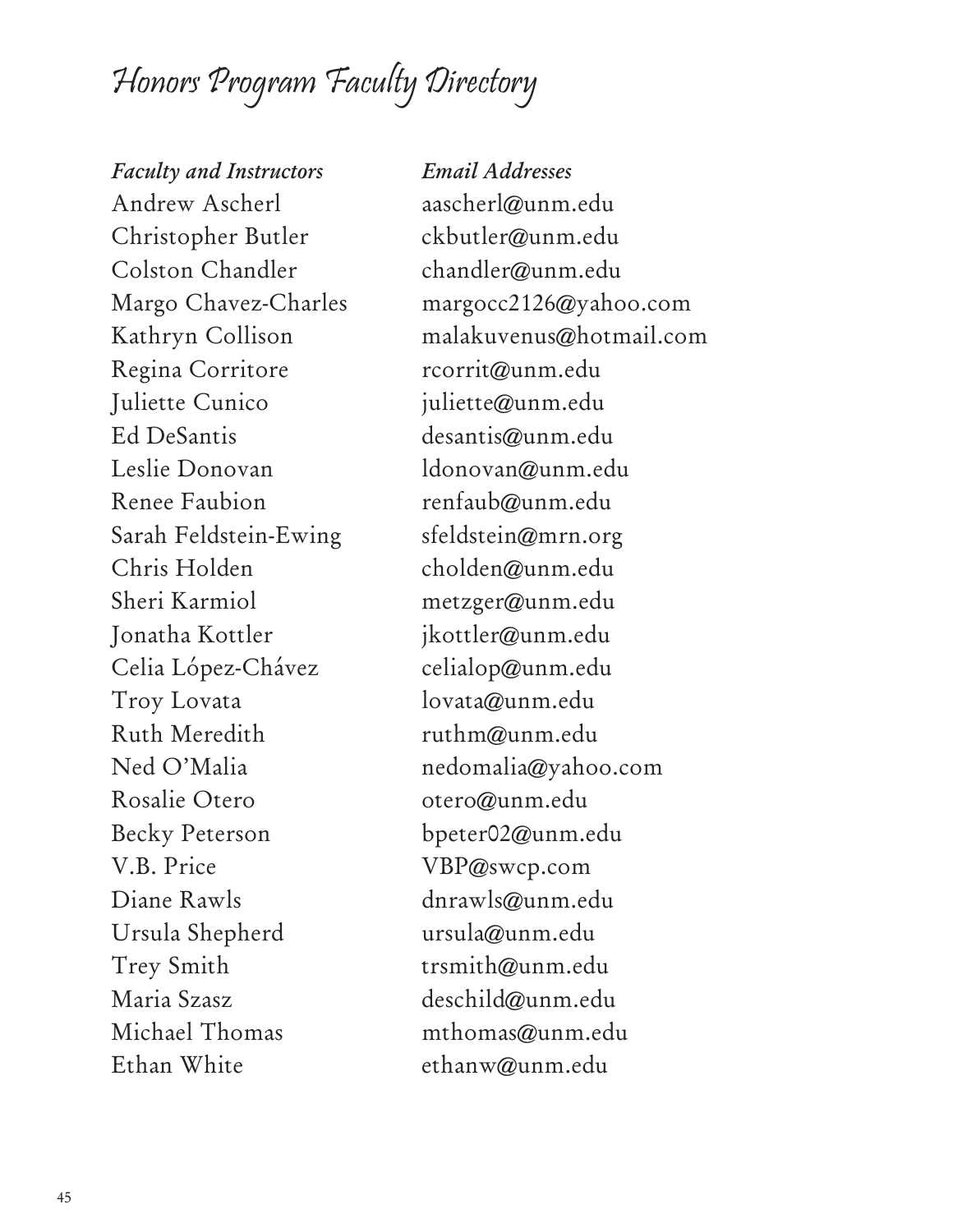# Academic Calendar

Preview Night Monday, November 15th, 2010 Registration for active students<sup>1</sup> Spring Semester Begins Tuesday, January 18th, 2011 Last day to add courses Friday, January 28th, 2011 Last day to drop a course (without a grade) Friday, February 4th, 2011 SPRING BREAK Sunday, March 13th— Mandatory Info Sessions (Senior Teaching and UHP Thesis) Friday, March 25th, 2011 Last day to withdraw (without approval of college dean) Friday, April 15th, 2011 Last day to withdraw (with approval of college dean) Friday, May 6th, 2011 Last day of instruction Saturday, May 7th, 2011

UNM Commencement Ceremony Saturday, May 14th, 2011

Monday, November 29th, 2010

Sunday, March 20th, 2011

UHP Commencement Ceremony Friday, May 13th, 2011

*<sup>1</sup> To be considered "active" in the Honors Program, students must a.) have a 3.2 cumulative GPA or higher, b.) have seen a peer advisor (Fall semesters first-time Honors students and freshmen are required), and c.) attended Preview Night.*